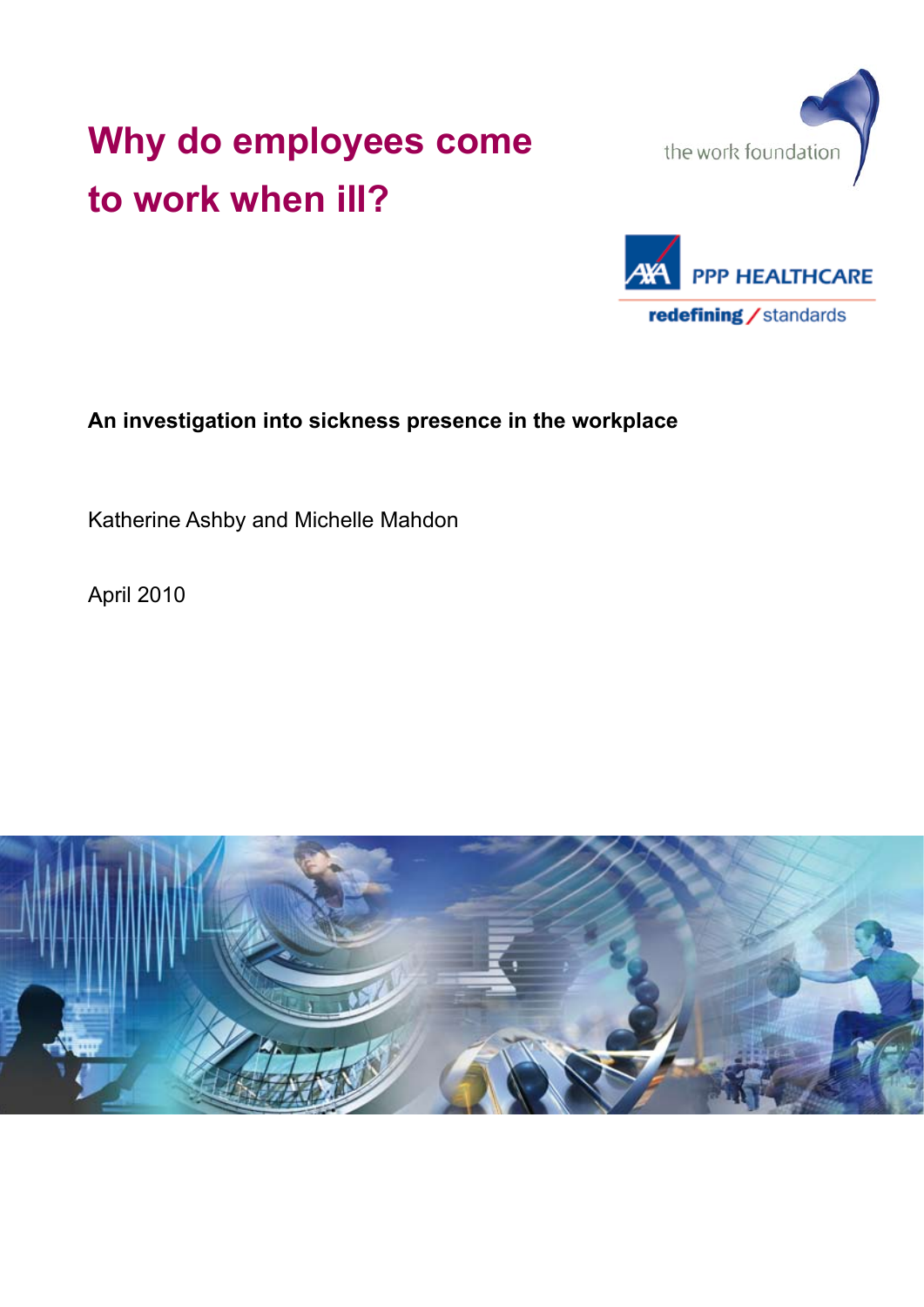# Acknowledgements

We would like to thank AXA PPP healthcare for sponsoring this work, with special thanks to our stakeholder group, including Dudley Lusted, Ian Clabby, Camilla Nichols and John DuBois for their support and commitment to the project. We would also like to thank all of the employees from AXA PPP who took part in the research. Finally, we would like to thank and acknowledge colleagues at The Work Foundation for their support in editing the report and setting up the project.

The views set out in this report are entirely those of The Work Foundation and do not necessarily represent those of organisations supporting our work.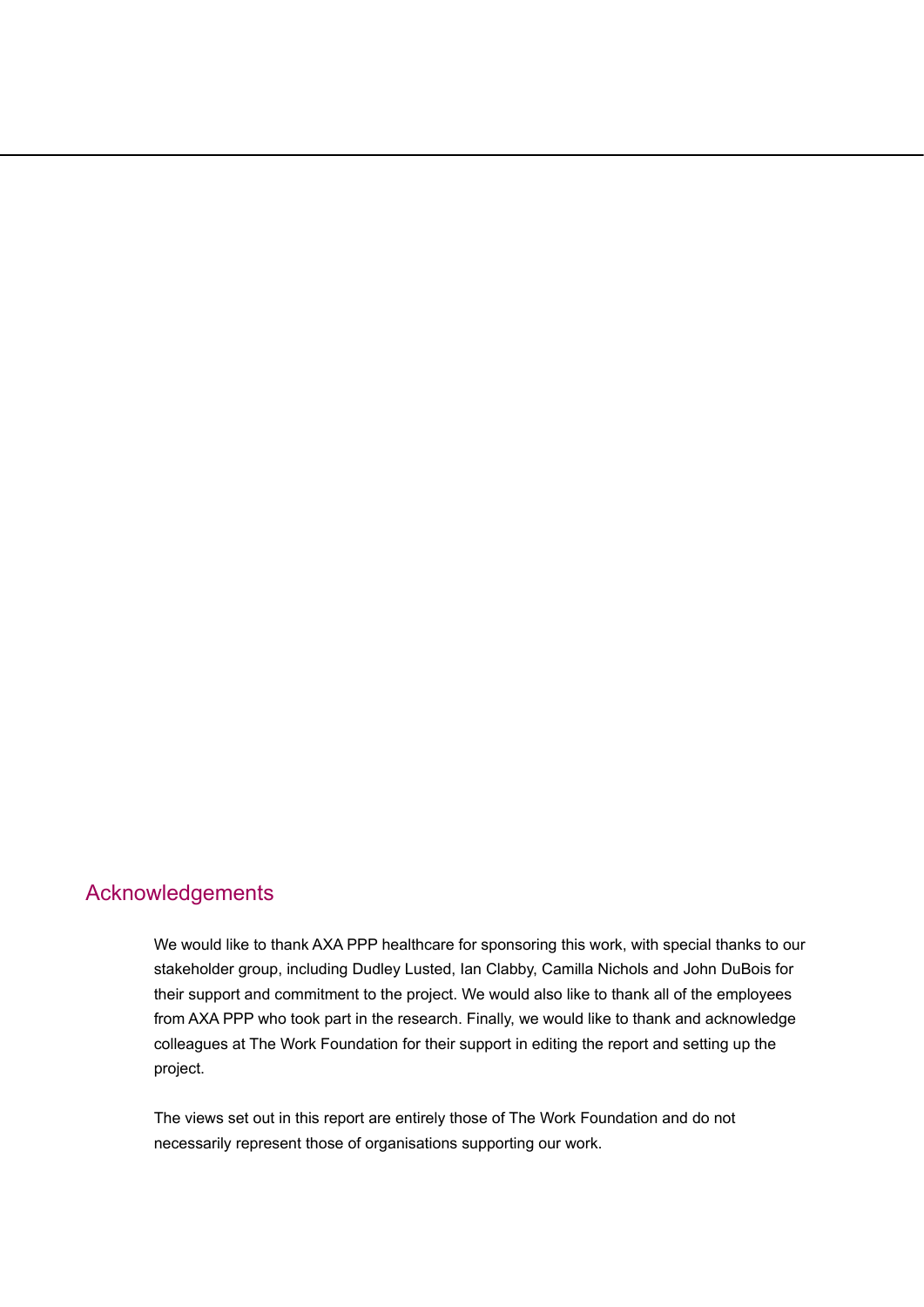| <b>Acknowledgements</b>                                                                                                                                                                                                                                                             | $\mathbf{2}$               |   |
|-------------------------------------------------------------------------------------------------------------------------------------------------------------------------------------------------------------------------------------------------------------------------------------|----------------------------|---|
| <b>Foreword</b>                                                                                                                                                                                                                                                                     |                            | 5 |
| <b>Executive summary</b>                                                                                                                                                                                                                                                            | 6                          |   |
| 1. Setting the scene<br>1.1 What is presenteeism?<br>1.2 Introduction to the research project<br>1.3 Causes of sickness presence and sickness absence<br>1.4 Costs of sickness presence and sickness absence                                                                        | 13<br>13<br>15<br>16<br>18 |   |
| 2. Employees' perspectives: Understanding why people come to work                                                                                                                                                                                                                   |                            |   |
| when they are ill - evidence from qualitative findings<br>2.1 The meaning of health and wellbeing<br>2.2 What factors do employees think affect their decision to come to work when unwell?<br>2.3 Employees' perceptions of managerial and organisational support for their health | 20<br>20<br>21             |   |
| and wellbeing                                                                                                                                                                                                                                                                       | 25                         |   |
| 2.4 Summary                                                                                                                                                                                                                                                                         | 26                         |   |
| 3. Sickness presence, sickness absence and performance: Relationships and                                                                                                                                                                                                           |                            |   |
| predictions - evidence from the survey findings                                                                                                                                                                                                                                     | 27                         |   |
| 3.1 Who took part in the survey?                                                                                                                                                                                                                                                    | 27                         |   |
| 3.2 Employee health and wellbeing                                                                                                                                                                                                                                                   | 27                         |   |
| 3.3 Perceptions of work                                                                                                                                                                                                                                                             | 29                         |   |
| 3.4 Work factors influencing why people come to work when ill                                                                                                                                                                                                                       | 31                         |   |
| 3.5 Prevalence of sickness presence and sickness absence                                                                                                                                                                                                                            | 32                         |   |
| 3.6 The relationship between sickness presence and sickness absence                                                                                                                                                                                                                 | 35                         |   |
| 3.7 What impact has sickness presence and sickness absence on manager-assessed<br>performance?<br>3.8 What is the impact of health and wellbeing on sickness presence and sickness                                                                                                  | 36                         |   |
| absence?                                                                                                                                                                                                                                                                            | 36                         |   |
| 3.9 What factors are significantly related to sickness presence, sickness performance and                                                                                                                                                                                           |                            |   |
| sickness absence?                                                                                                                                                                                                                                                                   | 39                         |   |
| 4. Discussion and practical implications                                                                                                                                                                                                                                            | 43                         |   |
| 4.1 Key findings                                                                                                                                                                                                                                                                    | 44                         |   |
| 4.2 Exploring the factors that could underlie sickness presence and sickness<br>performance<br>4.3 The implications of these findings and recommendations for AXA PPP<br>4.4 Concluding remarks                                                                                     | 46<br>49<br>52             |   |
| <b>Appendices</b>                                                                                                                                                                                                                                                                   | 54                         |   |
| <b>Bibliography</b>                                                                                                                                                                                                                                                                 | 66                         |   |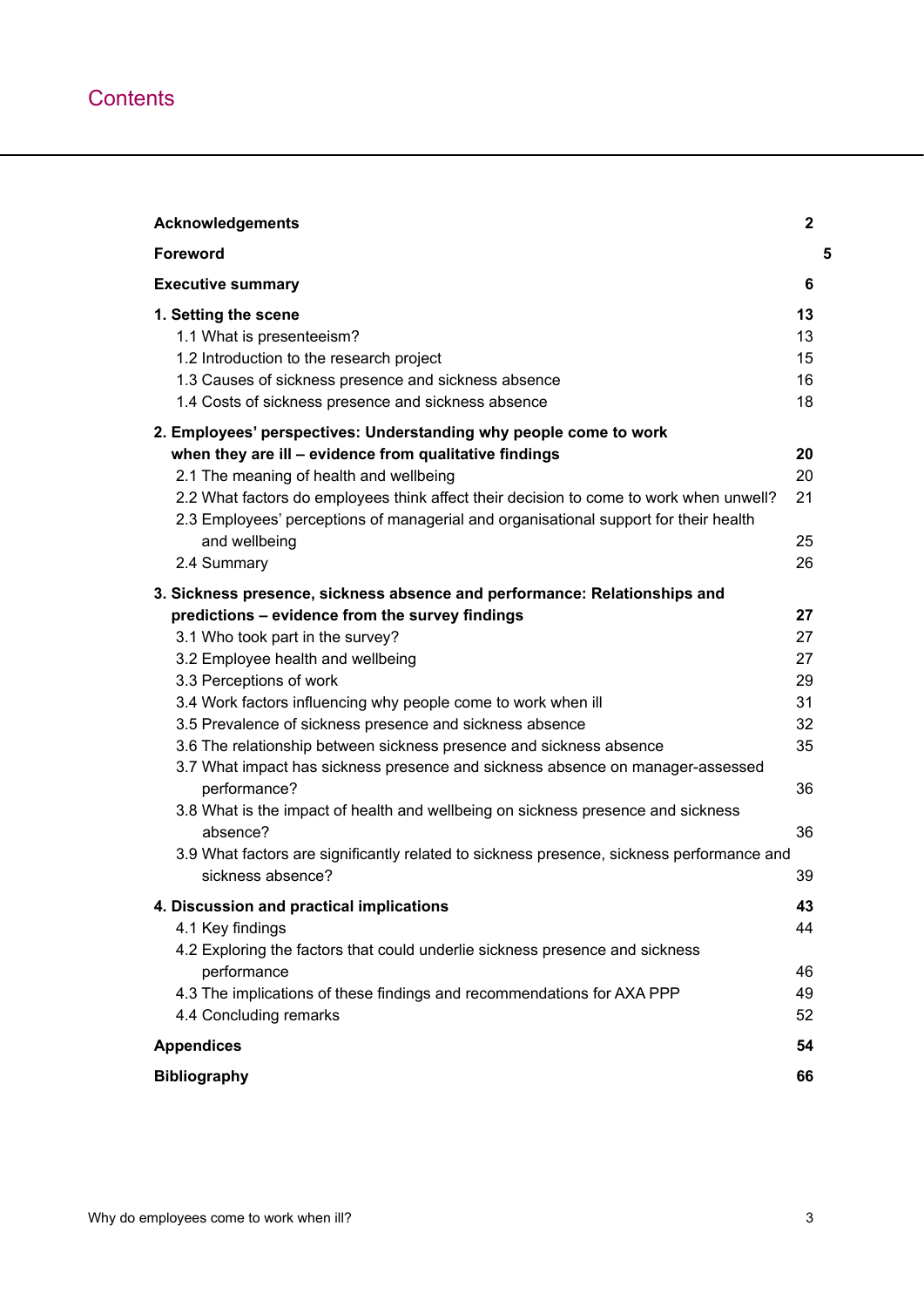# **List of Boxes, Figures and Table**s

| Box 1: About this report                                                            | 13 |
|-------------------------------------------------------------------------------------|----|
| Box 2: Key factors identified by employees that increase the likelihood of coming   |    |
| to work when unwell                                                                 | 20 |
| Box 3: Sickness performance items                                                   | 32 |
| Box 4: Information on SAM: AXA PPP's sickness absence management system             | 33 |
| Box 5: Measuring performance                                                        | 35 |
| Box 6: Measuring health and the use of self-report data                             | 37 |
| Box 7: Employee, health and work-related variables included in analyses             | 39 |
| Box 8: Snapshot findings and implications                                           | 43 |
| Figure 1: Days of sickness presence by occupational group                           | 34 |
| Figure 2: Sickness presence by manager-assessed performance                         | 37 |
| Table 1: Percentage of employees reporting they were suffering from health problems | 28 |
| Table 2: Summary of perceptions of work                                             | 31 |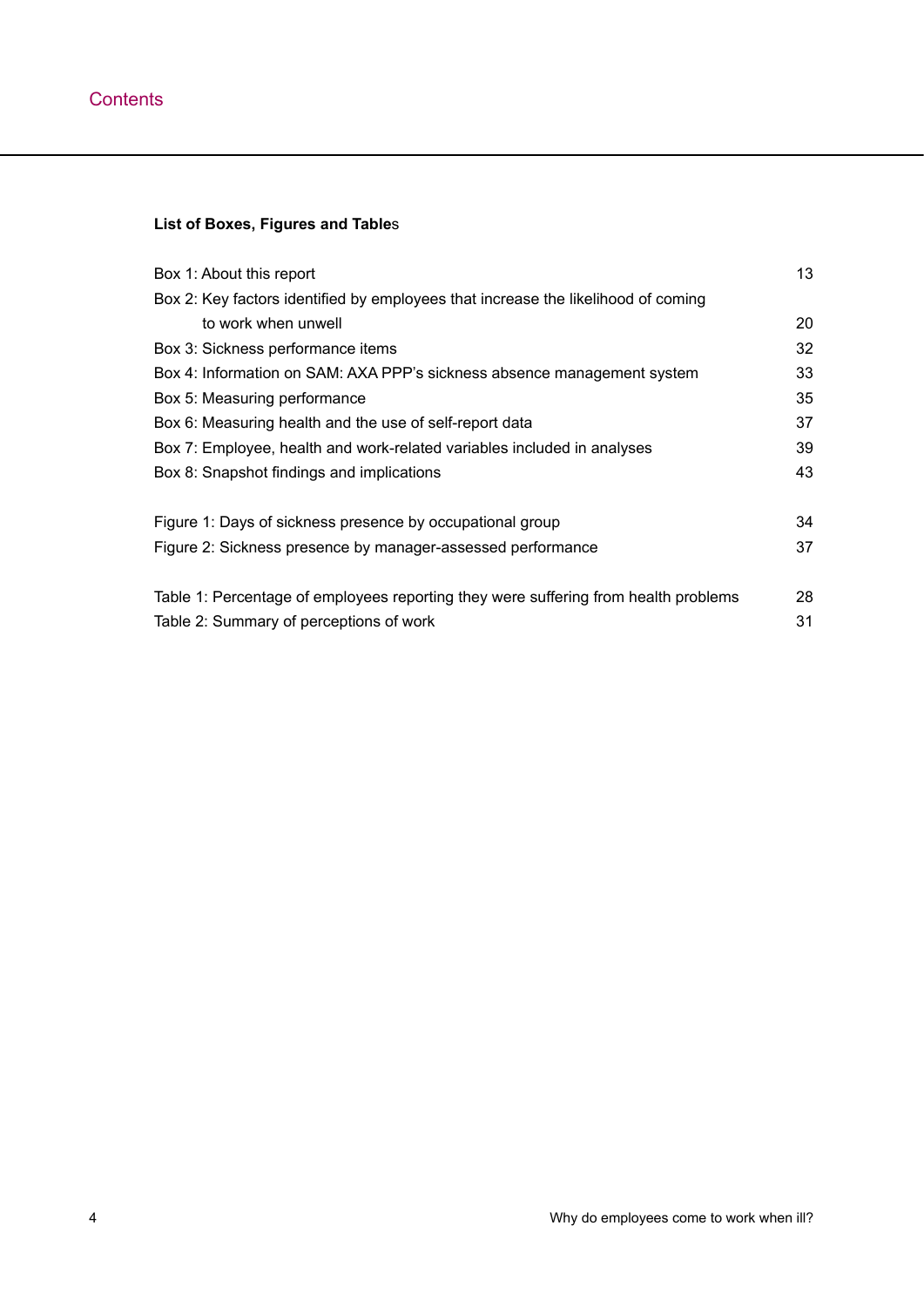<span id="page-4-0"></span>AXA PPP healthcare (AXA PPP), the medical insurance business of AXA UK, employs around 1,600 employees who work in 248 line manager-led teams. Around 600 people work in customer service, 240 in our tele-business centres and 150 in corporate sales, with the remainder working in our commercial, medical, sales support/marketing and other teams.

At AXA PPP we pride ourselves on our modern employment practices and for the wide range of employee benefits available to our people. These include private medical insurance (PMI) and access to our employee assistance programme (EAP) and occupational health (OH) service, as well as generous sick pay backed up by income protection cover – all of which have been provided for some years.

Our attendance rates are, at 96.5 per cent, fairly typical of those organisations that accurately measure absence in our type of industry (finance/insurance). Our labour turnover levels are low and our employee engagement scores (from our annual employee survey) are generally high.

However, analysis of our absence data showed considerable variation in the number of spells of absence within the 248 line manager-led teams across the company. Spells of absence are arguably the one factor within absence performance most keenly affected by the attitude and behaviour of line managers and employees.

As a leader in absence management services provision we are aware of the many studies that seek to explain the causes of and offer solutions to the vexed question of absence management. Yet, in trying to explain the variations of attendance (a more positive word and therefore one preferred to absence within our organisation) we realised that little research was available into the reasons why people come to work when they are unwell. There is therefore nothing to explain the variation in attendance levels within our teams.

Knowing that we are little different from any of our peer organisations we decided to undertake an in-depth research study. Our aim was first to inform our own management thinking and second to assist our many corporate clients who experience the same issues. We therefore appointed The Work Foundation to carry out the research on our behalf. This report details their findings. We hope the outcomes will encourage employers to recognise that good management of their people is critical to reducing presenteeism and improving attendance.

# **Nick Groom Distribution Director, AXA PPP healthcare**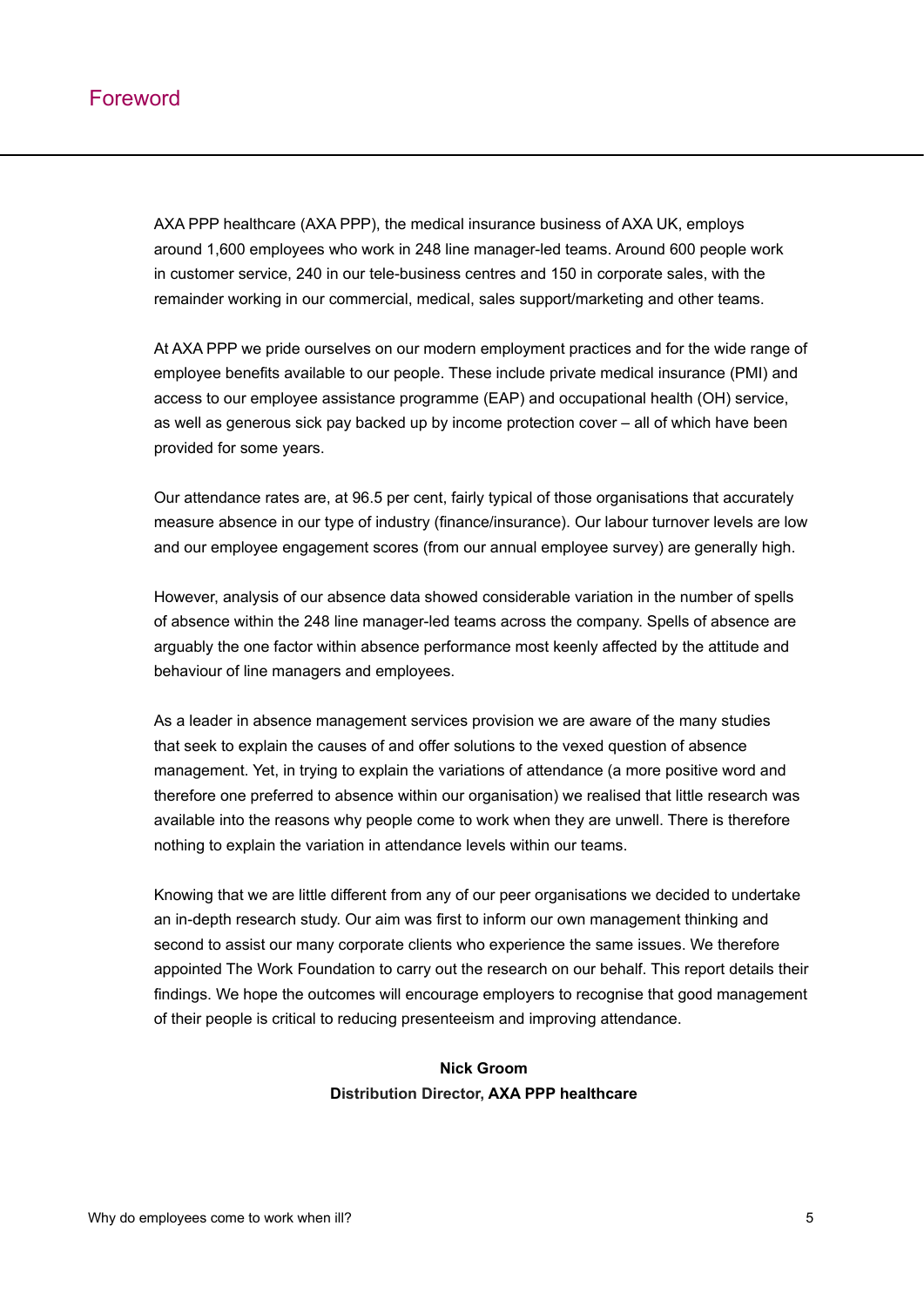#### <span id="page-5-0"></span>**Box (a): Snapshot findings and implications**

As one of the first studies investigating the links between sickness presence (attending work when self-perception of health justifies taking time off) and individual performance, a number of findings highlight the importance of better understanding and addressing the issue of sickness presence.

#### **Key findings**

- We found that, unlike sickness absence, sickness presence was significantly related to performance.
- Higher levels of sickness presence were associated with lower manager assessed performance, reduced psychological wellbeing and higher levels of sickness absence.
- Sickness presence was more prevalent than sickness absence: 45 per cent of employees reported one or more days of sickness presence compared with 18 per cent reporting sickness absence over the same period.
- Three factors, two of which were work related, were significantly linked with higher levels of sickness presence, including:
	- Personal financial difficulties;
	- Work-related stress:
	- Perceived workplace pressure (from senior managers, line managers and colleagues) to attend work when unwell.
- Employees with lower levels of perceived workplace pressure, lower work-related stress and fewer personal financial difficulties reported fewer days of sickness presence compared to those with higher levels of workplace pressure, work-related stress and greater financial difficulties.
- As well as reporting a higher number of days' sickness presence, employees who perceived pressure from managers and colleagues to work when unwell were also more likely to report that their performance was adversely affected by working when unwell.
- Employees who were *unable* to adjust their work around their health problem were also more likely to report that their performance was adversely affected by working unwell.
- Those employees who were finding it difficult to make ends meet, who were unable to save and who were worried a great deal about debt had a significantly higher number of sickness presence days than those without these problems.

Cont.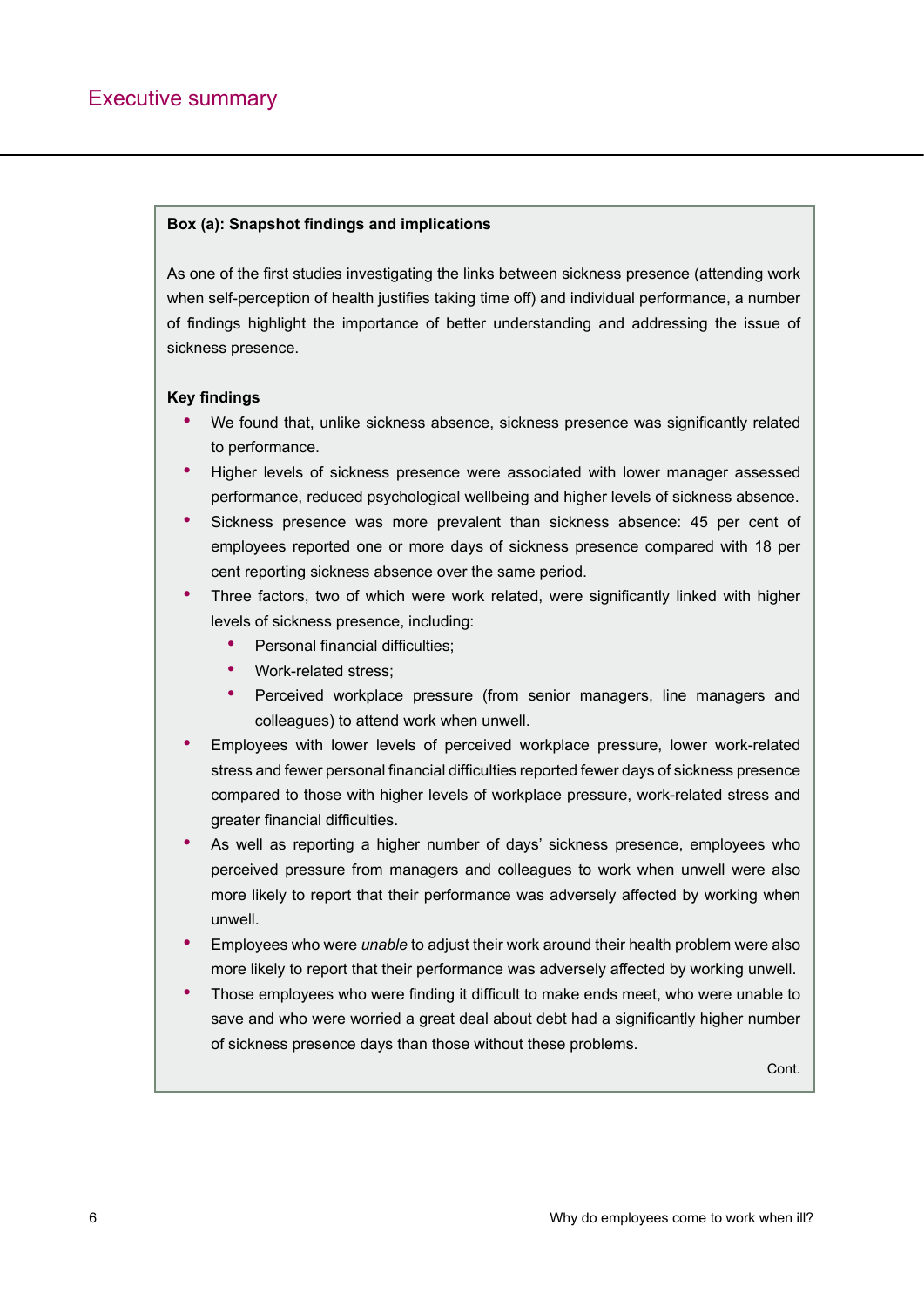#### Cont.

#### **Key implications**

- Taken as a whole the findings suggest sickness presence can act for employers as an important indicator of employee health and wellbeing and the underlying causes should be identified and addressed.
- Tackling the underlying causes of these symptoms, especially those that are work related, could have double benefit in reducing levels of absence and sickness presence.
- Employers may be at risk of underestimating employee ill health and missing warning signs by focusing on absence alone.

#### **Key recommendations**

- **• Workplace culture**: How absence management policies are understood and applied by managers at all levels of the organisation requires attention. Are policies applied consistently? Do employees understand how the company's sickness absence management systems and processes can benefit them?
- **• Line managers**: Line managers' capability to deal with work-related stress, including the managerial and organisational causes of reduced psychological wellbeing and stress, should be prioritised.
- **• Ability to adjust work to health problems**: The fit note, with its emphasis on capability, should provide AXA PPP and other organisations with a constructive opportunity to review how managers and their teams currently work together to help adjust work for employees and accommodate their health problems.
- **• Workplace financial support for employees**: We recommend further evaluation of the uptake and benefits of workplace financial education offered at AXA PPP. Is the right type of support reaching those who need it?
- **• Further monitoring and evaluation**: Ongoing monitoring and evaluation will be required to assess the level of employee health and wellbeing and to evaluate the effectiveness of any targeted interventions.

**About this project** This multi-method project, commissioned by AXA PPP, explored the organisational, managerial and employee characteristics that affect sickness presence, which is where employees attend work despite judging their health as such that sick leave could have justifiably been taken. This is one of the first UK studies to investigate the relationship between sickness presence, sickness absence and performance.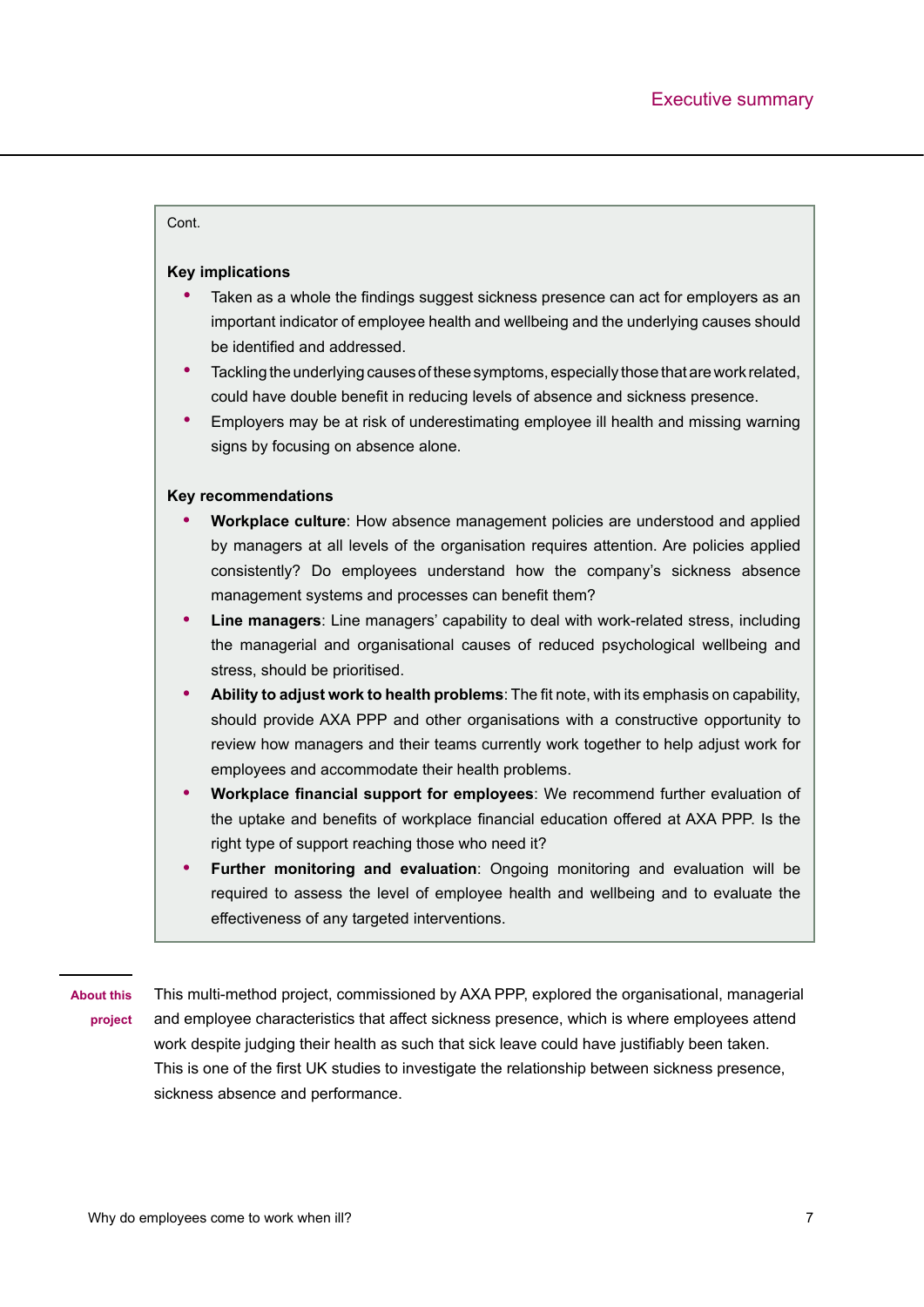We conducted qualitative interviews with three teams of employees (25 interviews in total) where the teams had differing levels of sickness absence. These were followed by an online survey of 510 AXA PPP employees. Where data were available and permission given, employees' survey responses were matched with recorded absence data and individual performance scores based on line manager assessments.

#### **Sickness presence was positively related to sickness absence and was more prevalent. Key findings**

Our survey revealed sickness presence was more prevalent than sickness absence. 45 per cent of employees self-reported one or more days of sickness presence over a four week period. Over the same period only 18 per cent reported one or more days of sickness absence. Additionally, there was a positive correlation between sickness presence and sickness absence. This indicated that employees with higher levels of sickness presence also had higher levels of absence and those with lower levels of sickness presence also had lower levels of absence. Sickness presence was significantly associated with self-rated anxiety and psychological wellbeing. Employees with a greater number of days of sickness presence reported higher levels of anxiety and lower levels of psychological wellbeing whilst those with fewer days of sickness presence reported the converse.

#### **Unlike sickness absence, sickness presence was significantly related to performance.**

Crucially, we found that sickness presence had a greater impact on manager-assessed performance scores than levels of sickness absence did. Employees with higher levels of sickness presence had significantly lower performance scores compared with those with lower levels of sickness presence. Sickness absence (self-reported or recorded by AXA PPP's sickness absence management system) was not significantly related to this performance measure.

#### **Higher sickness presence signals poorer employee health and wellbeing**.

We cannot establish causality from these findings. However, they do suggest that sickness presence can act as an indicator of employee health and wellbeing, with higher levels of sickness presence signalling poorer health and wellbeing. Furthermore, the association between sickness presence and performance provides support to the business case for employers addressing its underlying causes.

**What factors are associated with sickness presence?**

The qualitative study allowed us to explore the reasons why the employees interviewed said they came into work when they judged their health as such that they could have taken sick leave. Participants gave a range of reasons, including:

The type and severity of ill health;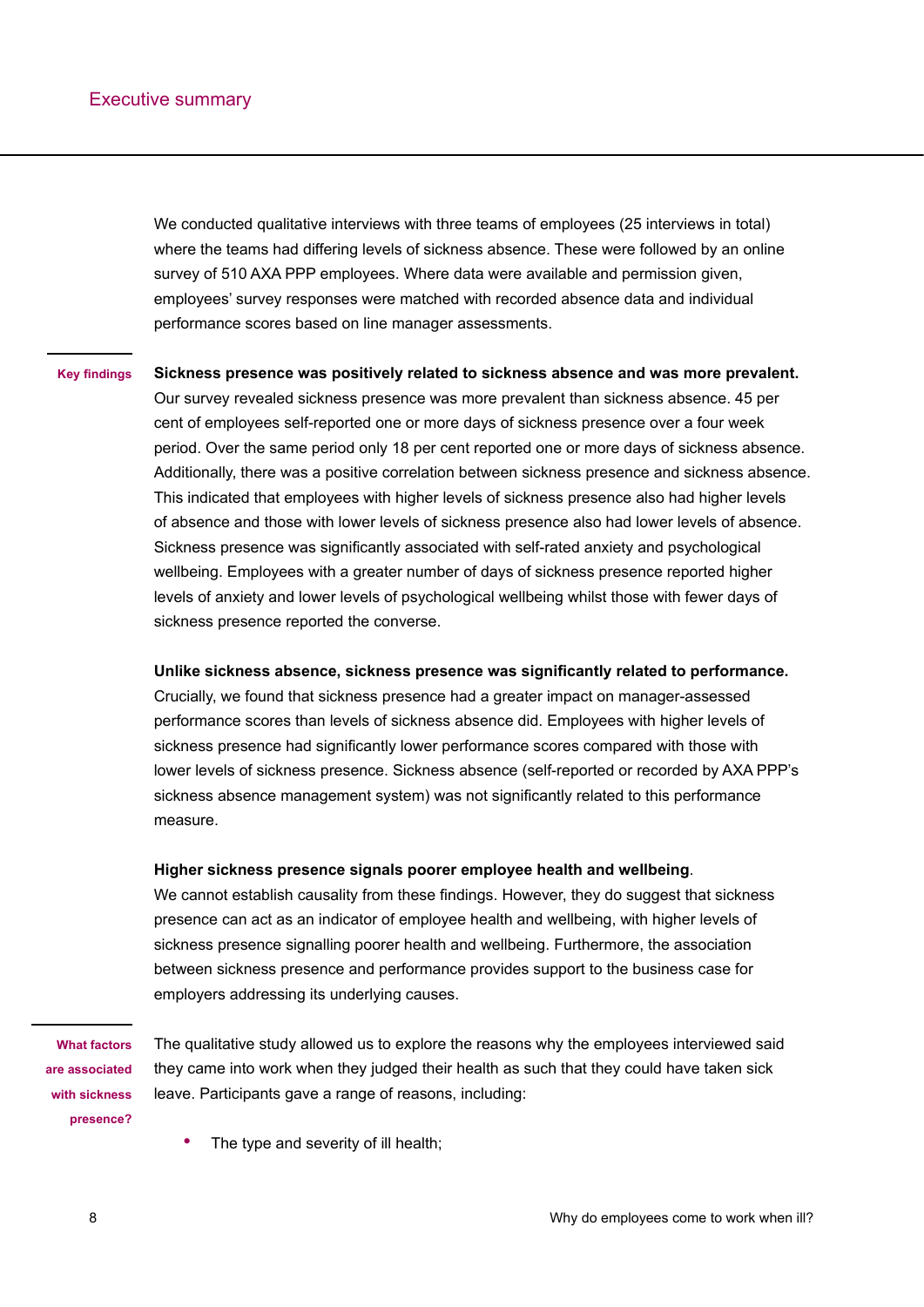- Feeling a responsibility not to let their team down;
- Having no one to cover their workload:
- Feeling under stress at work;
- Feeling under pressure from senior managers and their line managers to come to work when unwell;
- Putting pressure on themselves to come in.

# **Experiencing personal financial difficulties, feeling under stress at work and perceived workplace pressure to come into work unwell.**

Using the data from the survey we investigated the variables (relating to the employee and the organisation) that were significantly associated with the number of days' sickness presence. Three factors, two of which were work related, were significantly linked with higher levels of sickness presence, including:

- Personal financial difficulties:
- Work-related stress;
- Perceived workplace pressure (from senior managers, line managers and colleagues) to attend work when unwell.

Employees with lower levels of perceived workplace pressure, lower work-related stress and fewer personal financial difficulties reported fewer days of sickness presence compared to those with higher levels of workplace pressure, work-related stress and greater financial difficulties.

#### **Exploring the factors associated with sickness performance.**

We also explored the variables that were significantly associated with sickness performance; that is, employees' perceptions of how (if at all) their performance was impaired by working whilst judging their health such that sick leave could have justifiably been taken. Gender, the ability to adjust work around a health problem, perceived workplace pressure to attend work when unwell and putting oneself under pressure were all significant predictors. Female employees, those who were unable to adjust their work around their health problem, those who perceived they were under pressure from managers and colleagues to attend work when unwell and employees who put themselves under pressure were more likely to report their performance to be adversely affected by working when unwell compared with those male employees who were able to make adjustments and those with lower levels of perceived workplace or selfpressure.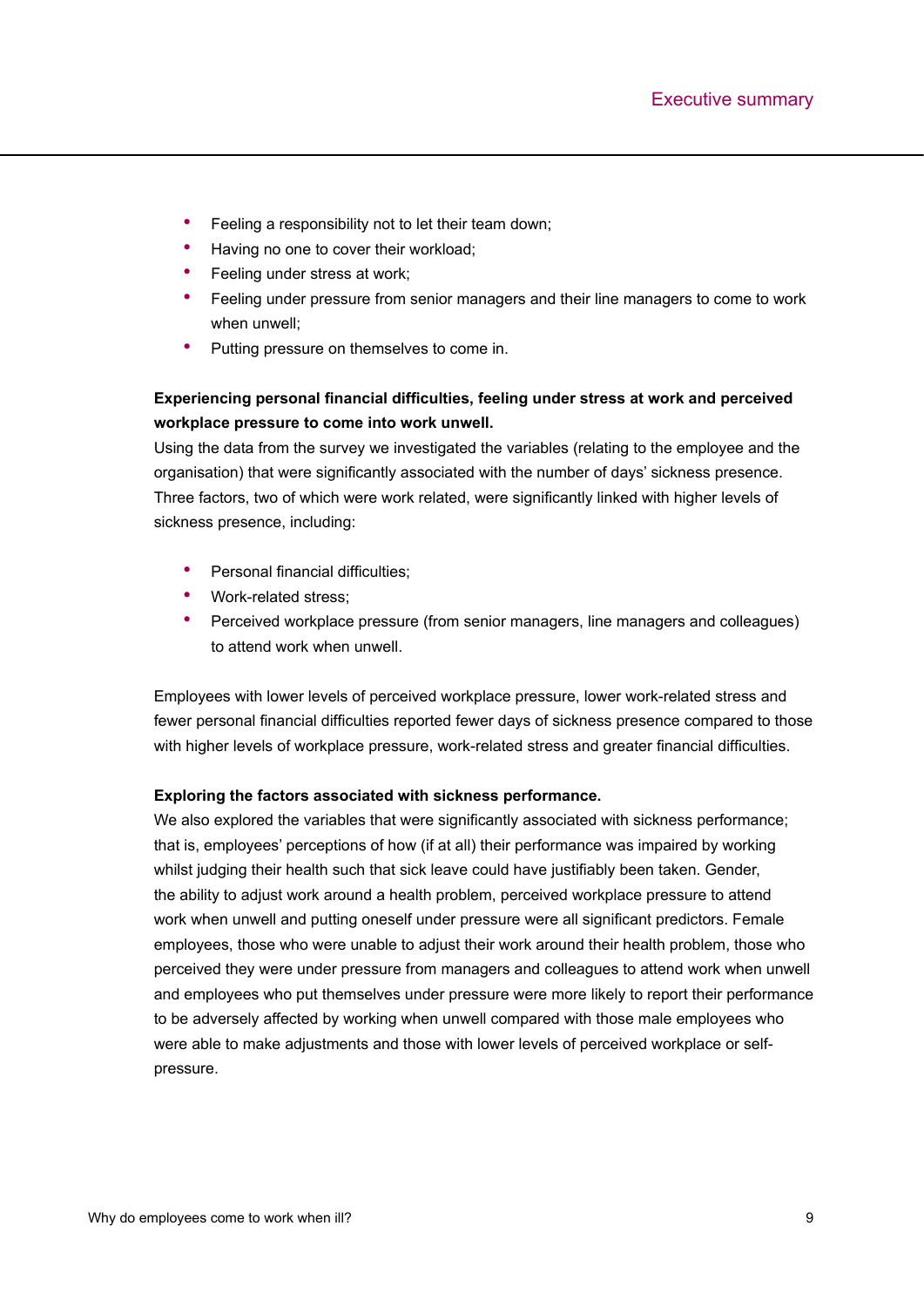**What are the implications of these findings?**

#### **Workplace culture and the presentation of attendance management policies**.

Although the findings revealed many positive aspects about job quality in the organisation, just over 40 per cent of employees we surveyed perceived pressure from senior managers, line managers and colleagues to come to work when unwell. We recommend investigating how employees experience current sickness absence polices, including their presentation to employees by managers:

- Are policies explained and applied consistently throughout the organisation?
- Could the current sickness absence management system (including the reasons behind recording absence and return-to-work interviews) be conveyed differently to employees to ensure they feel managers and the organisation value their health and wellbeing?
- Do employees understand how the sickness absence management system and process can benefit them? Could this be conveyed more clearly to employees?

These considerations of sickness absence policies are also intrinsically linked to the support and training line managers receive in how to encourage and optimise employee health and wellbeing and manage ill health.

#### **Line manager training around work-related stress and psychological wellbeing**.

We recommend AXA PPP reviews the support and training it offers to line managers and uses the findings as an opportunity to refresh training around work-related stress and psychological wellbeing, including effective attendance management. Line managers have a pivotal influence on employees' perceptions of organisational culture and their day-to-day experiences at work. The way in which they help facilitate the management of work content and workload, communicate with employees and provide support can play a big role in the amount of workrelated stress employees experience.<sup>1</sup>

Our findings indicate that work-related stress combined with workplace pressure from managers and colleagues to come into work when unwell is associated with lower levels of performance. Sickness presence can be hidden because it is difficult to monitor and not captured by absence management systems. In order to help improve employee wellbeing it is crucial that line managers are:

• Aware of the organisational and managerial causes of work-related stress and ill health and the role they, as line managers, can play in minimising these risks to health and wellbeing;

<sup>&</sup>lt;sup>1</sup> For further information see the work of the HSE: <u>http://www.hse.gov.uk/stress/roles/yourteam.htm</u>; and Donaldson-Feilder, E., Yarker, J. & Lewis, R. (2008). Line management competence: The key to preventing and reducing stress at work. *Strategic HR Review*, 7, 11-16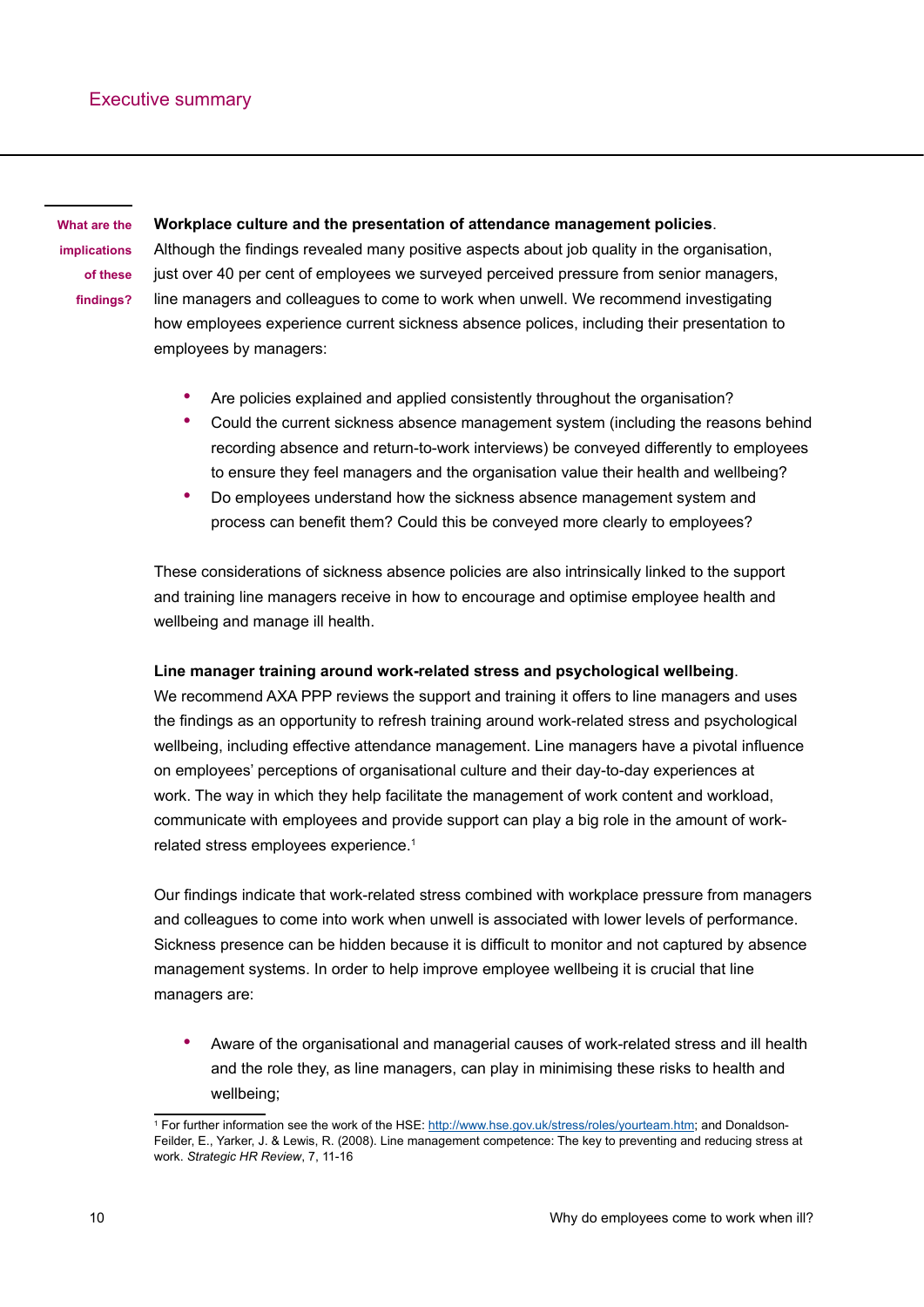- Able to notice the signals associated with employees experiencing high levels of workplace stress, reduced psychological wellbeing and/or mental health problems;
- Feel they are able to have open and supportive conversations with employees about their health (their psychological wellbeing and mental health in particular). This will include considering how they can help employees experiencing health problems to make adjustments to their work.

#### **Focusing on capability: adjusting work to accommodate health problems.**

The ability to adjust work to accommodate health problems was significantly associated with self-reported sickness performance. Those employees who were unable to adjust their work around their health condition were more likely to report that their performance was adversely affected when working while unwell (compared with employees who were able to make adiustments).

We recommend AXA PPP reviews the level of control employees in different roles have to adjust the nature and pace of their work if they are unwell or experiencing health problems. Where it is found employees have little control we recommend introducing more dialogue between line managers and employees and, potentially, for occupational health to consider recommending any other types of work an employee could carry out when they are unwell but still willing and able to work. The introduction of the fit note, with its emphasis on employees' capabilities for work, might provide AXA PPP with a timely opportunity to address some of the cultural changes around absence and look at the way teams currently work together to help adjust work for employees around health problems.<sup>2</sup>

In light of the qualitative findings it is worth noting that managers and colleagues learning how to make adjustments for an employee's capabilities is particularly pertinent for employees struggling with psychological problems. Research shows that work can play a positive role in supporting recovery for mental health problems. As such, improving managers' awareness and understanding of mental health issues would be an important step.

## **Supporting employees experiencing financial difficulties: Is the right type of support reaching the right employees?**

Experiencing personal financial difficulties was significantly associated with sickness presence. Those employees who were finding it difficult to make ends meet, who were unable to save and worried a great deal about debt had a significantly higher number of sickness presence days than those without these difficulties. Research on financial education in the workplace

<sup>&</sup>lt;sup>2</sup> See <u>http://www.nhs.uk/chq/Pages/2584.aspx</u> for further information on the fit note and what it means for employers and employees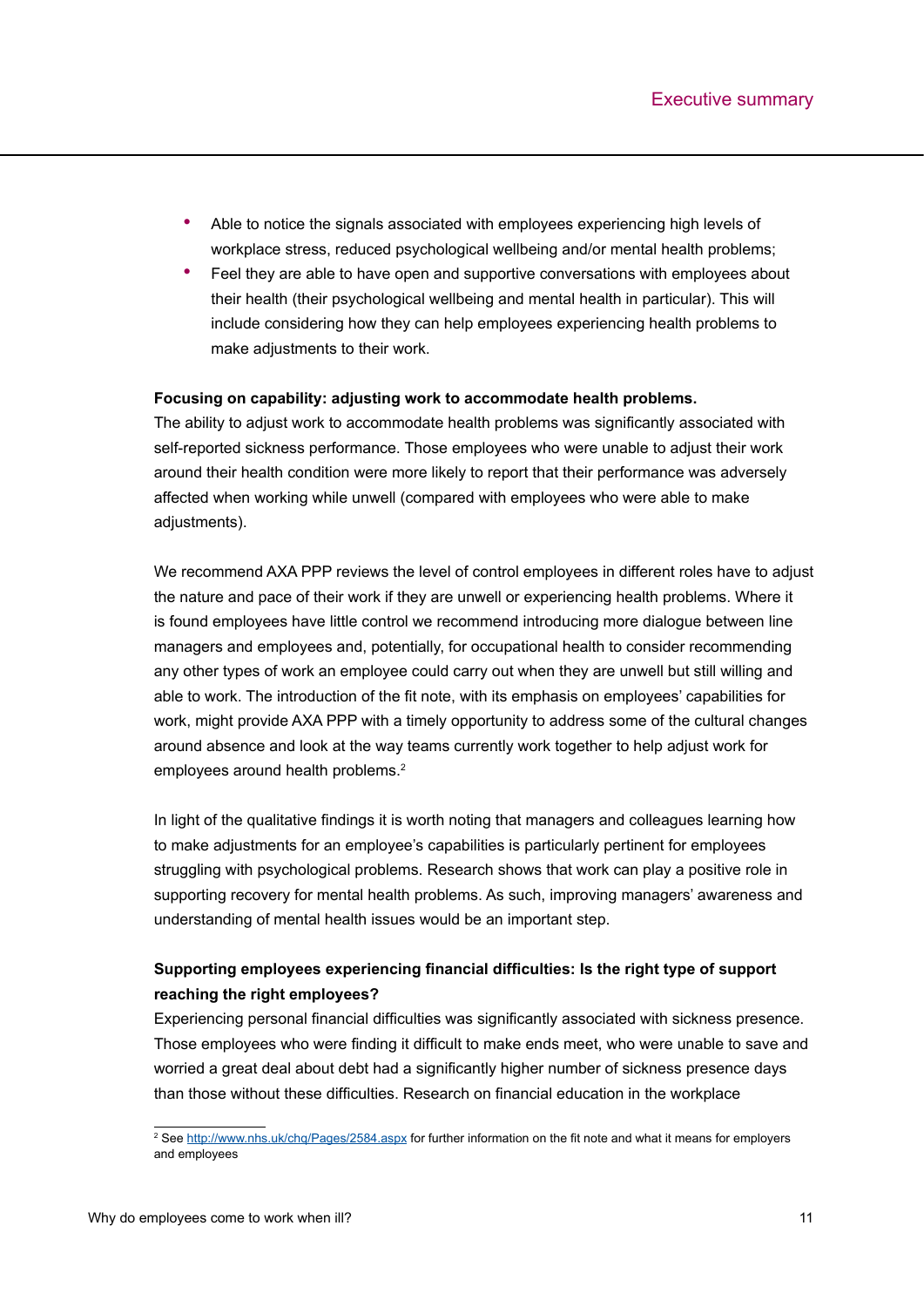concludes that more work is needed to assess the value of this type of support, in addition to identifying the content and delivery methods that are most effective for employees. However, there is evidence to show that providing workplace education can have positive benefits for both employers and employees and it is described in a recent study (CIPD, 2009) as 'win-win'.<sup>34</sup>

We recommend AXA PPP further explores the use, content and uptake of this type of financial education within its organisation<sup>5</sup> in addition to other forms of support they could direct employees to (such as that provided by charities or government bodies).

#### **Continuous monitoring of sickness presence and evaluation**.

Organisations need to find a way of monitoring sickness presence and making line managers aware that attending work when unwell can be an important indicator of poor employee health and wellbeing, which in turn can adversely affect performance. The reasons for sickness presence need to be explored and interventions to address them should be monitored and evaluated.

#### **Concluding remarks**

This study is important in that it reveals key relationships between sickness presence and performance and identifies new factors associated with sickness presence, including workplace pressure to attend work when unwell and personal financial difficulties. Its implications and recommendations focus on targeting the potential underlying causes of poor employee health and wellbeing, especially those that are work related. They include recommendations for line manager training and addressing aspects of manager behaviour and workplace culture.

It is important to keep in mind that research into sickness presence is still in its infancy, especially when compared with the body of work on absence. Causality cannot be established from these findings and, as other researchers have highlighted, there are still many unknowns in this field.<sup>6</sup> Further monitoring of sickness presence and the factors associated with it is needed in the UK. Longitudinal studies tracking the effects of sickness presence over time on wellbeing and performance are also required. We hope this research can raise the profile of sickness presence as an indicator of health and wellbeing and act as a point of departure for future exploration of these important issues.

<sup>3</sup> CIPD. (2009). *Workplace financial education: A win-win proposition*. From: [http://www.cipd.co.uk/subjects/pay/](http://www.cipd.co.uk/subjects/pay/general/_wrkplfined.htm) [general/\\_wrkplfined.ht](http://www.cipd.co.uk/subjects/pay/general/_wrkplfined.htm)m

<sup>4</sup> Cox, A., Hooker, H., Marwick, C., & Reilly, P. (2009). Financial wellbeing in the workplace. *Report 464, Institute for Employment Studies*, from:<www.employement-studies.co.uk>

<sup>&</sup>lt;sup>5</sup> AXA PPP has My Budget Day, which is available for some employees. Please see: <u>http://mybudgetday.axa.co.uk/</u> [employers\\_benefits.ph](http://mybudgetday.axa.co.uk/employers_benefits.php)p

<sup>6</sup> See Hansen, C. D. & Andersen, J. H. (2008). Going ill to work – What personal circumstances, attitudes and workrelated factors are associated with sickness presenteeism? *Social Science & Medicine*, 27, 956-964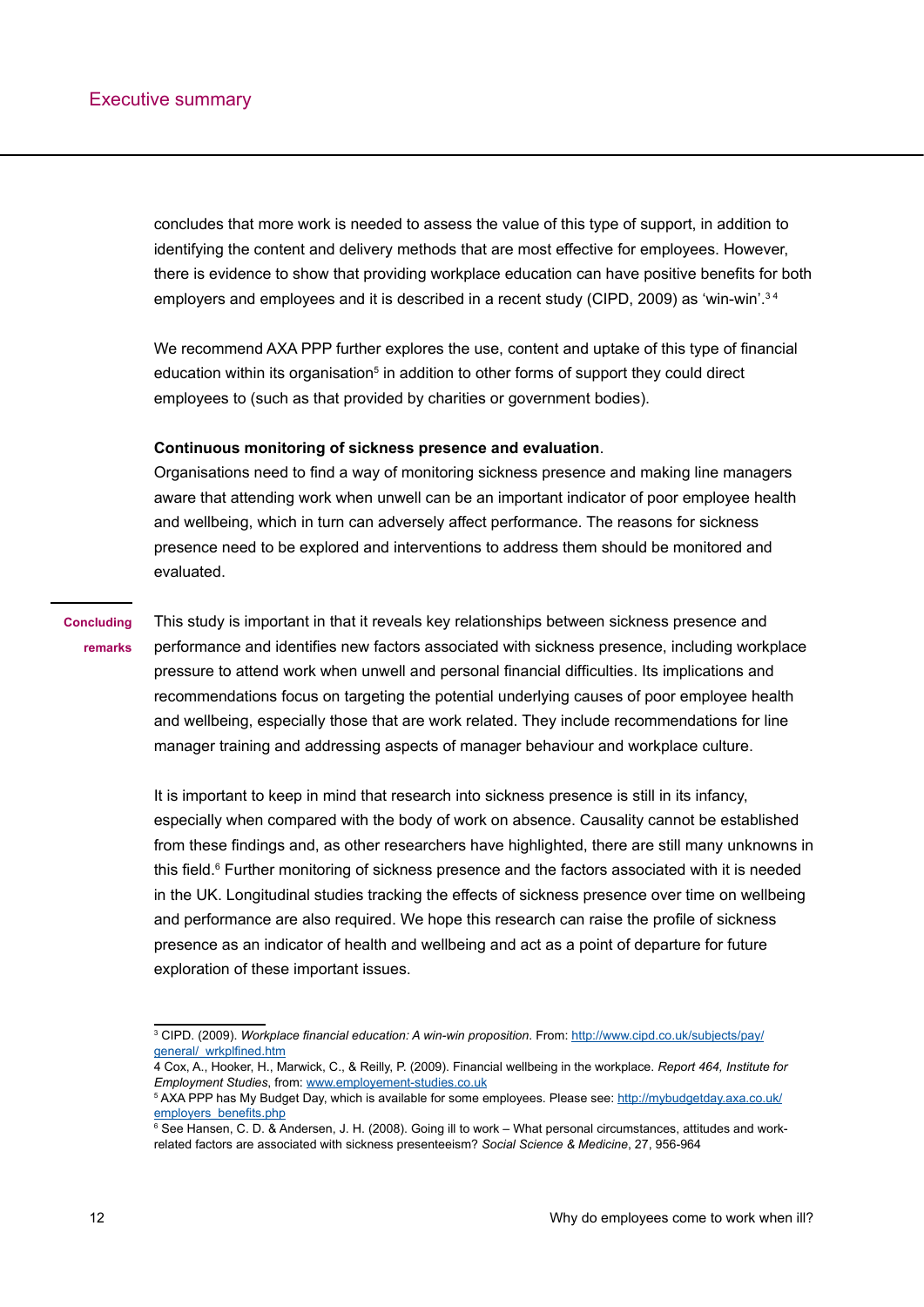# <span id="page-12-0"></span>1. Setting the scene

Why do employees come to work when they are ill? What employee, organisational and managerial characteristics are associated with this decision? What are the relationships between attending work when ill, employees' health and wellbeing, their performance and absence levels? These are some of the key questions this project, commissioned by AXA PPP, will seek to address.

#### **Box 1: About this report**

This report presents the findings from a multi-method research project commissioned by AXA PPP to investigate why employees come into work despite judging their health as such that they could have justifiably taken sick leave. Crucially, this project explores relationships between attending work when ill and performance – both employees' own self-reported performance when they are unwell and their line managers' overall yearly objective ratings of their performance.

#### **Structure of this report**

- **• Section 1** sets the context for the project, introduces the key aims and provides a brief overview of the literature on the factors that have an impact on sickness absence and whether employees go to work when ill.
- **Section 2** reports the key qualitative findings from 25 interviews with AXA PPP employees, exploring in-depth the factors they believe affect their decision to come to work when ill.
- **• Section 3** reports findings from the quantitative survey and analysis, linking findings to objective and subjective measures of performance.
- **• Section 4** discusses they key findings, including the implications of the results and recommendations.

**1.1 What is presenteeism?**

It is important to highlight that the concept of presenteeism has been understood in different ways. Presenteeism is not always associated with attending work when sick. Instead, it has also been used to describe those who are not unwell, but who come to work and seemingly intentionally or through disengagement do not perform to their best.

In this report we base our work on the former definition of presenteeism (also termed sickness presence or sickness attendance): attending work when self-perception of health justifies taking time off. Caverley, Cunningham and MacGregor (2007) report that ailments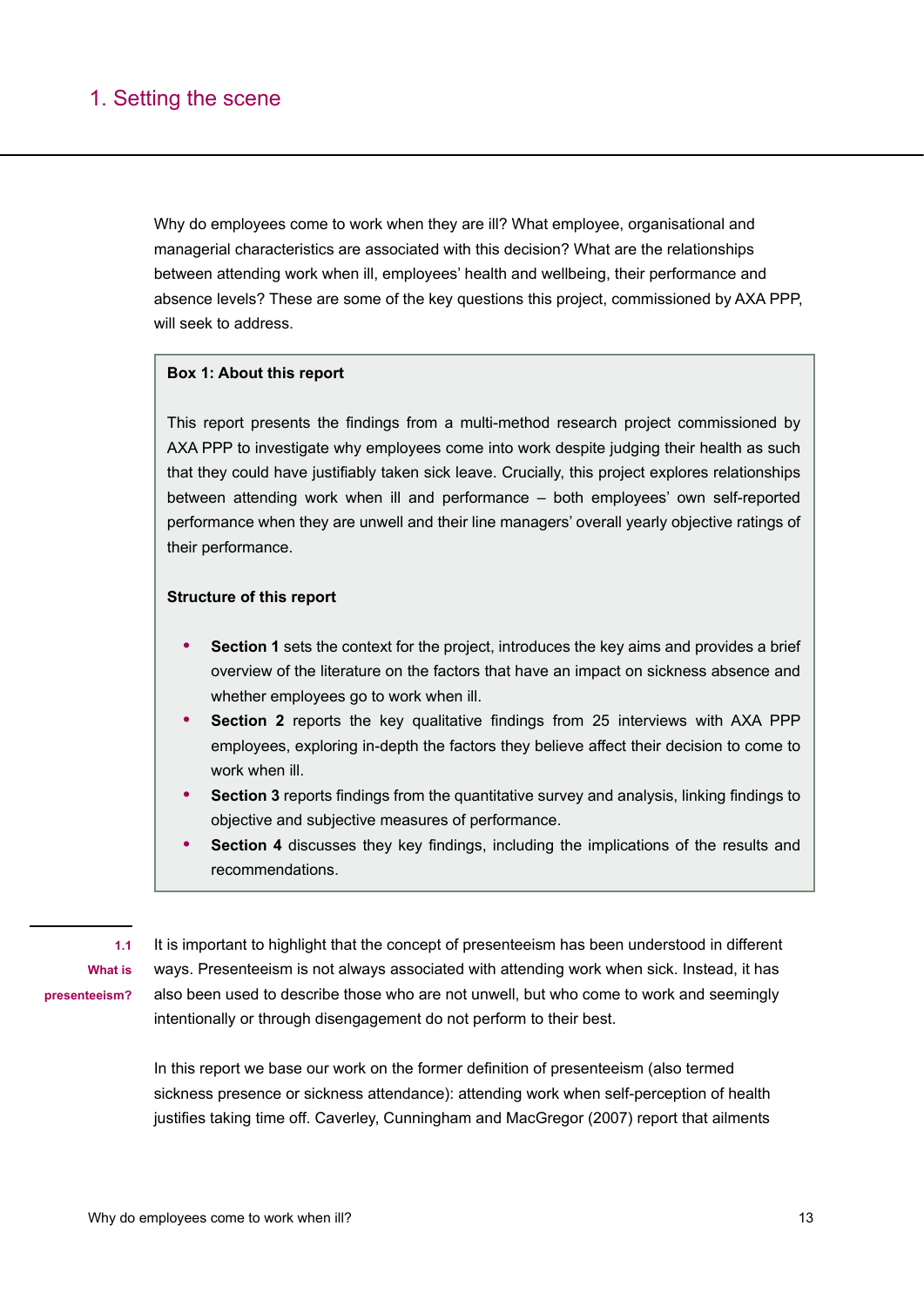commonly associated with sickness presence include: tension headaches, migraines, allergies, depression, gastrointestinal problems and asthma/breathing difficulties.<sup>7</sup>

Vingard, Alexanderson and Norlund (2004) stress that the definition of sickness presence as attending work when unwell can be problematic because many people of working age with various disorders continue to work 'since the problem does not affect their work ability. They do not think of themselves as being "sickness present".'8 Additionally, whilst it may be advantageous to have periods of absence in some cases, especially if employees have a contagious disease or require rest, work can play a positive role in maintaining wellbeing during periods of ill health. People do not always need to be 100 per cent fit to continue to work or return to work. In many cases work plays a positive role in facilitating recovery.9

However, the nature and content of work and the ability an employee has to adapt or change work depending on their health can also be key factors in whether employees are able to work when unwell. Johansson and Lundberg (2004) maintain that employees with a high degree of control over their work – adjustment latitude – are more likely to go to work ill because they can modify their work tasks in such a way that they can manage their workload despite their health problem.10

In this study we focus on employees who perceive themselves as sickness present by defining sickness presence in terms of the number of days employees self-report that they have come into work despite judging their health as such that sick leave could have justifiably been taken. Following the work of Hansen and Andersen (2008) by using this definition we are focusing on the sociological and psychological aspects of sickness presence (those relating to sickness presence as a way of acting in a given context) rather than on the medical aspects.<sup>11</sup> In the qualitative phase of this study we also explore employees' understanding of what it means to be 'too ill' to come to work. People have different tolerances and perceptions of illness and when investigating sickness presence it is important to consider the impact of employees' existing health problems.

<sup>7</sup> Caverley, N., Cunningham, J. B. & MacGregor, J. N. (2007). Sickness presenteeism, sickness absenteeism and health following restructuring in a public service organisation. Journal of Management Studies, 44, 304-319<br><sup>8</sup> Vingard, E., Alexanderson, K. & Norlund, A. (2004). Sickness presence. Scandinavian Journal of Public Health, 216-221<br><sup>9</sup> Bevan, S., Passmore, E., Mahdon, M. (2007). Fit for work? London: The Work Foundation

<sup>&</sup>lt;sup>10</sup> Johansson, G. & Lundberg, I. (2004). Adjustment latitude and attendance requirements as determinants of sickness<br>absence or attendance. Empirical tests of the illness flexibility model. Social Science and Medicine, 58 <sup>11</sup> Hansen, C. D. & Andersen, J. H. (2008). Going ill to work - What personal circumstances, attitudes and work-related factors are associated with sickness presenteeism? *Social Science & Medicine*, 27, 956-964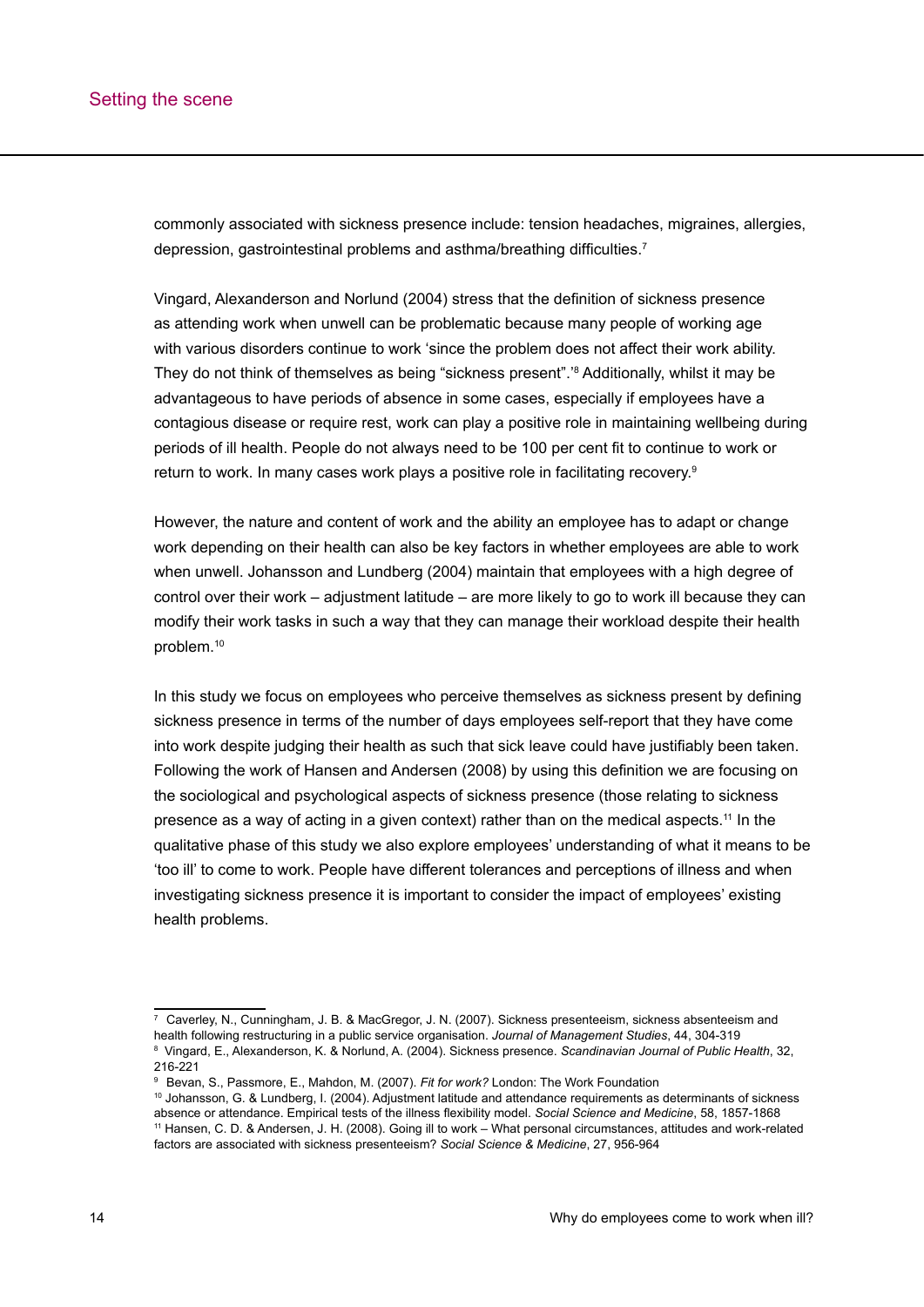<span id="page-14-0"></span>**1.2 Introduction to the research project** Employers are increasingly interested in the health and wellbeing of their employees, recognising both the moral argument for investment as well as the productivity costs of ill health. However, while many senior managers are recognising the importance of investing in the health and wellbeing of employees, establishing the business case and achieving internal support for investment can prove difficult. Returns on investment are rarely immediate and establishing direct cause and effect is complex outside of laboratory conditions.

Yet, the potential benefits are significant. The public policy agenda linking employee wellbeing to productivity has recently gained momentum following publication of the Black<sup>12</sup> review of ways to improve the health of the working age population in the UK and the subsequent Boorman<sup>13</sup> review of health and wellbeing in the NHS. In the last two decades a core focus of employers, health practitioners, policy makers and researchers has been on understanding and accurately documenting sickness absence. The introduction of the fit note in April 2010 to replace the sick note marks a step change in the role of general practitioners and employers in recognising the capacity of people to work alongside health issues as well as the important part work can play in facilitating recovery from illness.<sup>14</sup> However, in parallel to the discussions about reducing sickness absence is an emerging debate around presenteeism.<sup>15</sup>

During the 2009 swine flu pandemic many employers urged their staff to stay at home if they were unwell with flu-like symptoms. Outside of concerns related to contagious diseases such as this it is not entirely clear what employers' position on sickness presence should be. As touched upon above, work can play a positive role in the recovery from ill health.<sup>16</sup> Additionally, not all workers with health problems will perceive themselves as sickness present if their ill health does not affect their ability to work. Much depends on the reasons behind sickness presence and the effect they have on employees' performance and health and wellbeing (in the short- and longer term). Additionally, as will be explored in more detail below, recent research has indicated that when levels of sickness absence are low, measures of sickness presence may provide a more reliable picture of an organisation's health-related productivity losses.<sup>17</sup> Given that knowledge,

<sup>12</sup> Black, C. (2008). *Dame Carol Black's review of the health of Britain's working age population. Working for a healthier tomorrow.* From: <http://www.workingforhealth.gov.uk/documents/working-for-a-healthier-tomorrow-tagged.pdf> 13 Boorman, S. (2009). *NHS health and wellbeing final report*. From: [http://www.dh.gov.uk/dr\\_consum\\_dh/groups/dh\\_](http://www.dh.gov.uk/dr_consum_dh/groups/dh_digitalassets/documents/digitalasset/dh_108907.pdf) [digitalassets/documents/digitalasset/dh\\_108907.pdf](http://www.dh.gov.uk/dr_consum_dh/groups/dh_digitalassets/documents/digitalasset/dh_108907.pdf)

<sup>&</sup>lt;sup>14</sup> See<http://www.nhs.uk/chq/Pages/2584.aspx> for further information on the fit note and what it means for employers and employees

<sup>15</sup> Cooper, C. & Dewe, P. (2008). Editorial wellbeing – absenteeism, presenteeism, costs and challenges. *Occupational Medicine*, 8, 522-24

<sup>16</sup> See Black, C. (2008). Dame Carol Black's review of the health of Britain's working age population. *Working for a healthier tomorrow*. From:<http://www.workingforhealth.gov.uk/documents/working-for-a-healthier-tomorrow-tagged.pdf>; and Bevan, S., Passmore, E. & Mahdon, M. (2007) *Fit for work?* From: [http://www.theworkfoundation.com/research/](http://www.theworkfoundation.com/research/publications/publicationdetail.aspx?oItemId=44) [publications/publicationdetail.aspx?oItemId=44](http://www.theworkfoundation.com/research/publications/publicationdetail.aspx?oItemId=44)

<sup>17</sup> Caverley, N., Cunningham, J. B. & MacGregor, J. N. (2007). Sickness presenteeism, sickness absenteeism and health following restructuring in a public service organisation. *Journal of Management Studies*, 44, 304-319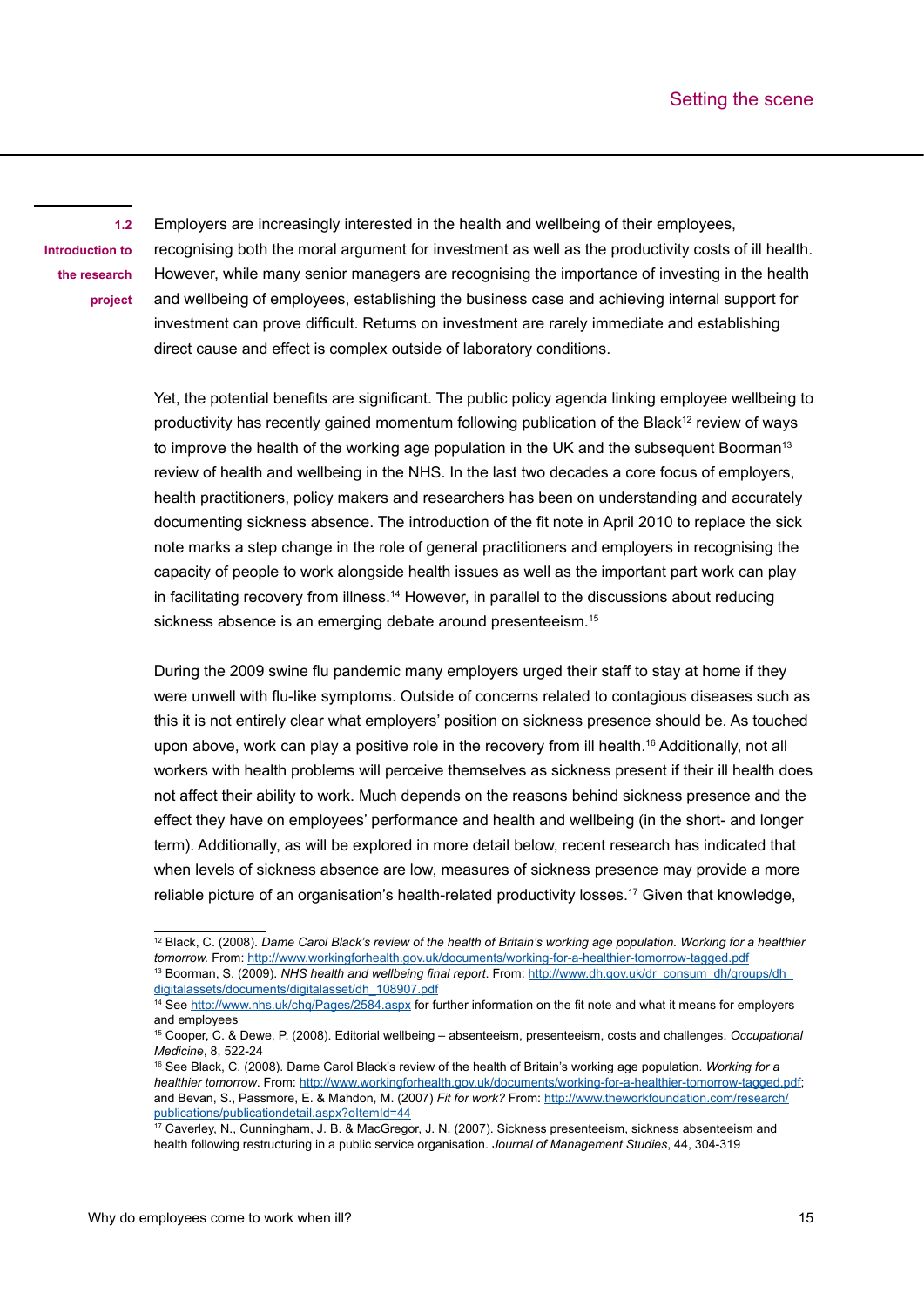<span id="page-15-0"></span>in the current economic climate where job insecurity is high and employees may be particularly wary of taking time off for ill health, gaining a better understanding of the causes and effects of sickness presence is crucial.

#### **1.2.1 Aim of the study**

The aim of this multi-method study was to explore the effect of different employee and workrelated factors on sickness presence and critically to establish if sickness presence was associated with manager-assessed and self-reported levels of performance. To this end, this project begins to address a gap in UK data on sickness presence and its relationship to performance. The project explicitly explores AXA PPP employees' views on the factors that influence their decision to come to work when unwell, in addition to using statistical analyses to examine the relationship between different factors.

**1.3 Causes of sickness presence and sickness absence**

Ill health is influenced by a range of different variables, from genetic predisposition, lifestyle and social factors to workplace characteristics. Some of these factors individuals can control more than others. (In particular, individuals may have more control over the amount they exercise and their food choices than their genetic predisposition to certain conditions or their working environment.) Similarly, whilst employers may be able to exert some influence over individuals' health choices – through for example workplace programmes related to physical activity, smoking cessation or healthy eating – their scope to influence can be limited here.

However, employers can have a great deal of control over a number of workplace factors. This is important because a rich body of work on sickness absence has shown that a range of organisational and managerial characteristics, including employees' perceptions of work, can have an impact on ill health and absence from the workplace. The seminal work of Sir Michael Marmot, which examined the health of civil servants, identified key workplace factors that predicted employees' health outcomes.18 This work and subsequent research has helped to provide a clear indication of what constitutes a good job.19 These include:

- Employment security;
- Autonomy, control and task discretion;
- Appropriate balance between effort and rewards (beyond financial rewards);
- Appropriate work-life balance;

<sup>18</sup> Marmot, M. (2004) *Status syndrome*. London: Bloomsbury; Marmot, M., Friel, S., Bell, R., Houwelling, T., Taylor, S. (2008). Closing the gap in a generation: Health equity through action on the social determinants of health. From: [http://](http://whqlibdoc.who.int/publications/2008/9789241563703_eng.pdf) [whqlibdoc.who.int/publications/2008/9789241563703\\_eng.pdf](http://whqlibdoc.who.int/publications/2008/9789241563703_eng.pdf)

<sup>&</sup>lt;sup>19</sup> Coats, D. & Lekhi, R. (2008). Good work: Job quality in a changing economy. From [http://www.theworkfoundation.](http://www.theworkfoundation.com/Assets/Docs/good_work_final3.pdf) [com/Assets/Docs/good\\_work\\_final3.pd](http://www.theworkfoundation.com/Assets/Docs/good_work_final3.pdf)f; Waddell, G, & Burton, K. A. (2006). *Is work good for your health and wellbeing?* TSO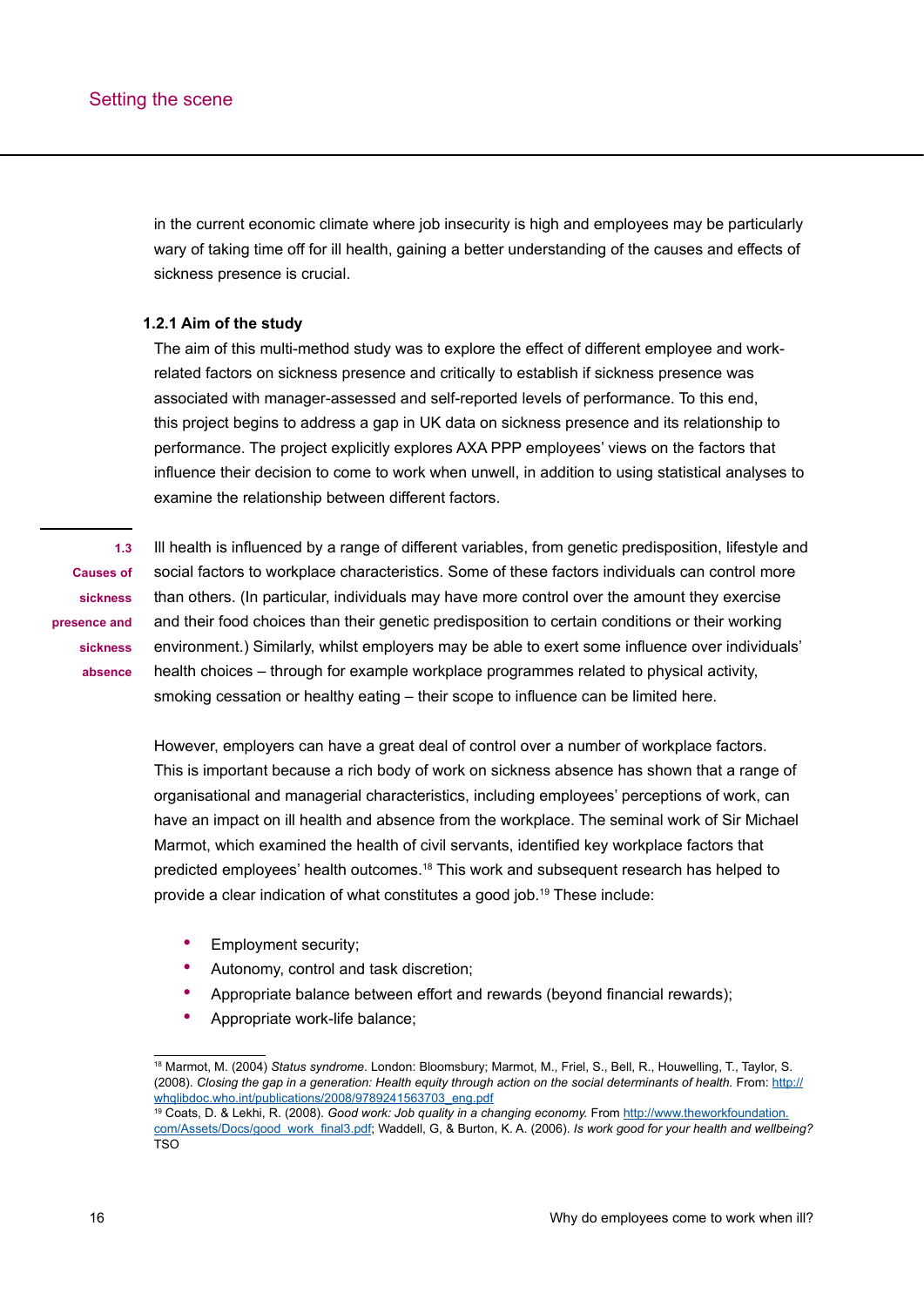- Appropriate match between skills and work demands;
- Procedural fairness at work:
- Strength of workplace relationships (social capital).

Research has also revealed the critical role line managers have to play in:

- Sustaining employee health and wellbeing:
- Reducing the likelihood of stressful circumstances and situations arising for their staff;
- Successful return to work following ill health.<sup>20</sup>

The Health and Safety Executive (HSE) and Chartered Institute of Personnel and Development (CIPD) management standards and guidelines specify the characteristics, or culture, of an organisation where the risks from work-related stress are being effectively managed and controlled.21 Work-related stress has been defined by the HSE as the process that arises where work demands of various types and combinations exceed the person's capacity and capability to cope.22 The six management standards are closely associated with the good work characteristics listed above. Investigations by Goldsmiths, University of London, are building on the CIPD guidance and HSE stress management standards, identifying the key competencies managers need to apply to ensure early and appropriate return to work and employee wellbeing.<sup>23</sup> Much of these revolve around so-called 'soft skills', yet these are central to being an effective manager.

While knowledge of absence, its causes and costs are relatively well established, the body of work on sickness presence, or presenteeism, is significantly smaller. However, this area of research is increasingly receiving attention (although currently much of the existing work on the subject comes from outside of the UK). The increased interest in presenteeism comes not least because of employer concern that at a time when job insecurity is likely to be high employees may be more inclined to come to work when they are ill, obscuring true levels of employee health and wellbeing as well as adversely affecting performance.<sup>24</sup>

<sup>20</sup> Cooper, C. & Dewe, P. (2008). Editorial Wellbeing – absenteeism, presenteeism, costs and challenges. *Occupational Medicine*, 8, 522-24

<sup>&</sup>lt;sup>21</sup> See:<http://www.hse.gov.uk/stress/standards/index.htm> and http://www.cipd.co.uk/subjects/health/stress/\_Instrswrk. [htm](http://www.cipd.co.uk/subjects/health/stress/_lnstrswrk.htm) for further information.<br><sup>22</sup> See:<http://www.hse.gov.uk/STRESS/furtheradvice/wrs.htm>

<sup>&</sup>lt;sup>23</sup> The findings from this work by Joanne Yarker, Fehmidah Munir, Emma Donaldson-Fielder and Ben Hicks are yet to be published. See the section on 'Return to work following sickness absence' for more information on this project: [http://](http://www.gold.ac.uk/psychology/staff/yarker/) [www.gold.ac.uk/psychology/staff/yarker](http://www.gold.ac.uk/psychology/staff/yarker/)/

 $24$  See for a further discussion of these issues: Caverley, N., Cunningham, J. B. & MacGregor, J. N. (2007). Sickness presenteeism, sickness absenteeism and health following restructuring in a public service organisation. *Journal of Management Studies*, 44, 304-319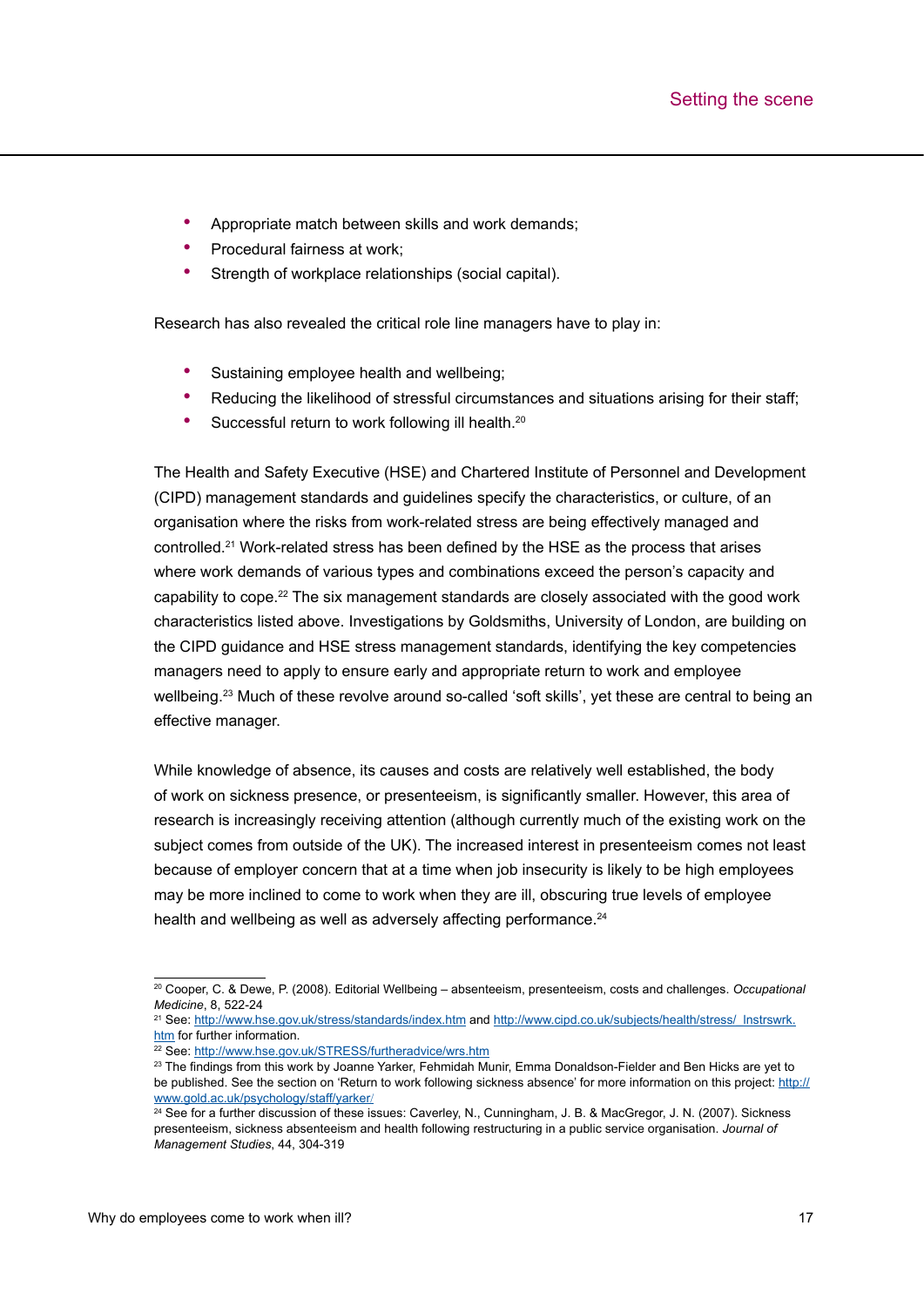<span id="page-17-0"></span>Recent work has revealed that similar factors come into play in predicting sickness presence and sickness absence and that there is a strong relationship between the two. Hansen and Andersen (2008) found that work-related factors such as degree of control over work and relationships with colleagues were more important than personal circumstances or attitudes in determining sickness presence.<sup>25</sup> In a further study the same researchers examined the effect of sickness presence on long-term sickness absence and found that going to work ill repeatedly is associated with longer term sickness absence at a later date.<sup>26</sup> However, what is as yet missing from research in this area is an ability to relate sickness presence to objective measures of performance over and above self-reported impact on performance when unwell.

**1.4 Costs of sickness presence and sickness absence**

It is well documented that the costs of ill health to employers and society are high in the UK. Dame Carol Black has estimated the cost to be around £100 billion a year, equivalent to the GDP of Portugal.<sup>27</sup> The CIPD estimated the cost of absence to employers to be £692 a year per employee in 2008.28 The primary reasons noted in the UK for long-term absence from work are mild to moderate mental health conditions (such as anxiety, stress and depression) and musculoskeletal disorders.29 These figures represent primary disorder only and do not record underlying causes or secondary symptoms. Consequently, they do not take the impact of comorbidity of other physical and mental health problems into account. The interaction between mental and physical wellbeing can affect the severity of conditions and recovery. Neither do the figures of absence from work tell the whole story of the impact of ill health on work. Wynne-Jones, Buck, Varnava, Philips and Main (2009) reported that using absence as a marker of a health-associated compromise in quality of work may lead to an underestimation of the impact of health on work.30

According to the Sainsbury Centre for Mental Health the cost of ill health at work and presenteeism could be just as high or even higher. It estimates that presenteeism accounts for 1.5 times more working time lost than absenteeism with the costs to UK employers of mental health problems alone estimated at £15.1 billion per year.<sup>31</sup>

<sup>25</sup> Hansen, C. D. & Andersen, J. H. (2008). Going ill to work – What personal circumstances, attitudes and work-related factors are associated with sickness presenteeism? *Social Science & Medicine*, 27, 956-964

<sup>26</sup> Hansen, C. D. & Andersen, J. H. (2009). Sick at work – a risk factor for long-term sickness absence at a later date. *Journal of Epidemiology & Community Health, 63, 397-402*<br><sup>27</sup> Black, C. (2008). *Dame Carol Black's review of the health of Britain's working age population. Working for a healthier* 

*tomorrow.* From: <http://www.workingforhealth.gov.uk/documents/working-for-a-healthier-tomorrow-tagged.pdf> <sup>28</sup> See: [http://www.cipd.co.uk/subjects/hrpract/absence/\\_absence\\_management\\_summary.htm?IsSrchRes=1](http://www.cipd.co.uk/subjects/hrpract/absence/_absence_management_summary.htm?IsSrchRes=1) for further information

<sup>29</sup> Bevan, S., Quadrello, T., McGee, R., Mahdon, M., Vavrovsky, A. & Barnham, L. (2009). *Fit for work? Musculoskeletal disorders in the European workforce*. From: [http://www.theworkfoundation.com/research/publications/publicationdetail.](http://www.theworkfoundation.com/research/publications/publicationdetail.aspx?oItemId=224) [aspx?oItemId=224](http://www.theworkfoundation.com/research/publications/publicationdetail.aspx?oItemId=224)

<sup>30</sup> Wynne-Jones, G., Buck, R., Varnava, A., Philips, C. & Main, C. J. (2009). Impacts on work absence and performance: What really matters? *Occupational Medicine, 59,* 556-562

<sup>31</sup> Sainsbury Centre for Mental Health. (2007) *Mental health at work: Developing the business case.* Policy Paper 8: London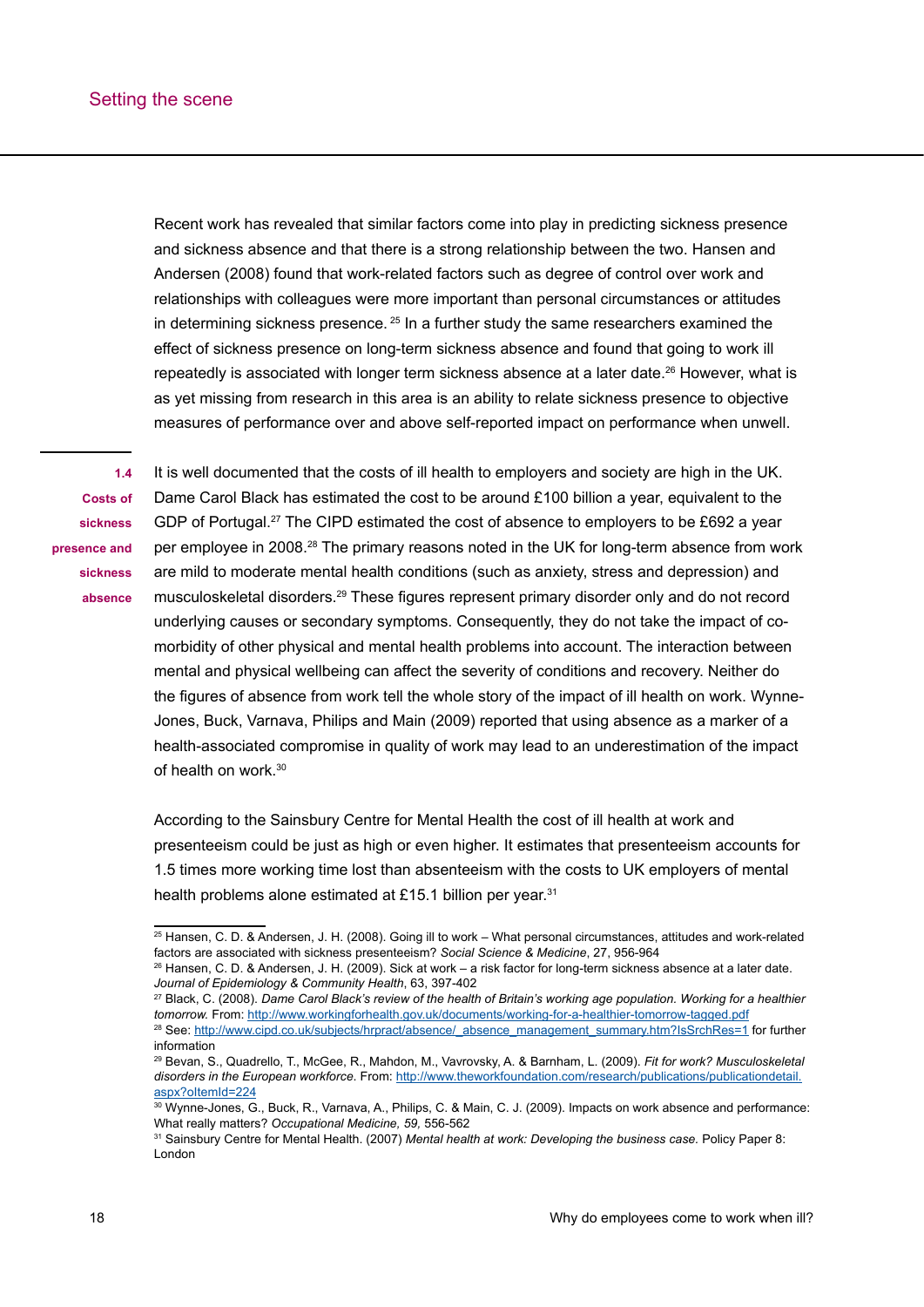A US study examining self-perceptions of performance when unwell identified that changes in psychological health risks was strongly associated with changes in self-reported performance when unwell at work.<sup>32</sup> A change in each risk factor was linked with a 1.9 per cent productivity loss over time, estimated at \$950 per year per risk factor changed. It is noteworthy that the change could be positive or negative, suggesting that change itself in perceptions of health can influence performance at work. While the specific cost savings found within the US can only be indicative of potential impact elsewhere due to the nature of the health and insurance systems in the US, the findings highlight the important implications of presenteeism. Indeed, Collins et al<sup>33</sup> suggest that interventions that focus on absenteeism and ignore presenteeism not only underestimate the true magnitude of the impact of health on productivity, but also may not accurately characterise the financial return on various health interventions.

It is important to note, however, that productivity data are usually unavailable at an individual level and work performance data are often nonexistent and superficial.<sup>34</sup> In particular, the impacts of ill health on performance are typically only recorded as a self-reported impact on performance. The research presented in this report therefore makes a fresh contribution to our understanding of the connections between presenteeism and performance.

<sup>32</sup> Burton, W. N., Chen, C., Schultz, A. B., Conti, D. J., Pramsky, G. & Edington, D. W. (2006). Worker productivity loss associated with arthritis. *Disease Management*, 9, From: [http://deepblue.lib.umich.edu/bitstream/2027.42/63221/1/](http://deepblue.lib.umich.edu/bitstream/2027.42/63221/1/dis.2006.9.131.pdf) [dis.2006.9.131.pdf](http://deepblue.lib.umich.edu/bitstream/2027.42/63221/1/dis.2006.9.131.pdf)

<sup>33</sup> Collins, J. P., Baase, C. M., Sharda, C. E., Ozminkowski, R. J., Nicholson, S., Billotti, G. M., Turpin, R. S., Olson, M. & Berger, M. L. (2005). The assessment of chronic health conditions on work performance, absence and total economic impact for employers. *Journal of Occupational and Environmental Medicine*, 47, 547-557

<sup>34</sup> Kessler, R. C. & Stang, P. E. (2006). *Health and work productivity: Making the business case for quality health care.*  Chicago: University of Chicago Press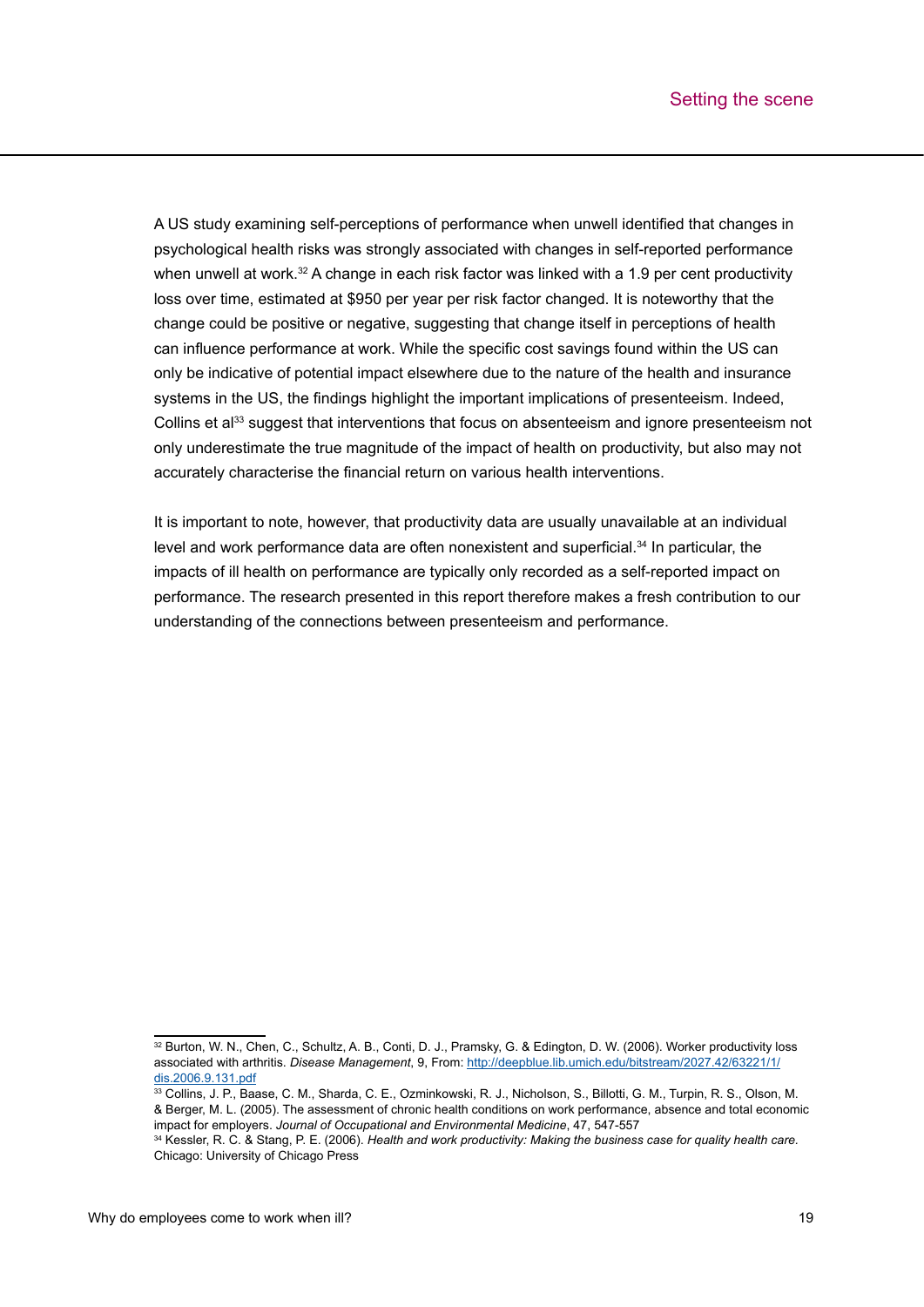<span id="page-19-0"></span>This section presents the key findings from the interviews with 25 employees (including line managers) from three teams drawn from different departments within AXA PPP and with different demographic profiles in terms of age and gender.<sup>35</sup> The selected teams had different levels of absence, ranging from high to low (as recorded by AXA PPP's absence management system) and included those in both customer and non-customer facing roles.<sup>36</sup>

This section therefore provides valuable qualitative data on the factors these employees and their line managers believe affect their decision to come to work when unwell (see Box 2 for a summary). As AXA PPP is a large organisation with a diverse range of teams and roles it is paramount to highlight that this section represents the range of views from this group of 25 employees only. The survey study, presented in Section 3, provided the opportunity to explore the generality of these findings with a larger group of AXA PPP employees.

# **Box 2: Key factors identified by employees that increase the likelihood of coming to work when unwell**

- Type and severity of illness;
- Feeling under pressure from senior managers, line managers and/or the rest of the team to come into work when unwell;
- Self-pressure to come to work when ill;
- Ability to adjust work when unwell;
- Having no one to cover workload when away because of ill health;
- Feeling under stress at work;
- Feeling a responsibility not to let their team down;
- Being unable to rest at home because of family/living arrangements;
- Being concerned about commission and pay.

# **2.1**

**The meaning of health and wellbeing**

Part of investigating employees' perceptions of how health and wellbeing are dealt with by management and the organisation involved gaining an understanding of what health and wellbeing meant to employees.

Among the 25-employee sample, understanding of health and wellbeing varied. Some employees had a more limited view of health as involving physical health (focused on exercise, eating the right foods and being physically well) whilst others had a wider understanding,

<sup>&</sup>lt;sup>35</sup> In order to preserve the confidentiality and anonymity of participants, data are presented across all of the teams.

Detailed demographic and role information is not provided

<sup>&</sup>lt;sup>36</sup> See Box 3 in Section 3 for more information on the SAM system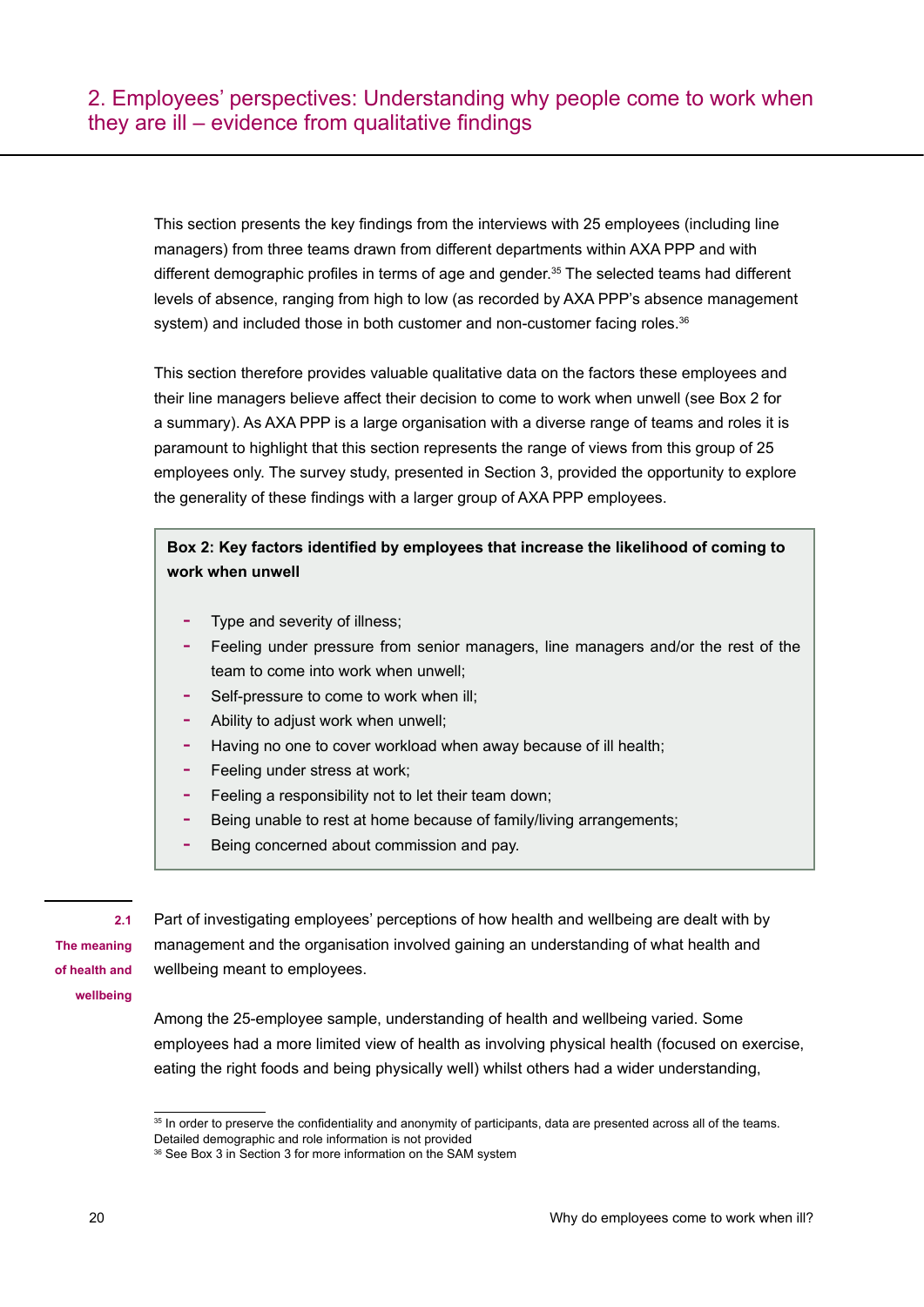<span id="page-20-0"></span>encompassing psychological wellbeing: 'Health and wellbeing is overall health, mental health, physical health, money health. Everything I guess.' 37

Wellbeing at work for AXA PPP employees also had a number of different meanings, including:

- Feeling that managers and the team cared about each individual's wellbeing and noticed when they were unwell or unhappy;
- Feeling work efforts were appreciated by the team and management;
- Being offered flexibility in terms of meeting commitments outside of work;
- Having the ability to fulfil potential and make progress;
- Having a voice views listened to and having control over the way work is organised;
- Fairness everyone being treated in the same way;
- Openness being informed and kept up to date with any changes in the organisation.

These meanings overlap well with research evidence of the factors that create 'good work', which are strongly associated with positive wellbeing. $38$  In the survey phase of this study we explored the relationships between these factors relating to job quality and sickness presence and absence.

**2.2** 

**What factors do employees think affect their decision to come to work when** 

Employees were asked a number of open questions to explore what influenced their decisions to come into work when feeling unwell. Different techniques were employed in the interview, including asking participants to imagine a scenario where they woke up feeling 'really ill' on a workday and then to talk through their decision-making process that morning. The factors considered by employees are summarised in Box 2 and outlined in more detail below.

#### **unwell? 2.2.1 Type and severity of illness**

The type and severity of the illness was raised by many of the employees as an influencing factor. Employees felt they needed to have more than a common cold to take time off. Any of the following were felt to require time at home: flu, viruses, throat infections, any illnesses involving sickness and diarrhoea, a high temperature or 'the shivers', severe headaches, sinusitis and dizziness.

The employees also drew a distinction between psychological and physical health conditions, with employees saying they were more likely to come into work when suffering from mild to

 $37$  In this section of the report quotes represent extracts from employee interviews. Some information may have been slightly altered to protect confidentiality and anonymity

<sup>38</sup> Coats, D. & Lekhi, R. (2008). *Good work: Job quality in a changing economy.* From: [http://www.theworkfoundation.](http://www.theworkfoundation.com/Assets/Docs/good_work_final3.pdf) [com/Assets/Docs/good\\_work\\_final3.pd](http://www.theworkfoundation.com/Assets/Docs/good_work_final3.pdf)f; Waddell, G, & Burton, K.A. (2006). *Is work good for your health and wellbeing?* TSO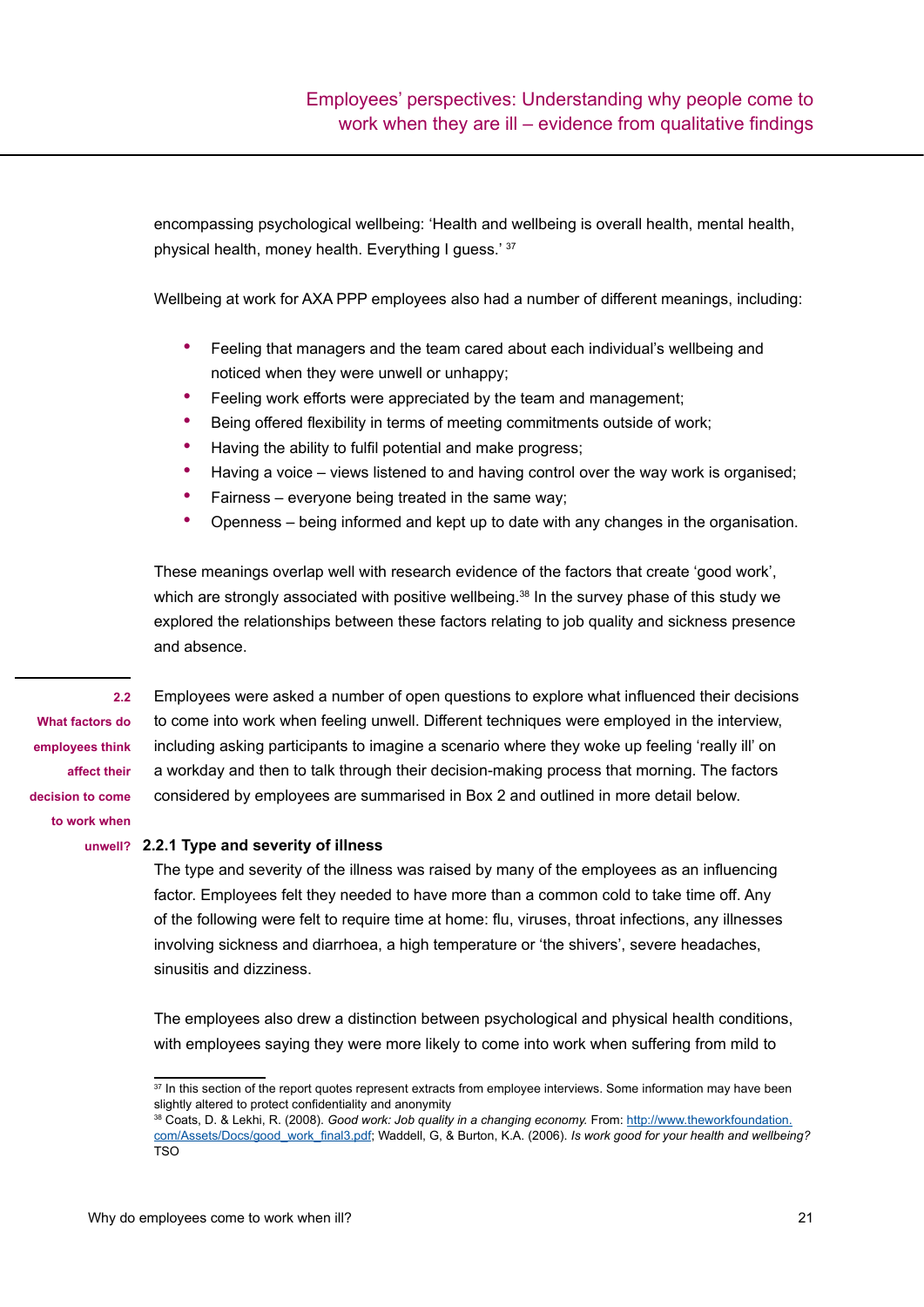moderate psychological distress.39 Being asked to imagine a scenario when they were mentally run-down (stressed, anxious or depressed) and talk through their decision-making process in whether to come to work seemed to resonate with employees who had experienced (or whose family/friends had experienced) some form of stress, anxiety or depression.<sup>40</sup> Nearly all employees said that they would go into work in this situation, especially when their anxiety was related to issues outside work, as they felt seeing friends and colleagues within work would help to alleviate their worries.

When the source of anxiety/depression was related to work some employees also talked about coming in because they feared that otherwise their anxiety would increase in the time they were away. Some were also concerned that, if they did take time off, their colleagues would not understand the reasons why they were away from work and view them as 'pulling a sickie'. In the survey phase of this project we explore the relationship between self-reported anxiety, psychological health and sickness presence further.

It is also important to highlight that when psychological distress was more pronounced some employees mentioned not coming into work for fear of how they would react towards colleagues or customers (that is, being less in control of their emotions forced them to have time off work).

# **2.2.2 Pressure from senior managers, line manager, team and/or self to come into work when unwell**

A number of employees said that they felt under pressure to come into work when unwell in order to 'prove' their illness to their manager and/or team. As one employee highlighted:

*'There's a certain amount of pressure to come in. I think you have to be quite ill or you call up and think do I sound ill? Quite often, if it's not a physical thing especially, it's hard to prove to someone else that you're not feeling well if it's not something you can see.'* 

The extract above links to the distinction employees made between psychological and physical health problems. It also touches on another reason why employees with anxiety or depression may come into work unwell if they feel unable to 'prove' their ill health to managers and colleagues.

<sup>&</sup>lt;sup>39</sup> Mild to moderate psychological health conditions are commonly defined in terms of the severity and extent of symptoms people experience. They include depression, anxiety- and panic-related disorders. More severe conditions,<br>such as schizophrenia, are not included in this category. See http://www.mind.org.uk for further informatio <sup>40</sup> It is important to clarify that we were asking employees to envisage a situation where their mental health was affected and asking them how they would react if they were experiencing mental health problems; not all the employees interviewed identified that they were experiencing mental health problems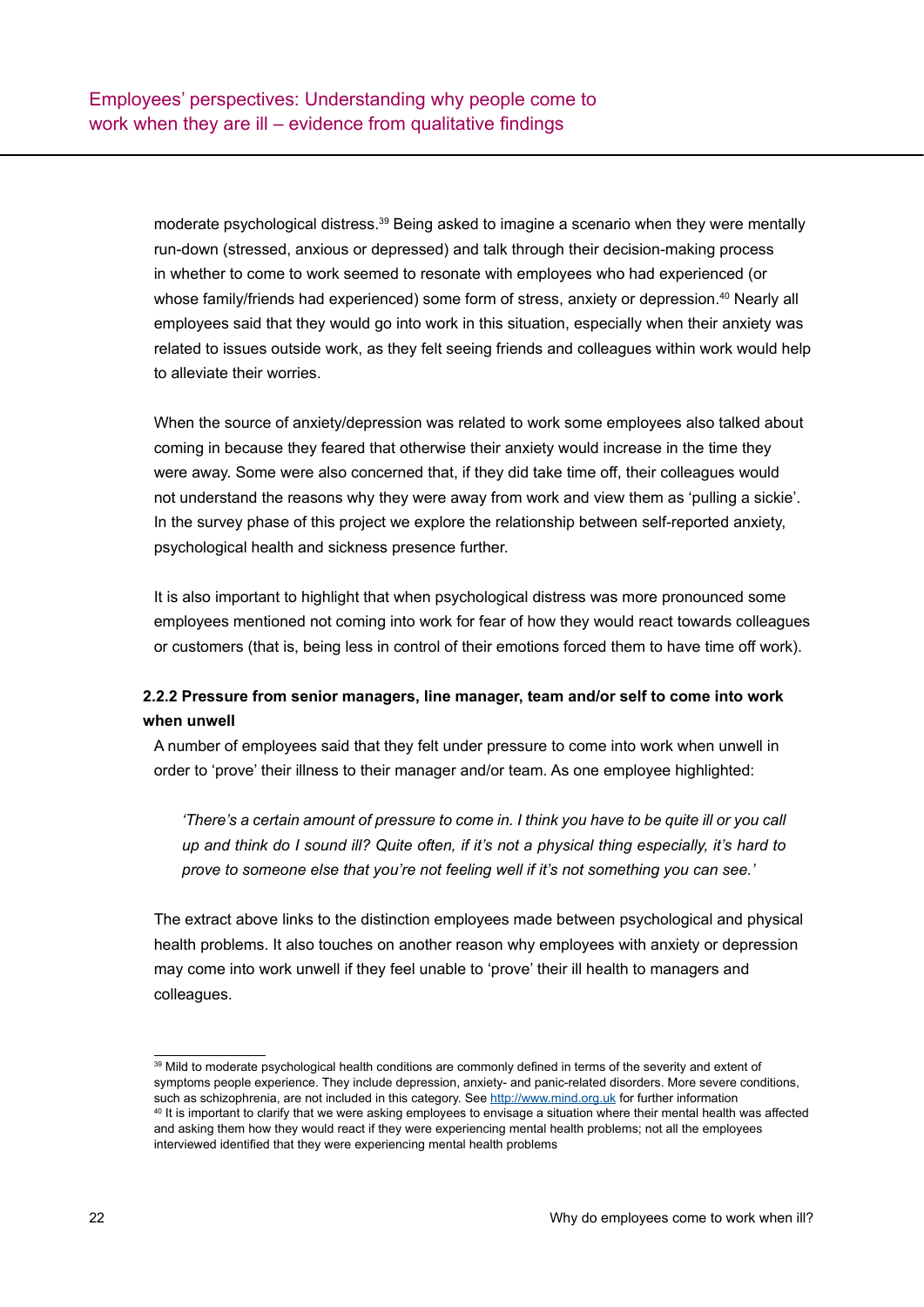The perception of pressure to come into work when unwell was linked to negative perceptions of how sickness absence management was dealt with by line managers and by the organisation as a whole. One employee who had particularly strong views on this said:

*'You don't concentrate on getting better because they're so harsh on sickness here. You get put on sickness attendance targets and they have their say like you can't have more than two episodes in six months and if you do you get a disciplinary and stuff like that. So you are really sort of told you have to be here. Being sick isn't acceptable.'*

Such negative perceptions of attendance management were also linked to the perceptions that managers and the organisation did not care about employees' health and wellbeing. In this way sickness absence management was perceived to be driven by the financial concerns of the organisation and line managers, rather than focused on the best interests of the employee. We explore these issues in more detail in Section 2.3 below.

It is also important to highlight that some of the employees viewed the pressure to come to work when unwell (and what they perceived as strict absence management policies) as being a consequence of other employees abusing the company's sickness absence and sick pay system. They felt that this abuse of the system by others who 'pulled sickies' and took sick leave when it was not justified had led to the strict system, which put pressure on those who were ill to prove their ill health.

In addition to work-related pressure a number of employees said they placed themselves under pressure to come to work when unwell because this was the 'type' of person they were. This finding has some resonance with Aronsson and Gustafsson's (2005) work on the personality characteristics associated with sickness presence.<sup>41</sup> However, recent work has found personal factors to have less impact on sickness presence than workplace ones. This is something we explore in the survey study.<sup>42</sup>

#### **2.2.3 Responsibility towards the team**

Related to self-pressure to come into work when unwell was the idea of 'not letting the team down'. For some pushing themselves to come to work when they felt ill enough to take time off was related to the responsibility they felt towards their team. In this context coming to work

<sup>41</sup> Aronsson, G. & Gustafsson, K. (2005). Sickness presenteeism: Prevalence, attendance pressure factors and an

outline for a model for research. *Journal of Occupational and Environmental Medicine*, 47, 958-966 42 Hansen, C. D. & Andersen, J. H. (2008). Going ill to work – What personal circumstances, attitudes and work-related factors are associated with sickness presenteeism? *Social Science & Medicine*, 27, 956-964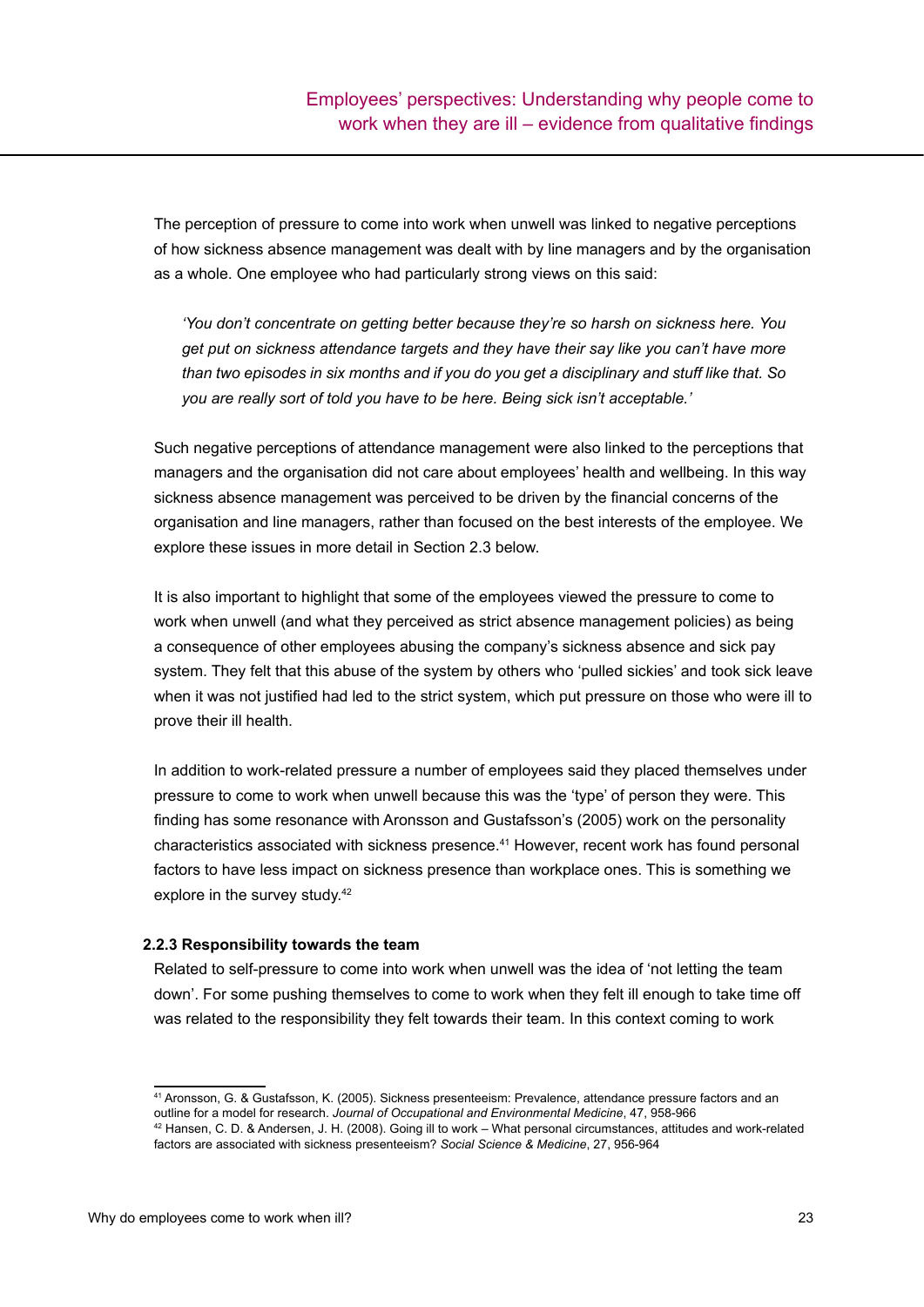when they felt they were really too ill was viewed in a positive light as showing their commitment to one another. As one employee explained:

*'We can trust each other to try our best and we all know that if somebody's off sick then it really is that somebody's poorly. And then it doesn't matter does it? Nobody's thinking 'oh, they have pulled a fast one'. Nobody thinks that in our team because we have a good working relationship and understanding between us.'*

However, even in this situation there was a tension between employees' desire to come in when they were ill and not wanting to pass their illness on to their colleagues. Overall, these findings are in line with those of Hansen and Andersen (2008) who found that relationships with colleagues, including working in a small group, having non-standard hours and a degree of cooperation between employees increased the likelihood of sickness presence.43

#### **2.2.4 Ability to adjust work when unwell**

The extent to which the illness affected the employee's ability to carry out their specific role formed part of the decision as to whether to attend work or not. For example, employees who spent a lot of time talking to customers or colleagues commented that a really sore throat or chesty cough would make them unable to carry out their role. Employees who were able to adjust the work they did around their health problem reported being more likely to come into work.

#### **2.2.5 No one to cover workload and feeling under stress at work**

For some, a high workload was highlighted as a factor affecting sickness presence, especially by those who felt under a great deal of stress at work. These employees were worried their workload would build up in their absence, making it harder to manage when they returned. Linked to this, some employees said there was no one to cover their workload when they were away. Part-time workers were also hesitant to miss work because of sickness as they were aware that they had fewer hours in which to fit their workload. These findings resonate with past work on the impact of time pressures, including a lack of resources, on sickness presence.<sup>44</sup>

#### **2.2.6 Being unable to rest at home because of family and/or living arrangements**

Home life has been identified in previous work on sickness presence as influencing people's decision to come to work when ill.<sup>45</sup> In our interviews employees with children pointed out that

<sup>43</sup> Hansen, C. D. & Andersen, J. H. (2008). Ibid

<sup>44</sup> Aronsson, G. & Gustafsson, K. (2005). Sickness presenteeism: Prevalence, attendance pressure factors and an outline for a model for research. *Journal of Occupational & Environmental Medicine*, 47, 958-966

<sup>45</sup> See Hansen, C. D. & Andersen, J. H. (2008). Going ill to work – What personal circumstances, attitudes and workrelated factors are associated with sickness presenteeism? *Social Science & Medicine*, 27, 956-964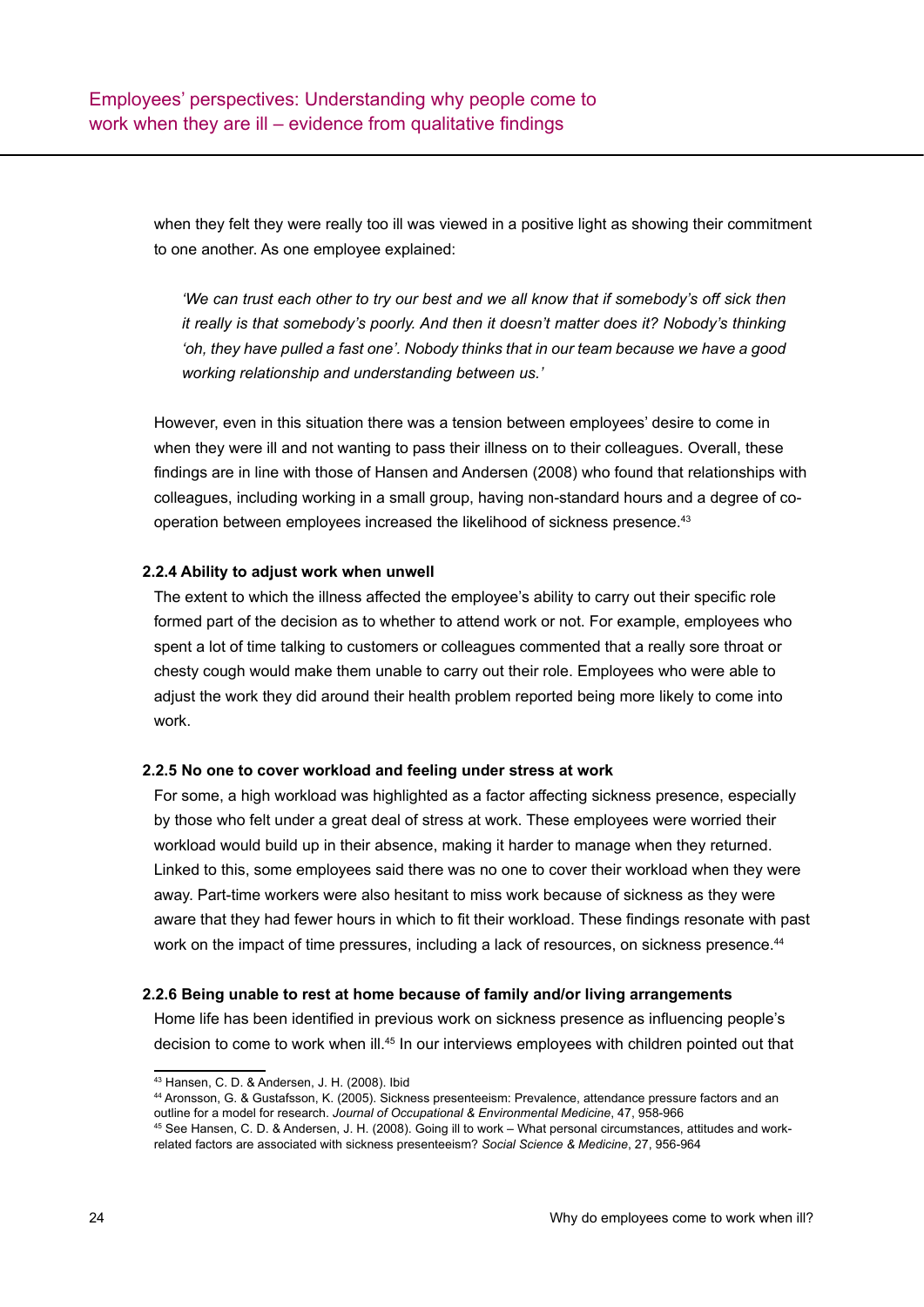<span id="page-24-0"></span>their existing routines meant it would be harder for them to rest at home if they were unwell and they were likely to prefer to come to work.

### **2.2.7 Commission and pay**

Some employees who received commission in addition to their basic pay said they were reluctant to take time off when unwell because this could adversely affect their individual performance targets and financial rewards.

**Employees' perceptions of managerial and organisational support for their health and wellbeing**

**2.3** 

Employees' views on managerial and organisational support for their health and wellbeing varied across and within teams and there was discussion of both positive and negative treatment of health and wellbeing.

Positive perceptions of managerial support were linked to line managers supporting the workrelated conditions of workplace wellbeing (as discussed in Section 2.1). Managers were thought *not* to support employees' wellbeing when employees felt:

- They were not being listened to by managers;
- Their personal problems were not treated confidentially;
- Managers did not notice when they were unhappy or unwell;
- Opportunities for progression were not considered;
- Staff were not treated in the same way (including inconsistent rewards for good performance);
- Sickness absence was considered to be unacceptable and managed 'harshly'.

Positive perceptions of **organisational support** for employees' health and wellbeing were linked to the following factors:

- Provision of employee benefits packages and campaigns; even where employees said they did not use these benefits the fact they were there made them feel AXA PPP cared about them;
- Customer service awards;
- Good level of pay;
- Having a voice through the staff survey;
- Support for team development (funding for team away days);
- Opportunity to progress (clear job families for most roles);
- Procedures and rules ensure everyone is treated in the same way.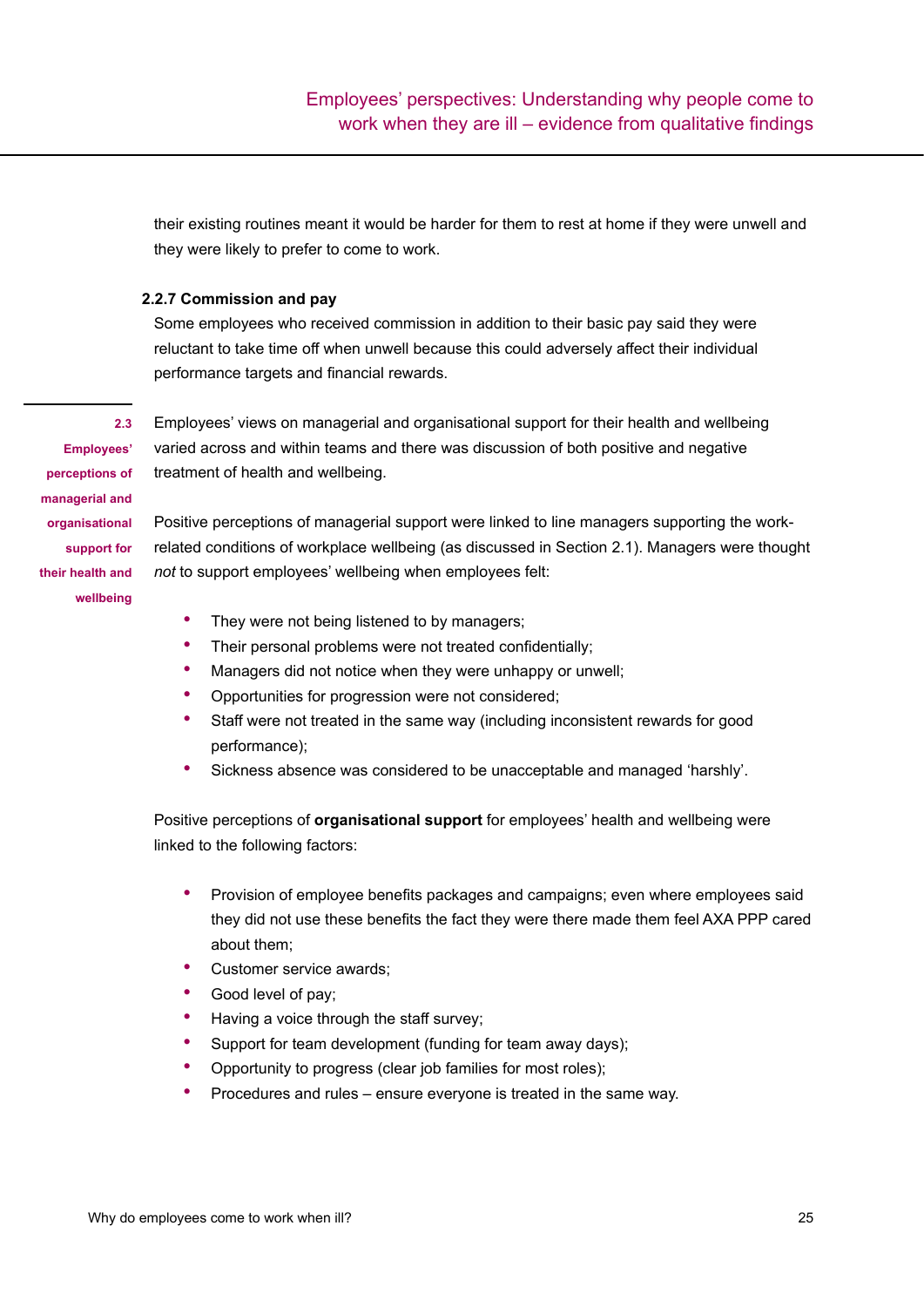<span id="page-25-0"></span>Negative perceptions of **organisational support** for employees' health and wellbeing were linked to the following factors:

- Lack of control not being able to change or influence procedural/technical procedures that made their day-to-day job harder than they felt it should be (felt their views/ experiences not being valued by the organisation);
- Strict sickness absence management procedures in the organisation as a whole some employees felt the hard line on absence was driven by desire to make money rather than the wellbeing of staff and this could adversely affect staff wellbeing;
- Aspects of the work environment, including lack of desk space and influence over office temperature, contributed to some feeling that staff wellbeing and health were not a priority.

Consistent with previous research showing the importance of work-related factors on sickness presence (relative to employee or health characteristics) the majority of factors raised by employees as having an impact on their decision to come to work when unwell were work related (including pressure from managers and colleagues, work-related stress and workload, ability to adjust work around a health problem, commission and pay, and feeling a responsibility to their team). **2.4 Summary**

> The focus on workplace culture – including pressure from managers and colleagues to come in when unwell – and the impact this has on sickness presence, together with employees' perceptions of the extent to which managers and the organisation cared about employee health and wellbeing, requires further investigation. In the survey findings presented next, we explore the prevalence and impact of these work related factors with a larger group of AXA PPP employees.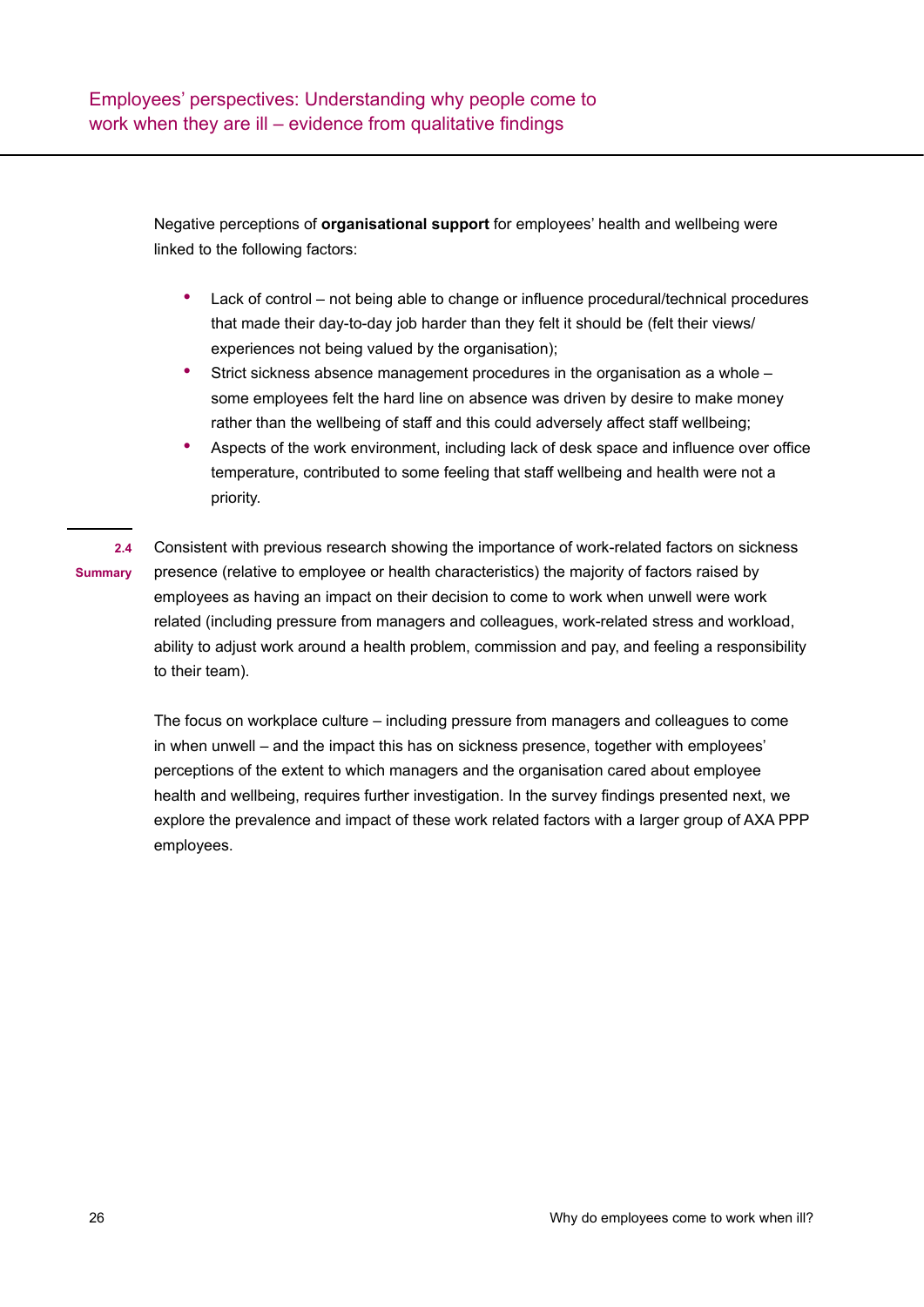<span id="page-26-0"></span>This section is organised around the following key questions:

- How prevalent are sickness presence and sickness absence?
- What is the relationship between sickness presence and sickness absence?
- What is the impact of sickness presence and sickness absence on line managerassessed employee performance?
- What is the impact of individuals' health and wellbeing on sickness presence and sickness absence?
- Which variables (including those relating to health and wellbeing, the individual employee and work-related factors) best predict sickness presence?
- What predicts employee perceptions of the impact of sickness presence on their own performance?
- Do the same variables also predict sickness absence?

Before addressing these questions we first describe who took part in the survey, including the health and background of employees and their perceptions of work at AXA PPP.

**Who took part in the survey?**

**3.1** 

In total 510 AXA PPP employees took part in the online survey study. The majority were female (68 per cent) of white ethnic origin (98 per cent) and worked full-time (86 per cent). Employees were aged between 20 and 69 years, with a median age of 36 years. Just under half were married or in a civil partnership (45 per cent) and a further 24 per cent lived with their partner (unmarried). In total 33 per cent had caring responsibilities for children aged less than 18 years.

In terms of occupational levels almost half of our sample had customer service or sales occupations (49 per cent), 30 per cent were managers or professionals and 13 per cent had administrative or secretarial occupations. The majority worked at offices in Tunbridge Wells, but employees from offices in Leicester, Glasgow and Leeds were also included. Only 2 per cent (10 employees) said they were permanently home-based workers.<sup>46</sup> Just over a quarter of employees taking part (26 per cent) had a supervisory role. The majority worked days from 9am to 5pm, but 20 per cent worked rotating shifts (the remainder worked evening or nights).

**3.2 Employee health and wellbeing**

Overall, five employees (1 per cent) were registered disabled. However, 75 per cent of employees reported currently suffering from one or more health problem.47 Table 1 below

<sup>&</sup>lt;sup>46</sup> Due to the small numbers involved and the different issues they may face, home workers were excluded from the analyses

<sup>&</sup>lt;sup>47</sup> These included: problems or disabilities with their hands, feet, arms, back or neck, skin conditions, breathing difficulties, digestive problems, sleeping difficulties, alcohol or drug-related problems, epilepsy, psychological disorders including depression and anxiety, migraines or recent headaches, diabetes, stroke, cancer or other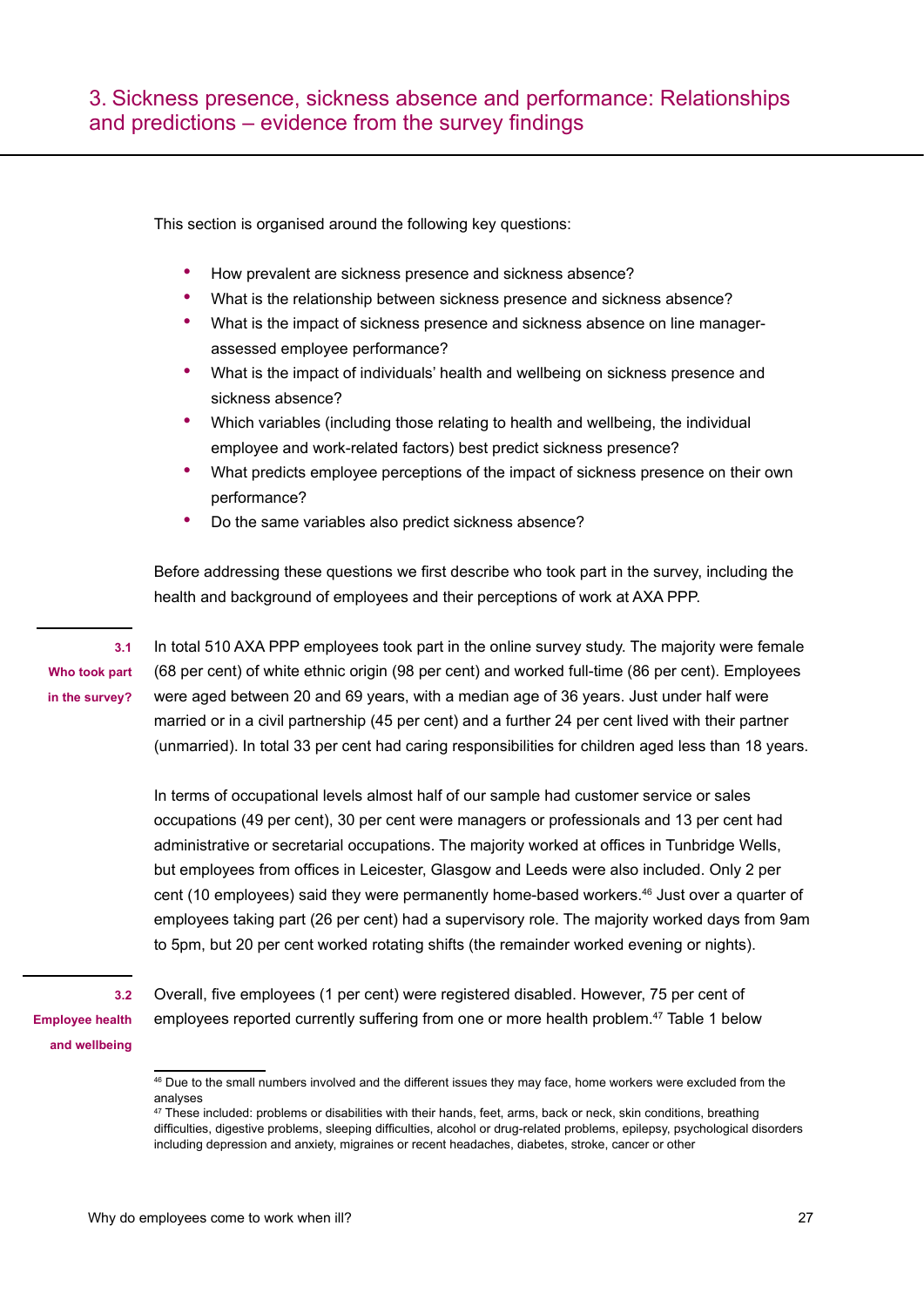shows the percentage of employees reporting different types of health problems. (Please note percentages do not add up to 100 per cent because employees could report more than one condition.) In terms of the co-prevalence of health problems, of the 75 per cent of employees reporting health problems, 34 per cent suffered from one condition, 28 per cent suffered from two, 19 per cent suffered from three, 7 per cent suffered from four and 12 per cent suffered from five or more health problems.

| <b>Condition</b>                                                                                                   | Percentage of employees<br>reporting they currently<br>suffered from health<br>problem (number of<br>employees) |
|--------------------------------------------------------------------------------------------------------------------|-----------------------------------------------------------------------------------------------------------------|
| Skin conditions/allergies (including hay fever and eczema)                                                         | 30 (149)                                                                                                        |
| Difficulty sleeping                                                                                                | 26.4 (132)                                                                                                      |
| Migraines or frequent headaches                                                                                    | 25 (126)                                                                                                        |
| Problem or disability connected with arms, legs, hands, feet, back or<br>neck (including arthritis and rheumatism) | 20 (102)                                                                                                        |
| Mental health disorders/problems (including anxiety-related disorders<br>and depression)                           | 19.2 (94)                                                                                                       |
| Digestive problems (including acid reflux and IBS)                                                                 | 18.3 (92)                                                                                                       |
| Chest/breathing problems (including asthma)                                                                        | 13.3(67)                                                                                                        |
| Other health condition not listed                                                                                  | 10 (49)                                                                                                         |
| Heart/high blood pressure or circulation problems                                                                  | 8.7(44)                                                                                                         |
| Difficulty in hearing                                                                                              | 6.4(32)                                                                                                         |
| Difficult in seeing (other than needing reading glasses)                                                           | (30)<br>6                                                                                                       |
| Problems with liver or kidneys                                                                                     | 2.4(12)                                                                                                         |
| <b>Diabetes</b>                                                                                                    | (5)<br>1                                                                                                        |

\*Less than 1per cent of employees reported suffering from cancer, stroke, epilepsy or alcohol- and drug-related issues. Note N varied for each health condition because of the varying number of missing responses.

As Table 1 shows, skin conditions and allergies were the most frequently reported health problems, affecting 30 per cent of respondents, followed by difficulty sleeping and migraines and frequent headaches. Mental health conditions were reported by just under 20 per cent. This is in line with the prevalence of mental health problems in the UK working population where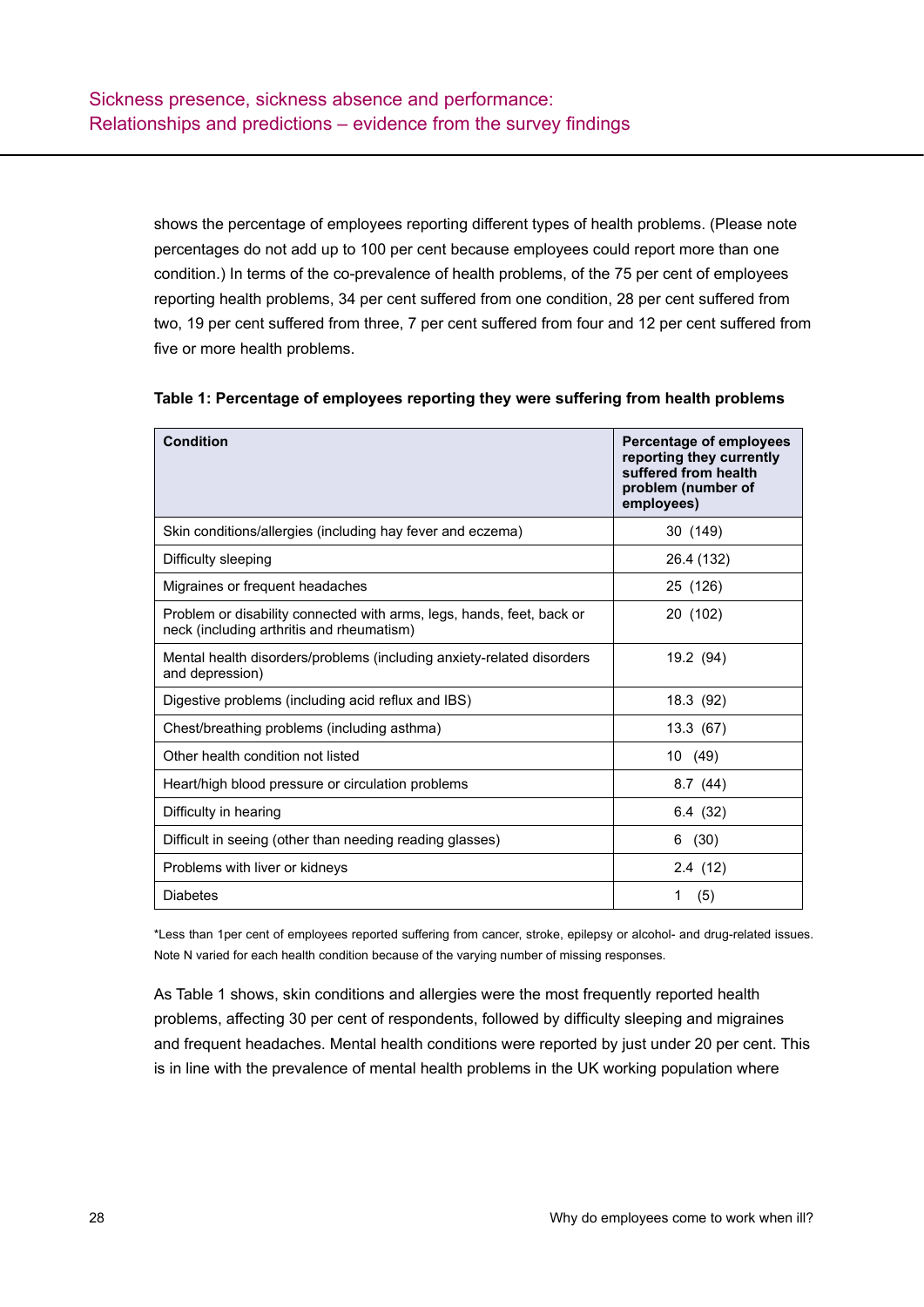<span id="page-28-0"></span>evidence suggests that at any one time one worker in six will be experiencing depression, anxiety or another mental health condition.<sup>48</sup>

In relation to their personal financial situation 36 per cent of employees reported some difficulties, including struggling to make ends meet, worrying a great deal about the amount of debt they are in and not being in a position to save money.

**3.3 Perceptions** 

**of work**

In the survey we asked AXA PPP employees to rate different aspects of their work, ranging from how they felt about their employer and working environment to how they were able to go about doing their day-to-day tasks. Here we present their perceptions of work (see Table 2 for a summary of the findings).

#### **3.3.1 Job quality**

As outlined in the introduction there are several aspects of job quality that evidence shows to be associated with employee wellbeing. These include: autonomy and control, support at work, a good match of skills to job demand, appropriate support at work, perceptions of fairness and justice and job security. In relation to autonomy at work (including control over order, speed and methods of work and autonomy to make decisions and apply own ideas) 64 per cent of employees agreed they had control over these aspects of work. This is in line with the European Working Conditions Survey (2007) where 65 per cent of employees reported being able to choose or change the speed of work and 63 per cent reported being able to choose or change the methods of work.49 In relation to intellectual demands and skill use, 63 per cent of employees described their work as intellectually demanding and involving complex tasks and 43 per cent felt their skills were used best in their current role. Overall, 43 per cent agreed that they were well paid for the work they do.

Provision of support at work is an important part of a positive working environment and can help employees to manage stress. Indeed, measures of support form part of the HSE's Stress Management Standards.<sup>50</sup> We combined ten individual items on support to provide us with a more complete picture of managerial support at work (see Appendix A for full details) and found that 75 per cent of employees reported positive perceptions of their manager, including feeling

<sup>48</sup> Parsonage, M. (2007). *The impact of mental health on business and industry – an economic analysis.* Presentation by The Sainsbury Centre for Mental Health. From: http://www.scmh.org.uk/pdfs/nehin\_mental\_health\_at\_work\_business [case\\_michael\\_parsonage.pdf](http://www.scmh.org.uk/pdfs/nehin_mental_health_at_work_business_case_michael_parsonage.pdf)

<sup>49</sup> Parent-Thirion, A., Macias, E. F., Hurley, J. & Vermeylen, G. (2007). *European Foundation for the Improvement of Living and Working Conditions: Fourth European Working Conditions Survey*. From: [http://www.eurofound.europa.eu/](http://www.eurofound.europa.eu/pubdocs/2006/98/en/2/ef0698en.pdf) [pubdocs/2006/98/en/2/ef0698en.pdf](http://www.eurofound.europa.eu/pubdocs/2006/98/en/2/ef0698en.pdf)

<sup>50</sup> See:<http://www.hse.gov.uk/stress/standards/index.htm> and http://www.cipd.co.uk/subjects/health/stress/\_Instrswrk. [htm](http://www.cipd.co.uk/subjects/health/stress/_lnstrswrk.htm) for further information.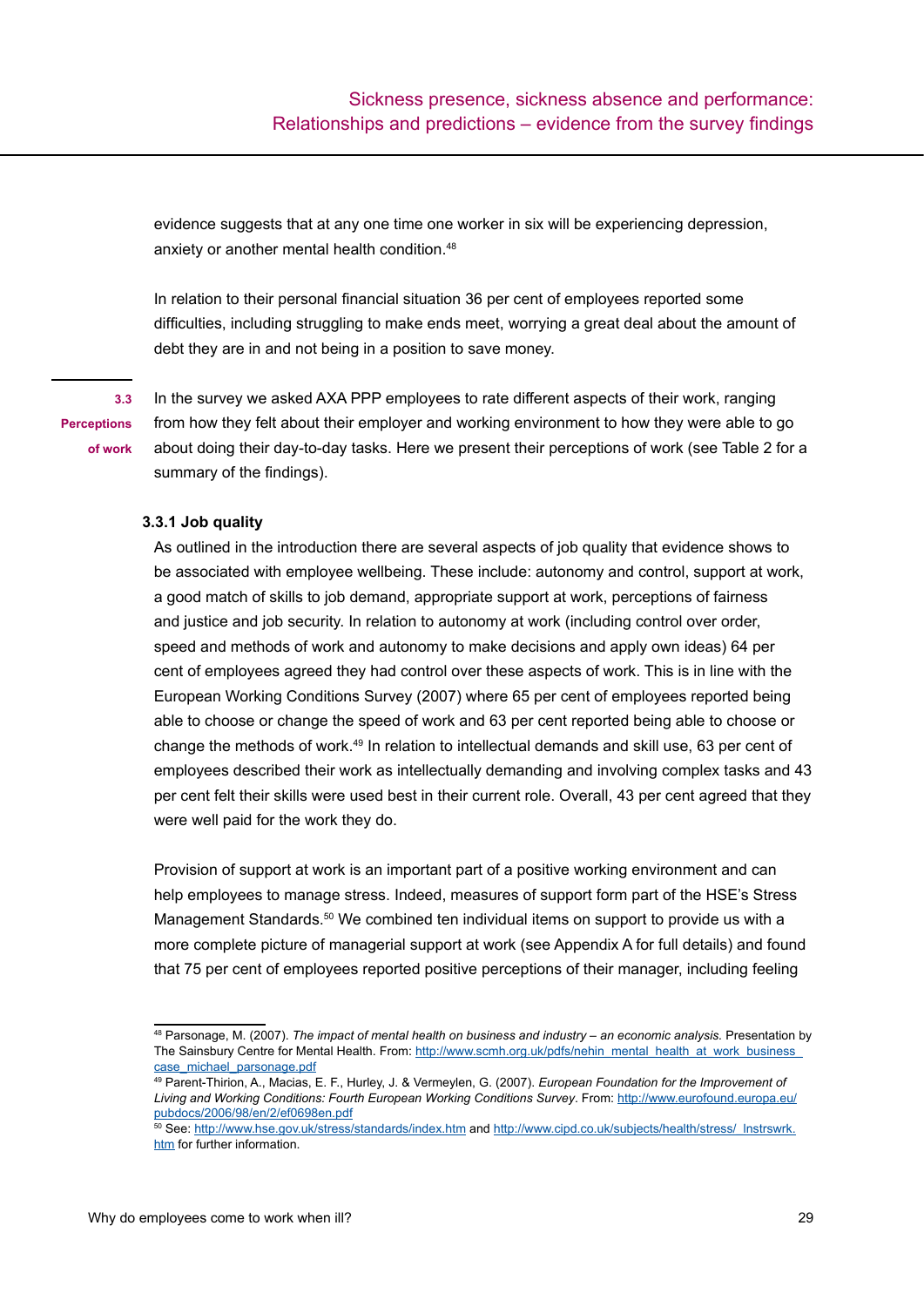supported and fairly treated. Similarly, team support was high: 73 per cent of employees said that they were able to get assistance from their team members and that they supported one another in their team.

Finally, we asked about perceptions of job security. Perhaps unsurprisingly given the economic context in which the survey was conducted perceptions of job insecurity were relatively high. The majority of employees (58 per cent) reported that they were concerned about the security of their job.<sup>51</sup>

### **3.3.2 Health and wellbeing at work**

Alongside employees' perceptions of their general health and wellbeing we wanted to explore employees' perceptions of the relationships between work and their health and wellbeing, including the extent to which they perceived their work as having a positive, neutral or negative impact on their health and wellbeing.<sup>52</sup> Overall, 31 per cent of employees reported that their work had a negative impact on their health. This figure is higher than the most recent *European Working Conditions Survey* where 21 per cent of employees in the UK reported that their work adversely affected their health. However, it is lower than the EU aggregate of 35 per cent.<sup>53</sup>

In this context it is of interest to develop a picture of employee perceptions of AXA PPP and the extent to which the employees believed AXA PPP cared about the health and wellbeing of its employees. We asked them about their perceptions of AXA PPP and their teams. The majority of employees reported a strong sense of identity connected to working for AXA PPP. Overall, 65 per cent of employees reported that they were proud to work at AXA PPP and that being an employee of AXA PPP was important to them. A sense of belonging to their teams was even higher: 83 per cent of employees were proud to be a member of their team and that being a member of their team was important to them.

The majority (54 per cent) of employees agreed that as an organisation AXA PPP cared about the health and wellbeing of employees (21 per cent neither agreed nor disagreed). However, 24 per cent of employees disagreed and perceived AXA as *not* caring about employee health and wellbeing. This was according to composite measures that included the extent to which participants felt AXA PPP cared about its employees and the extent to which it cared about

<sup>51</sup> Data were collected during the recession between mid-September and mid-October 2009

 $52$  Unfortunately, this response does not provide any further detail on the aspect(s) of work that employees felt had a negative impact on health and wellbeing. However, it conveys a general perception of work as either being good or detrimental to health and wellbeing

<sup>53</sup> Parent-Thirion, A., Macias, E. F., Hurley, J. & Vermeylen, G. (2007). *European Foundation for the Improvement of Living and Working Conditions: Fourth European Working Conditions Survey*. From: [http://www.eurofound.europa.eu/](http://www.eurofound.europa.eu/pubdocs/2006/98/en/2/ef0698en.pdf) [pubdocs/2006/98/en/2/ef0698en.pdf](http://www.eurofound.europa.eu/pubdocs/2006/98/en/2/ef0698en.pdf)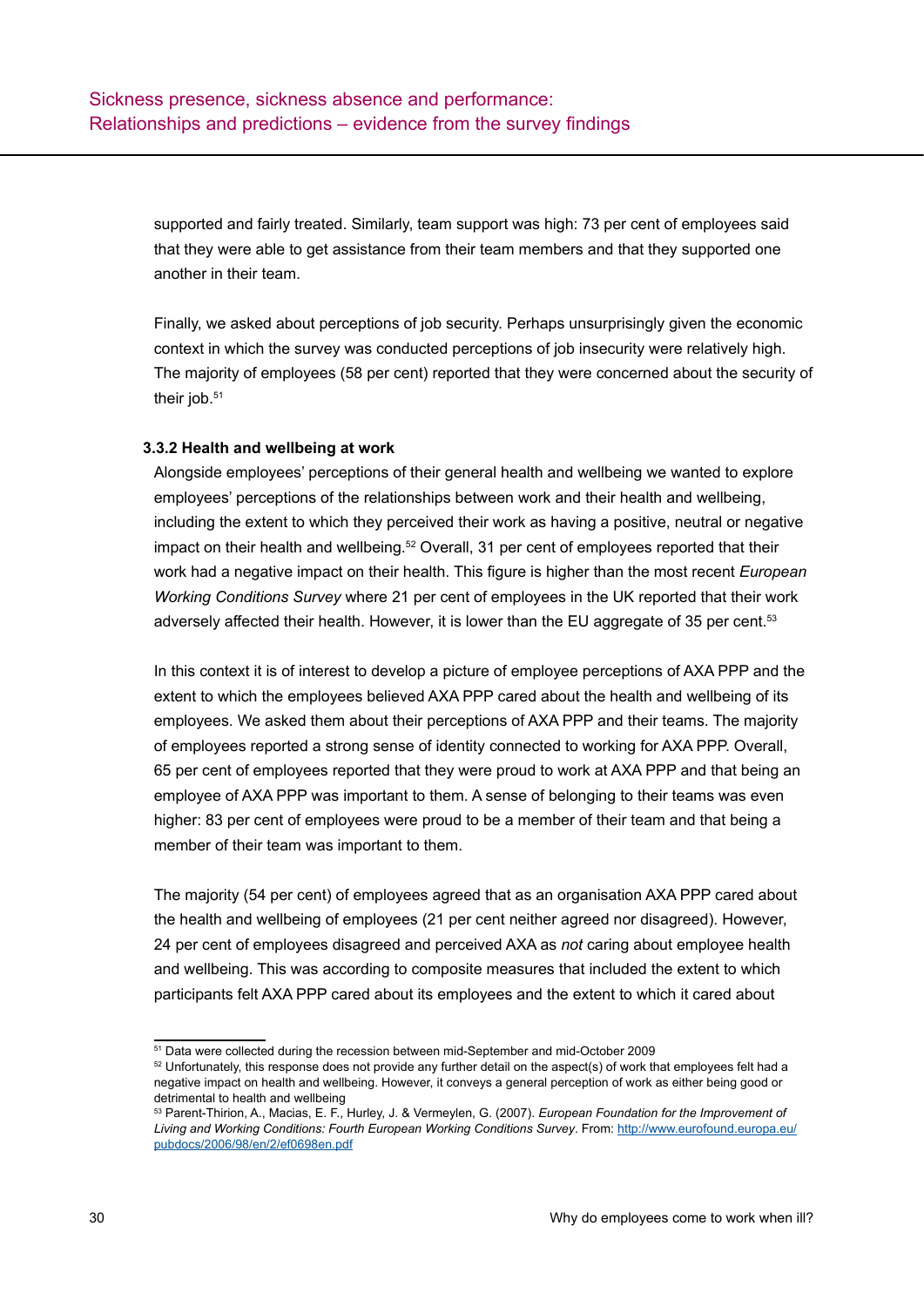<span id="page-30-0"></span>employees' psychological and physical wellbeing. These measures were combined because perceptions of the extent to which AXA PPP cared about employees' psychological and physical health were strongly related. Those who perceived AXA PPP as caring about employees' physical health were also very likely to perceive AXA PPP as caring about employees' psychological wellbeing and vice versa.

| Source of pressure to come to work when unwell                  | Percentage in agreement |
|-----------------------------------------------------------------|-------------------------|
| Job quality                                                     |                         |
| Positive perceptions of line manager*                           | 75                      |
| Team are supportive*                                            | 73                      |
| Control and autonomy over work*                                 | 64                      |
| Work is intellectually demanding and involves complex tasks*    | 63                      |
| Skills are used and I am well paid*                             | 43                      |
| Health and wellbeing and work                                   |                         |
| I feel under a great deal of stress at work at present          | 41                      |
| I feel my work has a negative impact on my health and wellbeing | 31                      |
| AXA PPP cares about the health and wellbeing of employees*      | 54                      |

\*These findings are based on composite measures; see Appendix A for details of measures used.

**Work-related factors influencing why people come to work when ill**

**3.4** 

The qualitative findings revealed a number of reasons why people decide to come to work when they are unwell. To establish the relevance of the qualitative findings within AXA PPP we asked survey participants whether these personal and work-related factors affected them. The key descriptive findings are outlined below:

- 35 per cent of employees reported there was no one to cover their work if they were away because of sickness;
- 71 per cent said they were worried about placing an extra burden on their team when they take time off because of sickness;
- 41 per cent of employees reported that they felt under a great deal of stress at work at present;
- 27 per cent of employees said they put themselves under pressure to come to work when unwell;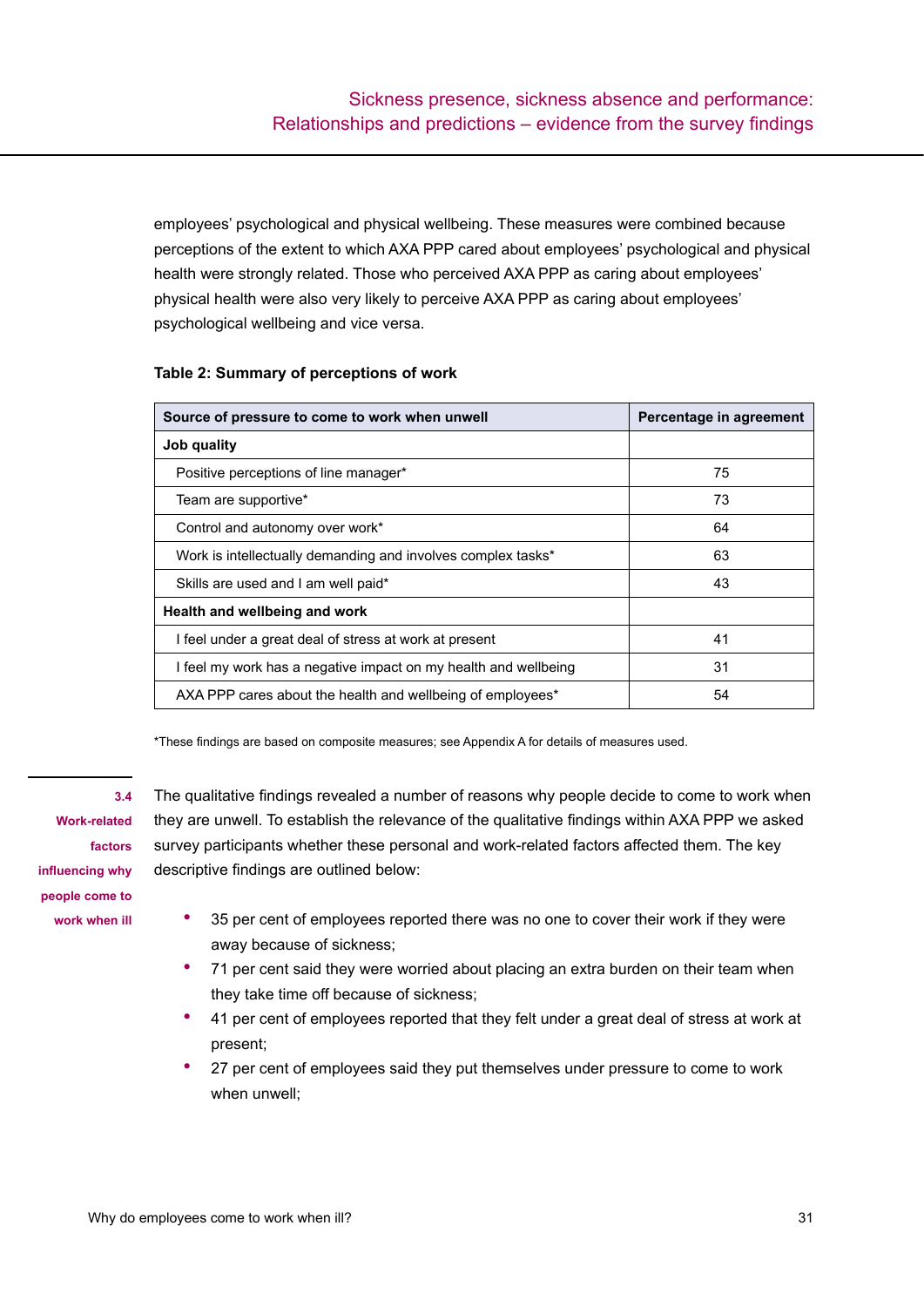- <span id="page-31-0"></span>• 28 per cent reported feeling under pressure from senior managers, line managers and their team to come into work unwell;
- 43 per cent of employees were unable to adjust their work if they were unwell.

In Section 3.9 we explore the relationships between these factors and sickness presence in more detail.

# **3.5**

**Prevalence of sickness presence and sickness absence**

In this study we measured sickness presence in two ways. First, by asking participants how many days they come into work when unwell, which we refer to as sickness presence. Second, by using a version of an already established scale, the Stanford presenteeism measure.<sup>54</sup> This is a self-report measurement that asks participants to rate the extent to which they believe their performance or productivity was affected while working when unwell. The measure includes six items (see Box 3 and Appendix A).

#### **Box 3: Sickness performance items**

#### **Sickness performance**

- Despite having my health problem I was able to finish hard tasks in my work;\*
- At work I was able to focus on achieving my goals despite my health problem;<sup>\*</sup>
- Despite having my health problem I felt energetic enough to complete all my work;\*
- Because of my health problem the stressors of my job were much harder to handle;
- My health problem distracted me from taking pleasure in my work;
- I felt hopeless about finishing certain tasks due to my health problem.

\*These items are reversed so that a high score on each item indicates performance was adversely affected.

To distinguish between the two measurements of sickness presence in the remainder of this report we refer to the Stanford presenteeism measure as 'sickness performance'.

#### **3.5.1 Sickness absence**

Self-reported sickness absence was low with only 18 per cent of employees reporting that in the last four weeks they had had one day or more off work because of ill health. The number of days' absence taken ranged from zero to 11, with a mean of 0.43 days' absence. The number of episodes of ill health this accounted for ranged from zero to 4.

Exploring recorded sickness absence over a longer period of time (derived from SAM – see Box 4) showed employees had been absent for between one to 116 days (mean 8.15 days and

<sup>54</sup> Koopman, C., Pelletier, K. R., Murray, J. F., Sharda, C. E., Turpin, R. S., Hackleman, P., Gibson, P., Holmes, D. M. & Bendel, T. (2002). Stanford presenteeism scale: Health status and employee productivity. *Journal of Occupational and Environmental Medicine*, 44*,* 14-20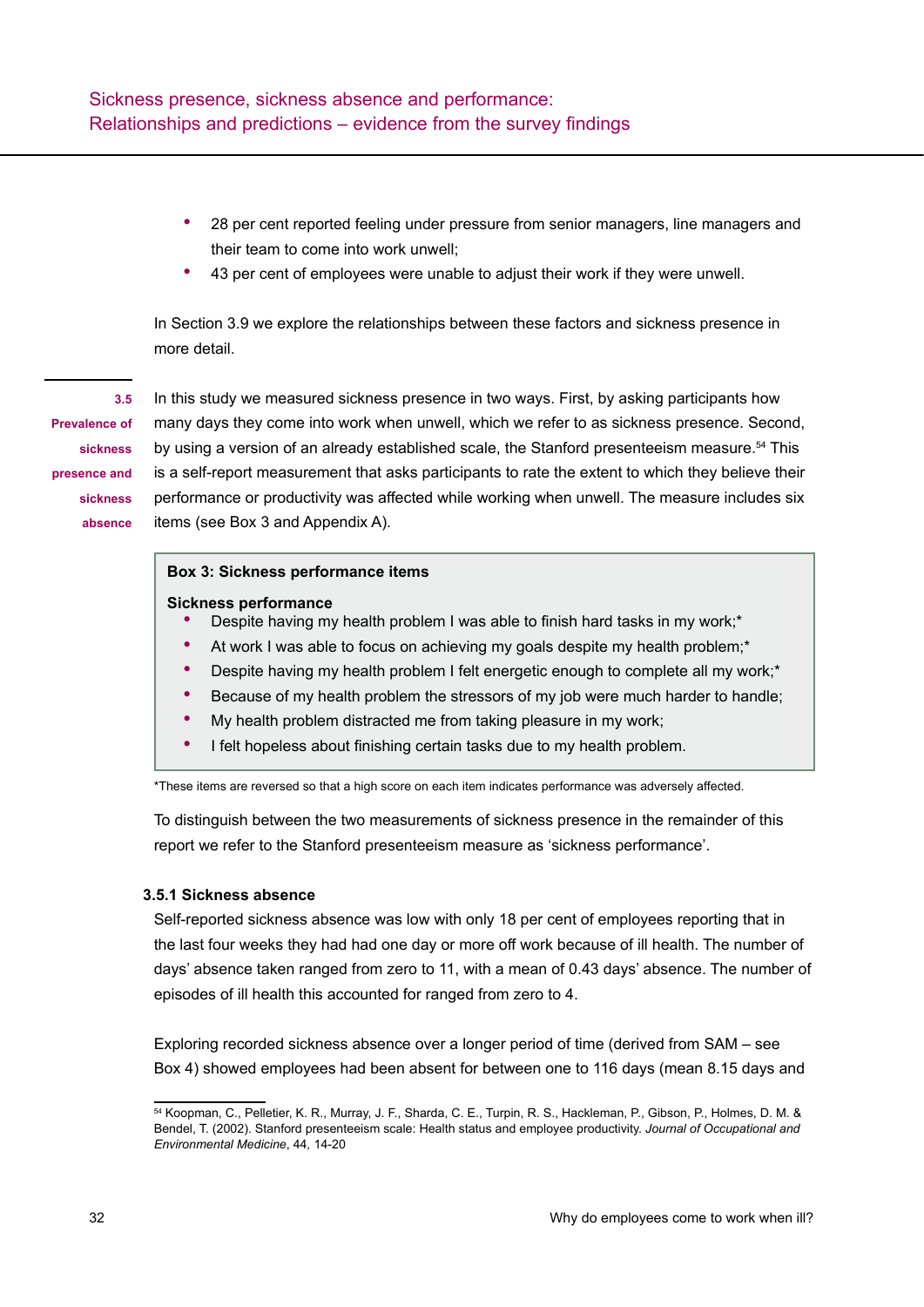median 4 days). The number of episodes of absence this accounted for ranged from one to 38 periods of ill health (mean 2.89 days and median 2 days).

#### **Box 4: Information on SAM: AXA PPP's sickness absence management system<sup>55</sup>**

SAM is a low-cost, fully automated telephone-based absence recording and reporting service that AXA PPP developed in conjunction with BT. All AXA PPP employees are obliged to use SAM to call in when they know they are going to be off work sick.

SAM records and logs employees' calls then automatically notifies their line managers (and their HR business partners) of the impending absence, giving them an early opportunity to make arrangements to cover for absent employees.

Once the basic questions have been asked, including 'when do you think you'll be back to work?', the employee is given the option of being routed through to AXA PPP's employee assistance programme (EAP) or to its nurse-led health information helpline 'Health at Hand' if they wish. This approach keeps the cost as low as possible, which is reflected in what AXA PPP charges its clients for the service.

SAM identifies higher risk cases, thus helping line managers to concentrate on these rather than waste time micromanaging the vast majority of employees whose absence spells are due to short-term, self-limiting conditions and who can be trusted to return to work as soon as they are able.

Because it operates in real time SAM has proven to be a powerful enabler, providing actionable information on employee absence to line managers and their HR partners.

#### **3.5.2 Sickness presence**

Self-reported sickness presence – the number of days employees had come to work despite judging their health as such that they could have taken sick leave – was considerably higher than self-reported absence over the same four-week period. Overall, 45 per cent of employees reported one or more day of sickness presence in the last four weeks. The number of days of sickness presence reported ranged from zero to 25 days, with a mean of 1.22 days.

<sup>55</sup> Information provided by Dudley Lusted, Head of Corporate Healthcare Development at AXA PPP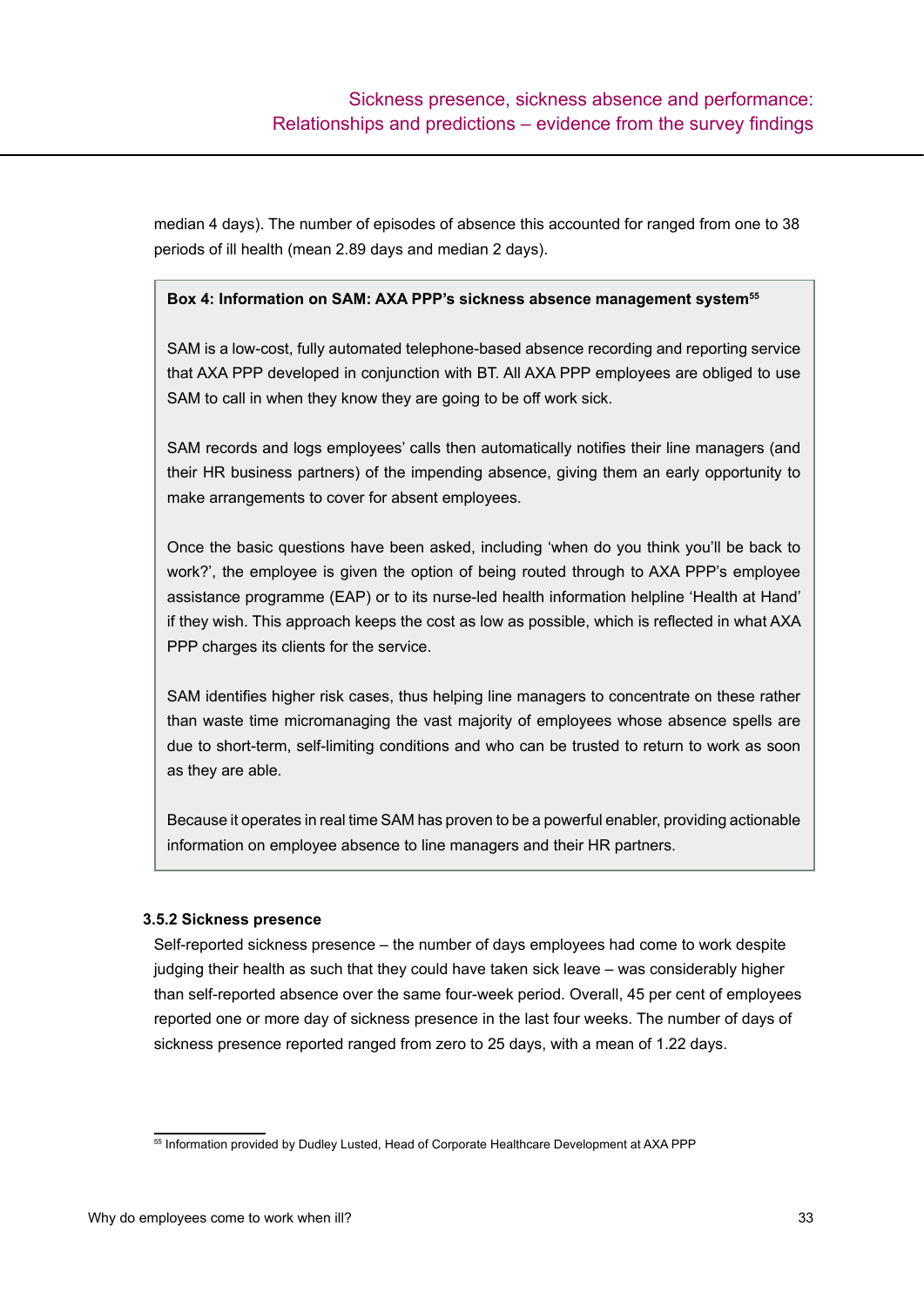Figure 1 shows the mean number of days' sickness presence by occupational group. Managers had the lowest sickness presence followed by those in administrative and secretarial positions. Sickness presence was highest for those in customer service or sales occupations followed by professional occupations. However, these groups are limited in that they do not differentiate between different levels of seniority in the customer service or professional group. Therefore, it is possible some customer service managers are captured in the customer service group rather than the 'manager' category, potentially underestimating the level of sickness presence amongst managers.



**Figure 1: Days of sickness presence by occupational group**

**Occupational group**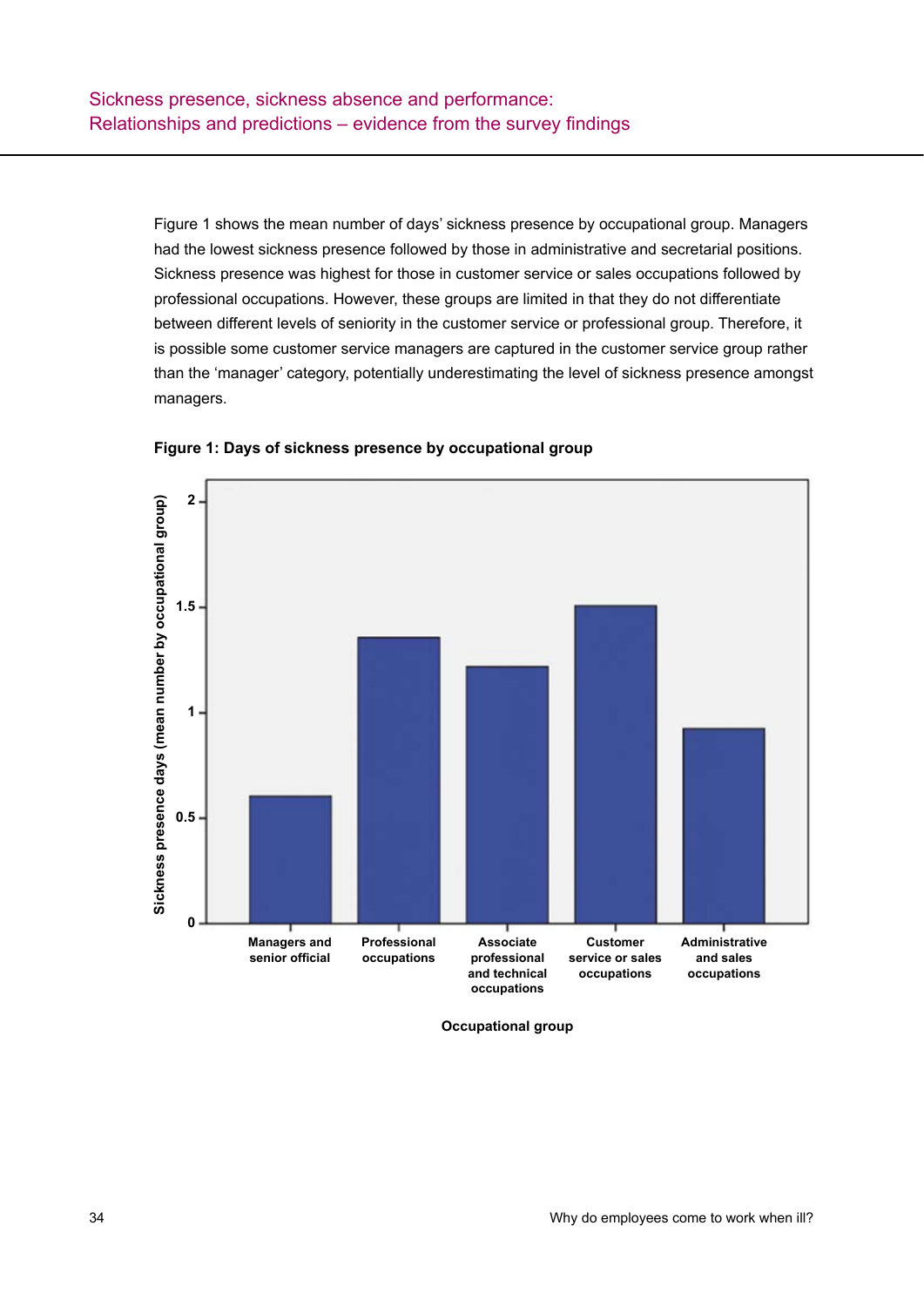#### <span id="page-34-0"></span>**3.5.3 Employees' perceptions of how sickness presence affects their performance**

Using the Stanford presenteeism measure of sickness performance to explore the extent to which employees judged their performance as affected whilst working when sick revealed that the majority of employees felt that their performance was slightly affected. Scores ranged from 1 to 7, where a high score indicated performance was impaired and the average (mean) score given by employees was 4.26.

**The relationship between sickness presence and sickness absence**

**3.6** 

Investigating the relationship between sickness presence and sickness absence we found a significant positive relationship.<sup>56</sup> These findings indicate that people with a higher number of days of sickness absence also had a higher number of days (or episodes) of sickness presence. Put another way, those reporting a lower number of days' absence also had a lower number of days' sickness presence.

This finding is important because organisations may be wary of focusing efforts on reducing sickness presence if they think the alternative is sickness absence. However, the positive relationship between absence and presence in this sample and the low levels of absence relative to presence suggest sickness presence is a good indicator of employee health and wellbeing. Thus, efforts to tackle underlying causes of poor health or wellbeing could help to reduce both sickness presence and absence.

#### **Box 5: Measuring performance**

A key advantage of this study is that we had access to manager-assessed performance data provided by AXA PPP. With the permission of employees we were able to match their survey responses to their line managers' individual performance ratings. The performance rating, which is based on a four-point scale (partially successful, successful, excellent and outstanding), is arrived at following a mid-year and end-of-year performance assessment involving a formal review meeting with the line manager to explore progress against objectives and captured in an online performance management system called My Performance.

 $56$  Sickness presence and sickness absence (self-reported number of days) were positively correlated ( $ρ = 0.23$ , p

<sup>&</sup>lt;0.001). Sickness presence and sickness absence (self-reported number of episodes) were also positively correlated (ρ = 0.31, p <0.001), as were sickness presence and the objective sickness measures (SAM episodes, ρ = 0.38, p <0.001

 $-$  SAM number of days,  $ρ = 0.25$ ,  $p < 0.001$ )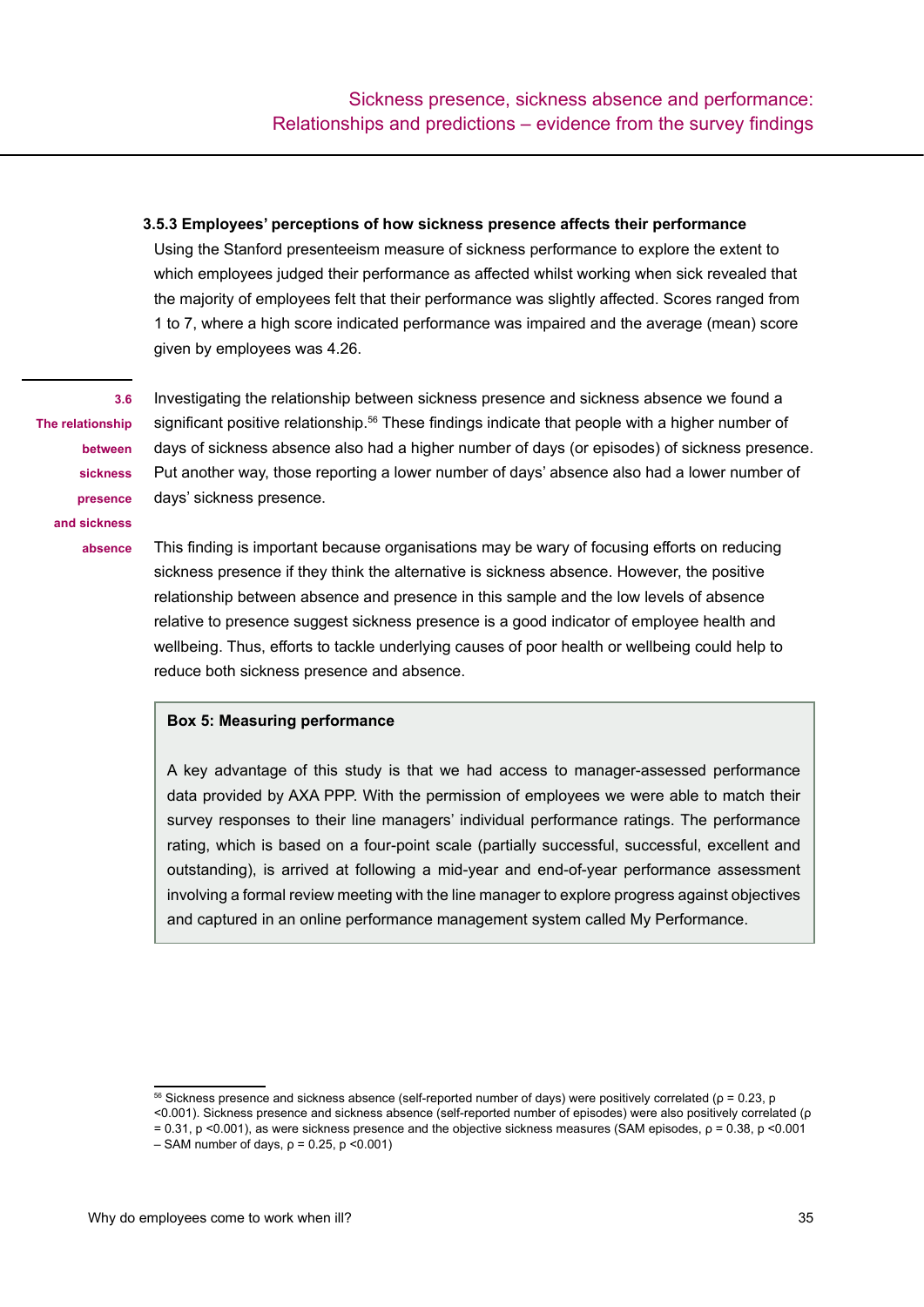<span id="page-35-0"></span>**3.7 What is the impact of sickness presence and sickness absence on managerassessed performance?** 

We were given permission by 164 employees to access their performance data. In terms of performance ratings 8 per cent of employees were rated as partially successful, 61 per cent were rated as successful, 27 per cent were rated as excellent and 4 per cent were outstanding (see Box 5).

Analysis revealed that sickness presence was significantly related to performance and helped to explain a small proportion of the variance in performance ratings.<sup>57</sup> Crucially, we found that having a greater number of days at work when unwell – higher sickness presence – was significantly associated with a lower performance rating. Put another way, those with fewer days of sickness presence had a higher performance rating. This relationship is illustrated by Figure 2 on the next page, which shows the mean number of sickness presence days by performance rating and illustrates that those with lower performance (partially successful or successful) had higher sickness presence when compared with employees with the higher ratings (excellent or outstanding).

However, sickness absence was not significantly related to manager-assessed performance. We examined the relationships between self-reported sickness absence (number of days and number of episodes) and formal measures of absence provided by AXA PPP (as recorded by its absence management system, SAM), but none of these measures were significantly related to manager-assessed performance. These findings point to the importance of the sickness presence measure because, even with this single broad measure of performance, results reveal sickness presence has a bigger impact on overall performance than absence. However, given the predominance of sickness absence as a measure of employee health and wellbeing and as a useful comparator, we continue to report results for our analyses with reference to sickness presence and sickness absence.

**3.8** 

**What is the impact of health and wellbeing on sickness presence and sickness absence?** 

The presence of both physical health problems and mental health conditions were significantly associated with the number of days off work (sickness absence) and the number of days at work when unwell (sickness presence). Overall, physical health conditions compared to mental health conditions were a slightly better predictor of days off work, whilst mental health conditions (relative to physical health) were a slightly better predictor of sickness presence. However, these models explained only a small amount of the variance in both sickness absence and sickness presence (see Appendix C further details).

<sup>57</sup> See Appendix B for further details of the findings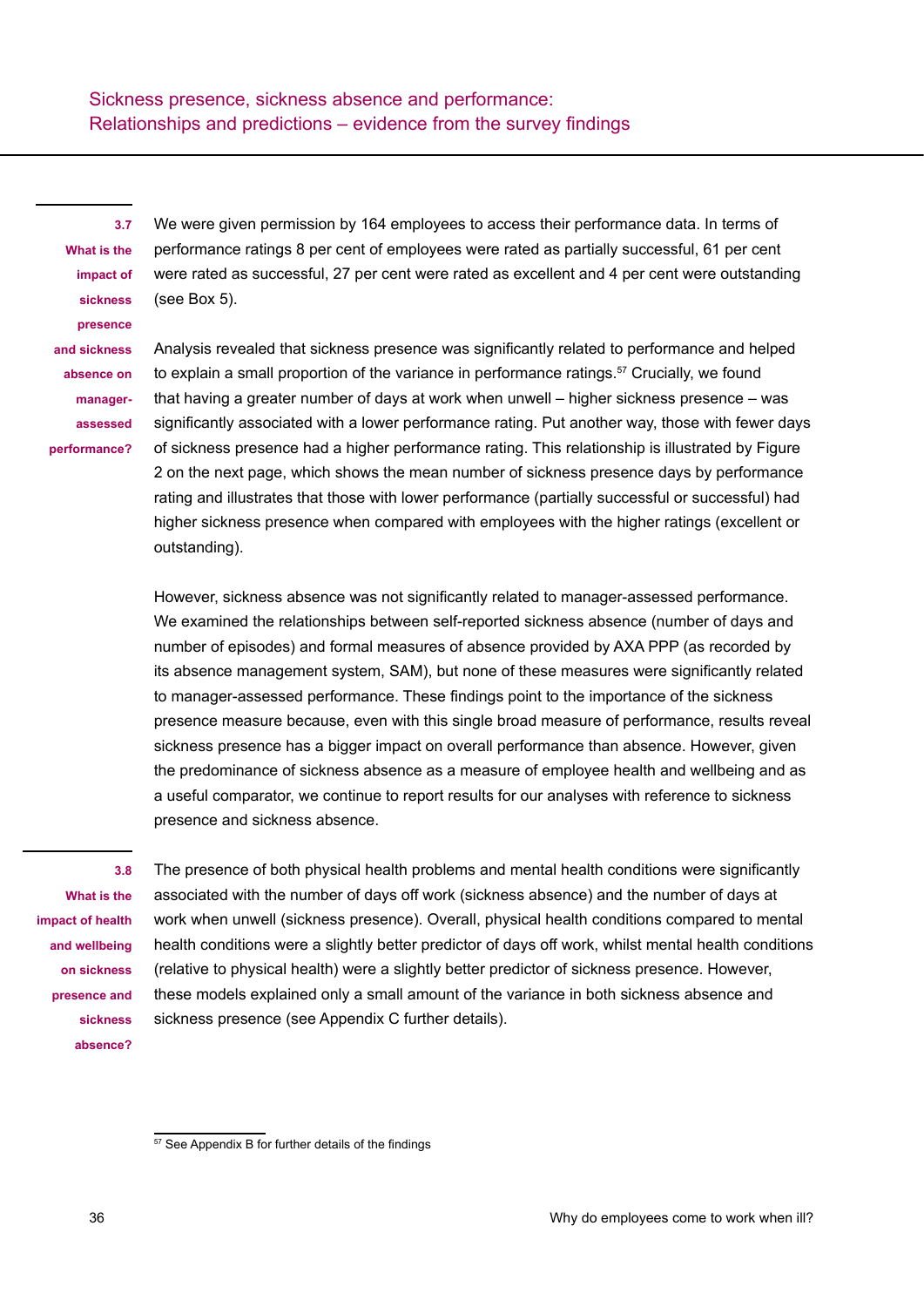

**Figure 2: Sickness presence by manager-assessed performance**

#### **Box 6: Measuring health and the use of self-report data**

Please note that the variables mental health conditions and physical health conditions were based on self-reported information from participants. Participants were asked if they currently suffer from a range of health problems, which included a list of physical and mental healthrelated conditions. Mental health conditions included depression, anxiety-related disorders or any other psychological disorders. The full list of physical health conditions is included in Table 1.

Self-reported anxiety and psychological wellbeing was a composite measure including self-perceptions of anxiety and personal stress levels, combined with ratings of overall psychological wellbeing.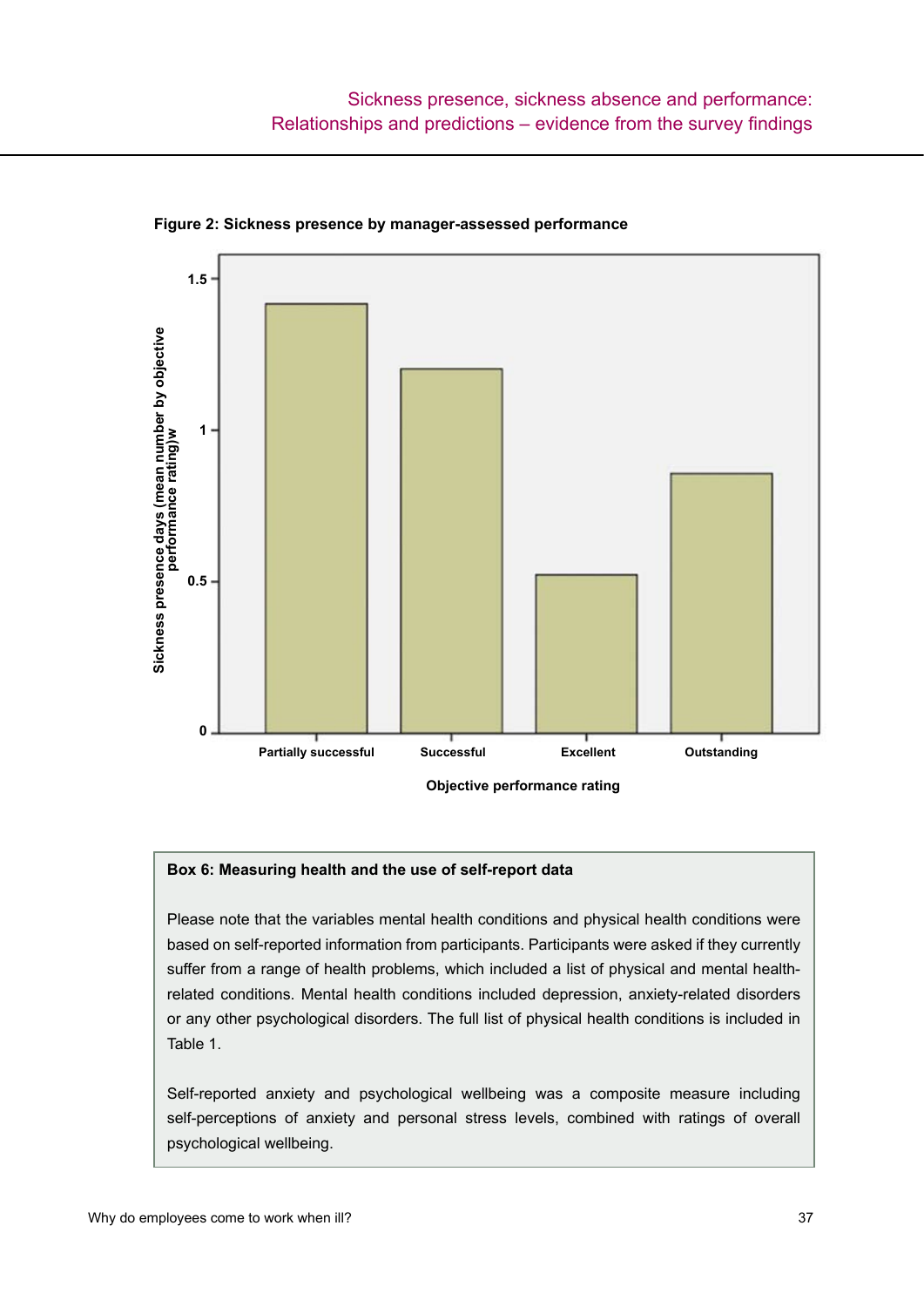Self-reported anxiety and psychological wellbeing explained the greatest proportion of variance in sickness presence (relative to other measures of health). Those experiencing higher levels of anxiety and poorer self-reported psychological health (in comparison to those with lower anxiety scores and good psychological health) were more likely to report a higher number of days at work when unwell.

Self-reported anxiety and psychological wellbeing (relative to other measures of health) also explained the greatest proportion of variance in the extent to which employees reported feeling unwell at work affected their performance. Those experiencing higher levels of anxiety and poorer self-reported psychological health were more likely to report that their performance was adversely affected whilst working when unwell. Put another way, those who reported better psychological health judged being unwell at work as having less impact on their performance.

Self-reported anxiety and psychological wellbeing was also significantly associated with the number of days off work unwell (sickness absence), but overall it was a better predictor of sickness presence and the extent to which performance was affected by attending work when unwell.

We examined the influence of employees' perceptions of whether their work adversely affected their health, their sickness presence and sickness absence. Employees who perceived their work as having a negative impact on their health (compared with those who did not judge their work as negatively affecting their health) were significantly more likely to have a higher number of days' sickness absence and presence.

Further analysis revealed that employees' perceptions of the impact work has on health were also significantly related to employees' judgement of the extent to which sickness presence affected their performance. Employees who felt their work had a negative impact on their health were more likely to report that going to work when ill adversely affected their performance.

Although it is not possible to establish cause and effect the nature of the relationships between self-reported anxiety and psychological wellbeing and (i) sickness presence, (ii) sickness performance and (iii) sickness absence indicate the importance to employers of paying attention to the psychological wellbeing of employees and considering how they can be helped to improve or maintain higher levels of psychological resilience and wellbeing.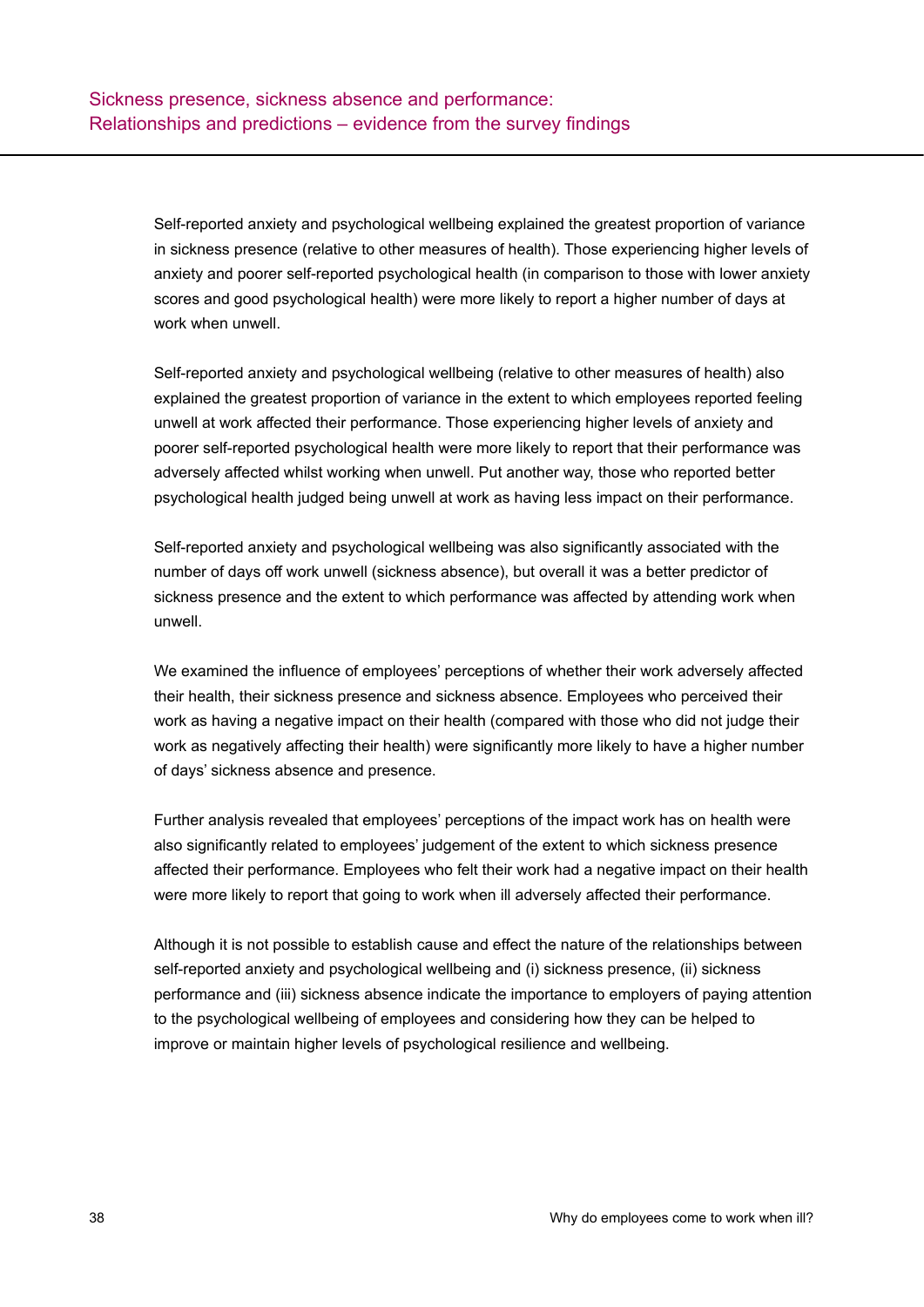Anxiety and psychological wellbeing are complex phenomena and can be affected by a myriad of factors, including those relating to the employee and those relating to the work environment. As will be explored later in this section, we find that feeling under pressure from line managers, senior managers and colleagues to come to work when unwell and work-related stress were two of the biggest predictors of sickness presence and sickness performance. Both work-related stress and pressure were significantly related to self-reported psychological wellbeing. Those reporting lower levels of psychological wellbeing (and higher levels of anxiety) were more likely to report higher levels of workplace pressure to come into work when unwell and higher levels of work-related stress.58

## **3.9**

**What factors are significantly related to sickness presence, sickness performance and sickness absence?**

In this section we report the results from a series of linear regression analyses we conducted to explore which combination of variables (including those relating to health, the employee and work-related factors) provided the best predictions of sickness presence, sickness performance and sickness absence. These analyses allowed us to explore the amount of variance in sickness presence explained by certain groups of variables. The higher the amount of variance explained, the better the model (group of variables) was at predicting the number of days of sickness presence. The variables included are summarised in Box 7.59

## **Box 7: Employee, health and work-related variables included in analyses**

## **Employee variables**

- Sex:
- Age;
- Relationship status:
- Presence of children aged less than 18 years;
- Measure of social capital (social support);
- Personal financial difficulties:
- Unable to rest at home because of home/family situation.

Cont.

<sup>58</sup> There is a significant relationship between self-reported anxiety and psychological wellbeing and pressure to come to work unwell (Pearson = 0.3, p <0.001). There was also a significant relationship between self-reported anxiety and psychological wellbeing and work-related stress (Pearson = 0.59, p <0.001)

<sup>59</sup> As outlined in Appendix D only those variables found to be significant individual predictors following initial analyses were included in the final models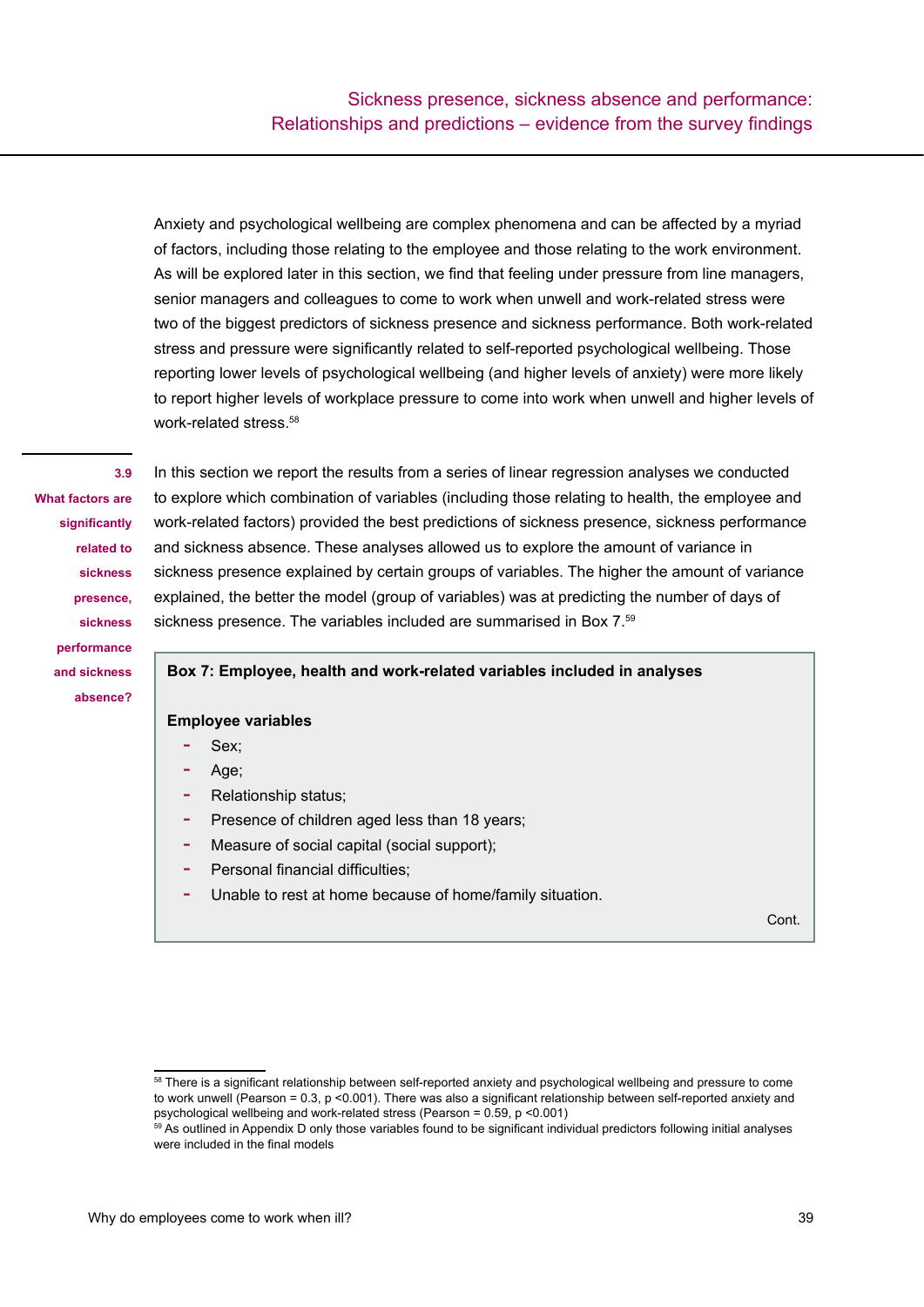## Cont.

## **Health-related factors**

- Self-reported anxiety and psychological health and wellbeing;
- Presence of mental health conditions:
- Presence of physical health conditions;
- Perceptions of work as adversely affecting health.

## **Work-related factors**

- Full-time or part-time work;
- Supervisory role;
- Commission received in addition to basic pay.

## **Perceptions of work**

- Perceptions of line manager support;
- Team support;
- Job security;
- Control and autonomy over work;
- Complexity and intellectual demands;
- Ability to adjust work when unwell;
- Pressure from managers and colleagues to come to work when unwell;
- Self-pressure to come in when unwell;
- $-$  Work-related stress.<sup>60</sup>

## **3.9.1 Predicting sickness presence**

Three variables were significant predictors of sickness presence:

- Personal financial difficulties:
- Work-related stress;
- Pressure from managers and colleagues to come to work when unwell.

Employees who were experiencing personal financial difficulties, higher levels of work-related stress and who felt under workplace pressure (from senior managers, their line manager and colleagues) to come into work when unwell were significantly more likely to have a higher

<sup>60</sup> Work-related stress was a self-reported measure. Participants were asked the extent to which they agreed or disagreed that they were 'under a great deal of stress at work at present'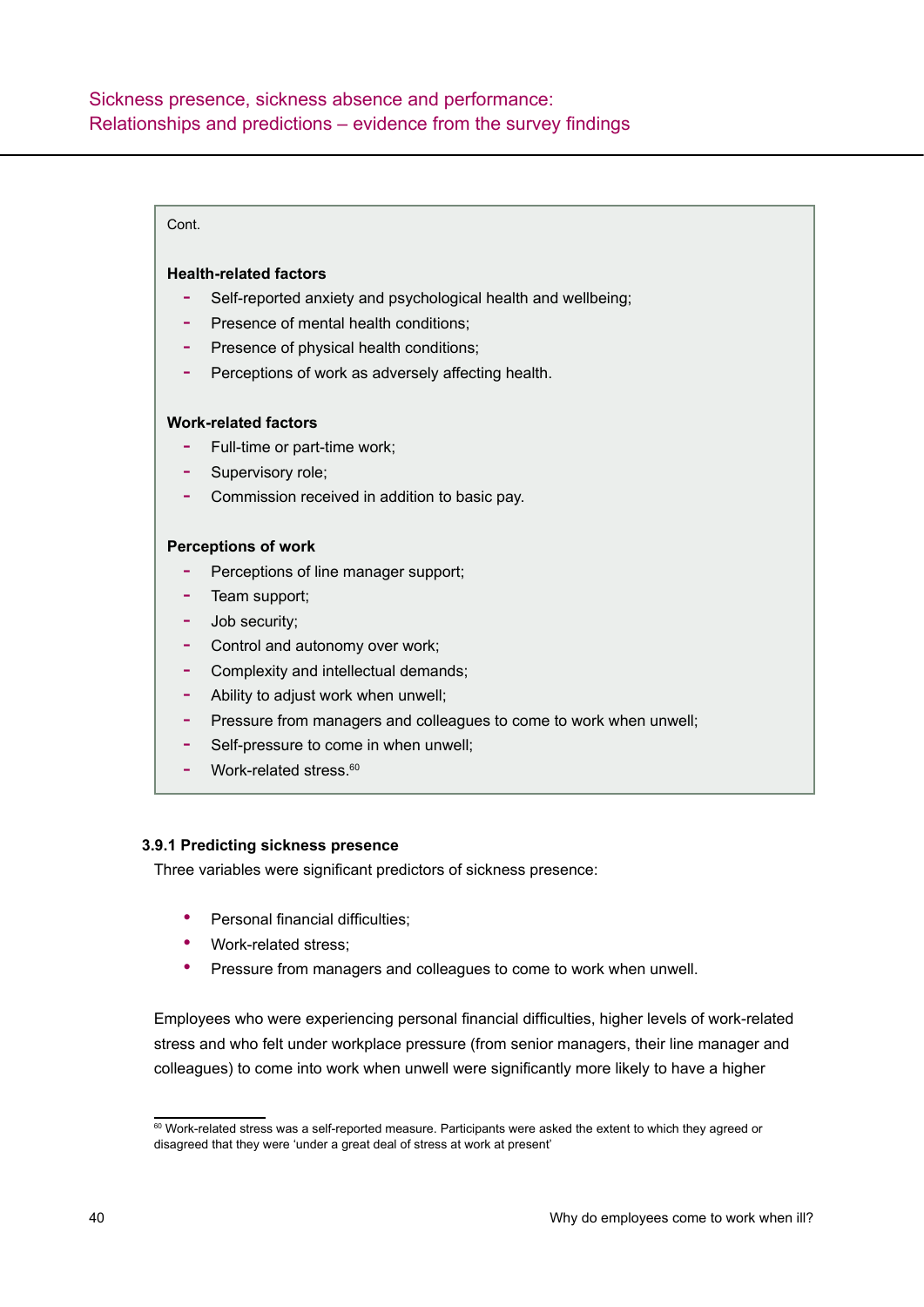number of days' sickness presence when compared with those with fewer financial difficulties, lower levels of work-related stress and less work pressure to come to work when unwell. Together with employee's age and self-reported anxiety and psychological health and wellbeing these factors explained 13 per cent of the variance in sickness presence. Please see Appendix D for more detailed statistical findings.

# **3.9.2 Predicting sickness performance**

The perceived impact of sickness presence on performance was significantly predicted by four variables:

- Gender:
- Ability to adjust work around a health problem;
- Pressure from managers and colleagues to come to work when unwell;
- Self-pressure to come to work when unwell.

Female employees who were unable to adjust their work around their health problem, who felt under pressure from managers and colleagues to come to work when unwell and who placed themselves under pressure to come to work when unwell (self-pressure) were significantly more likely to report that their performance was adversely affected by their ill health. This is when compared with male employees who were able to adjust their work when unwell and those who felt under less pressure from their managers, colleagues and themselves to come to work when unwell.

Additional variables also remaining in this model explained 34 per cent of the variance in sickness performance and included: employee's age, financial difficulties, self-reported anxiety and psychological health and wellbeing, autonomy and job security.

## **3.9.3 Predicting sickness absence (self-reported)**

Two variables were significant predictors of sickness absence (self-reported number of days):

- Presence of physical health conditions;
- Pressure from managers and colleagues to come to work when unwell.

Employees with a physical health condition and who felt under pressure from senior managers, line managers and the team to come to work when unwell were significantly more likely to report a higher number of days of sickness absence compared with those without a physical health condition and less pressure to come to work when unwell. This model also included the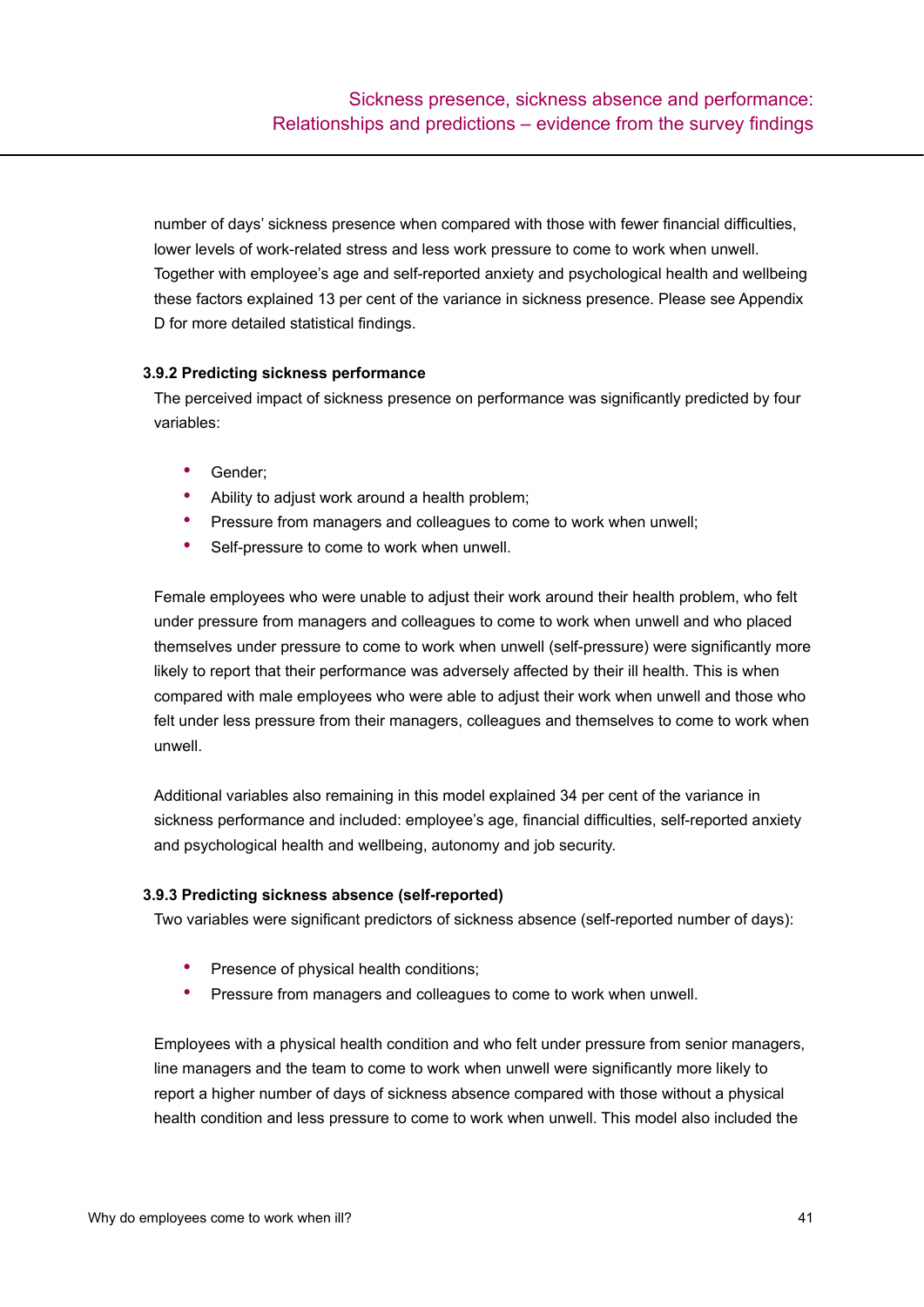presence of mental health conditions (although not a significant individual predictor in itself) and explained 6 per cent of the variance in self-reported absence.

## **3.9.4 Predicting episodes of recorded sickness absence**

Two variables were significant predictors of sickness absence (episodes recorded by SAM):

- Presence of mental health conditions;
- Pressure from managers and colleagues to come to work when unwell.

Employees with a mental health condition and who felt under pressure from senior managers, line managers and colleagues to come to work when unwell were significantly more likely to report a higher number of episodes of sickness absence compared with those without a mental health condition and less pressure to come to work when unwell. This model explained 10 per cent of the variance in the number of episodes of sickness absence.

# **3.9.5 Summary of regression analyses**

In line with the qualitative results, these findings indicate that pressure from senior managers, line managers and colleagues to come to work when unwell was a key predictor of sickness presence and of sickness performance. In addition, work-related pressure was also a significant predictor of sickness absence. As will be discussed below, these findings suggest workplace culture and wider strategic issues relating to attendance management need to be addressed to help reduce both sickness absence and sickness presence.

Although not a significant predictor of absence, work-related stress did help to predict both sickness presence and sickness performance. A greater amount of work-related stress was associated with a higher number of days of sickness presence and impaired performance when at work unwell. The implications of this will be discussed further in Section 4. Additionally, we will also consider the implications of the finding that experiencing personal financial difficulties was a key predictor of sickness presence. This is important because the descriptive findings revealed that just over a third of employees reported experiencing personal financial difficulties and it is possible that in the current economic climate this will persist.

When examining predictors of sickness performance (that is, employees' perceptions of the extent to which their performance was impaired whilst working when sick) we found that employees' ability to adjust their work around their health problem was a significant predictor of performance. The meanings and implications of this will be considered further in relation to the fit note in the next section.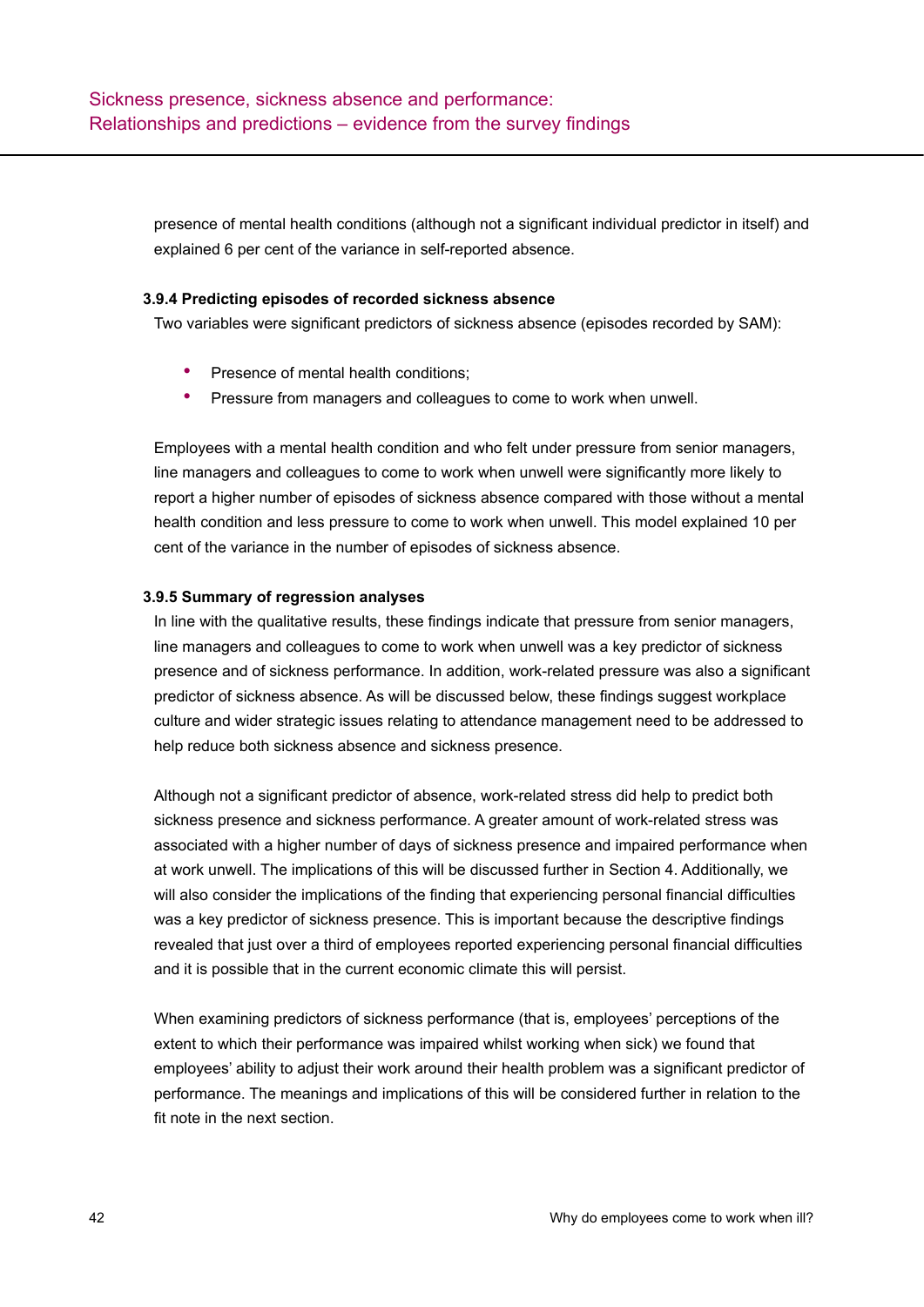# 4. Discussion and practical implications

#### **Box 8: Snapshot findings and implications**

As one of the first studies investigating the links between sickness presence (attending work when self-perception of health justifies taking time off) and individual performance a number of findings highlight the importance of better understanding and addressing the issue of sickness presence.

#### **Key findings**

- We found that, unlike sickness absence, sickness presence was significantly related to performance.
- Higher levels of sickness presence were associated with lower objective performance, reduced psychological health and wellbeing and higher levels of sickness absence.
- Sickness presence was also more prevalent than sickness absence: 45 per cent of employees reported one or more days' sickness presence compared with 18 per cent reporting sickness absence over the same period.
- Three factors, two of which were work related, were significantly related to higher levels of sickness presence, including:
	- Personal financial difficulties;
	- Work-related stress;
	- Perceived workplace pressure (from senior managers, line managers and colleagues) to attend work when unwell.
- Employees with lower levels of perceived workplace pressure, lower work-related stress and fewer personal financial difficulties reported fewer days' sickness presence compared with those with higher levels of workplace pressure, work-related stress and greater financial difficulties.
- As well as reporting a higher number of days' sickness presence, employees who perceived pressure from managers and colleagues to work when unwell were also more likely to report their performance was adversely affected by working when unwell.
- Employees who were unable to adjust their work around their health problem were also more likely to report that their performance was adversely affected by working when unwell.
- Those employees who were finding it difficult to make ends meet, who were unable to save and who were worried a great deal about debt had a significantly higher number of sickness presence days than those without these problems.

Cont.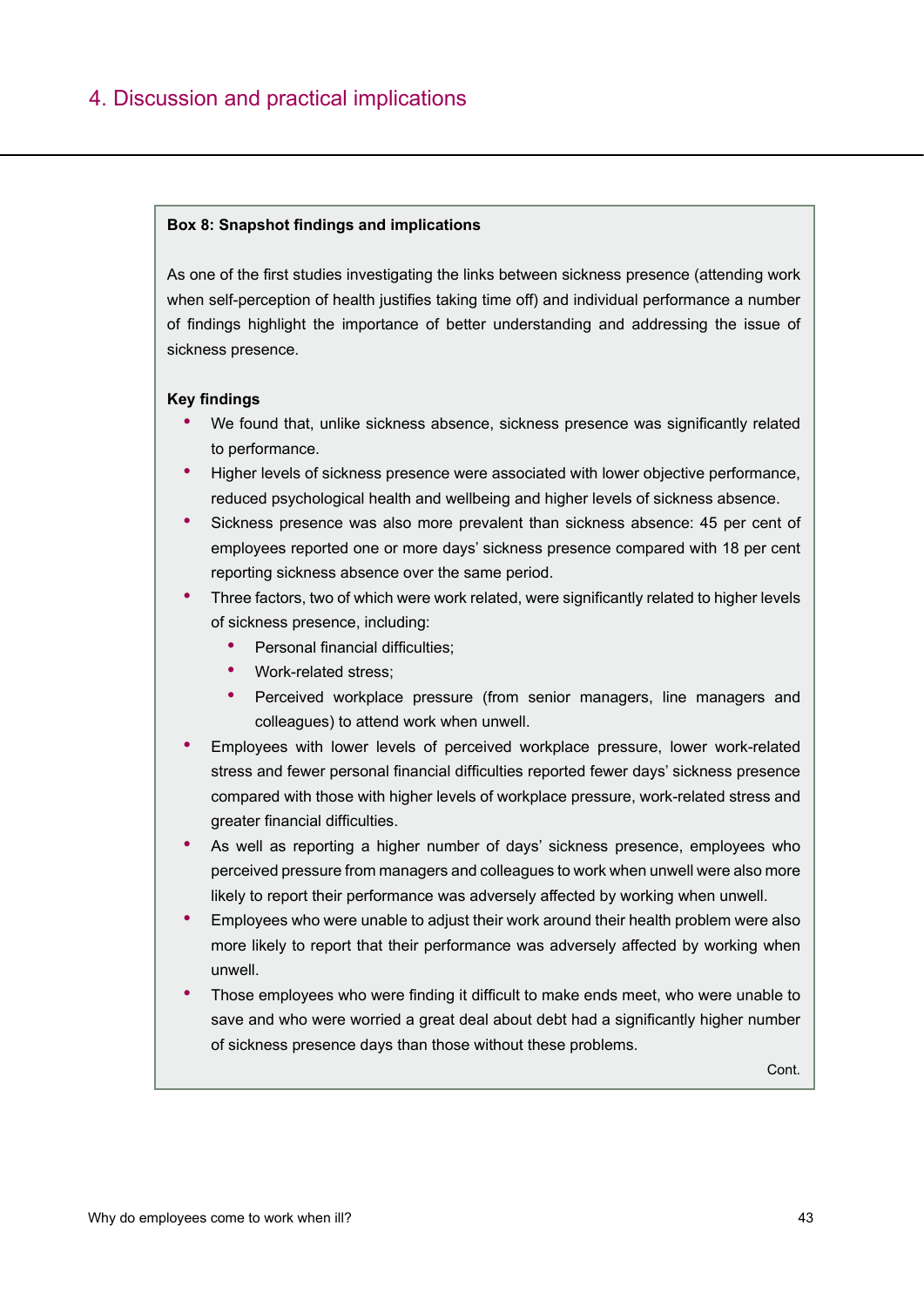### Cont.

#### **Key implications**

- Taken as a whole these findings suggest sickness presence can act as an important indicator to employers of employee health and wellbeing and the underlying causes should be identified and addressed.
- Tackling the underlying causes of these symptoms, especially those that are workrelated, could have double benefits in reducing levels of absence and sickness presence.
- Employers may be at risk of underestimating employee ill health and missing warning signs by focusing on absence alone.

#### **Key recommendations**

- **• Workplace culture**: The way in which absence management policies are understand and applied by managers to employees at all levels of the organisation should be reviewed. Are policies applied consistently? Do employees understand how the company's sickness absence management systems and processes can benefit them?
- **• Line managers**: Line managers' capability to deal with work-related stress, including the managerial and organisational causes of reduced psychological wellbeing and stress, should be prioritised.
- **• Ability to adjust work around health problems**: The fit note, with its emphasis on capability, should provide a timely opportunity to review how managers and their teams currently work together to help adjust work for employees to accommodate their health problems.
- **• Workplace financial support for employees**: We recommend further evaluation of the uptake and benefits of workplace financial education offered at AXA PPP. Is the right type of support reaching those who need it?
- **• Further monitoring and evaluation**: Ongoing monitoring and evaluation will be required to assess the level of employee health and wellbeing and evaluate the effectiveness of any targeted interventions.

**4.1** 

**Key findings**

This was one of the first UK studies to investigate the links between sickness presence and individual performance. Higher levels of sickness presence were associated with lower levels of manager-assessed performance, reduced levels of psychological health and wellbeing and higher absence. Sickness presence was also more prevalent than sickness absence. Taken together these findings suggest that sickness presence can act as an important indicator to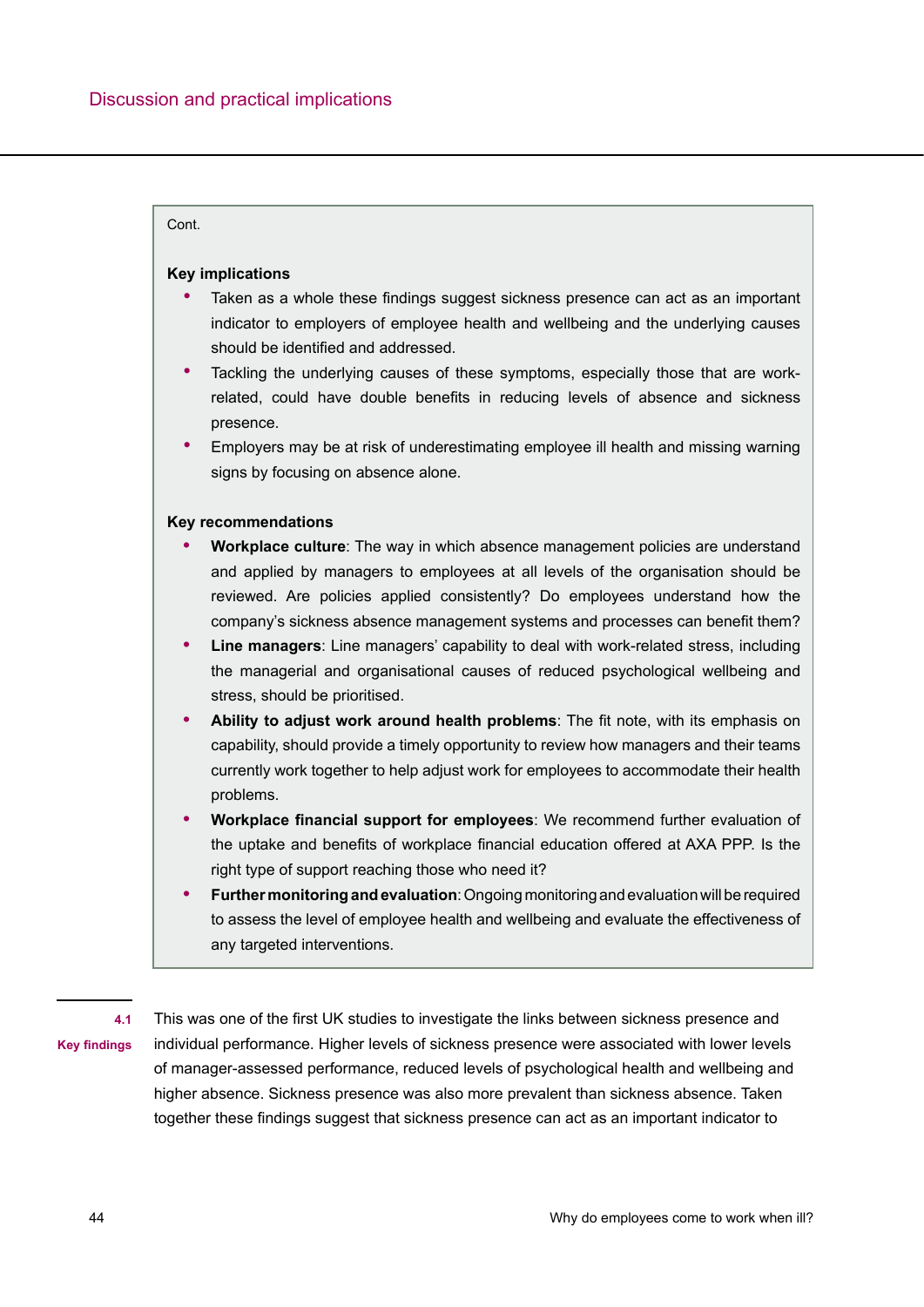employers of employee health and wellbeing, for which underlying causes should be identified and addressed. Employers may be at risk of underestimating employee ill health and missing important warning signals by focusing on absence alone.

Although causality cannot be established the survey findings are supported by the qualitative results. The factors associated with sickness presence are all factors the organisation has the potential to influence. As outlined above these include experiencing personal financial difficulties, feeling under a great deal of stress at work and feeling under pressure from line managers, senior managers and colleagues to come to work when unwell (also a predictor of sickness performance and sickness absence). The latter two in particular are both work-related and could be targeted to help improve employee health and wellbeing. Further work could also be conducted around the support offered to employees vis-à-vis their personal financial situation. We summarise and discuss the meanings and implications of the key findings in more detail below.

#### **4.1.1 Sickness presence was more prevalent than sickness absence**

A key finding was that sickness presence was more prevalent than sickness absence; over a four-week period 45 per cent of employees self-reported one or more days' sickness presence whilst over the same period only 18 per cent reported one or more days of sickness absence.

There was a positive correlation between sickness presence and sickness absence. This indicated that employees with higher levels of sickness presence also had higher levels of absence and vice versa (employees with low absence also had low sickness presence). Furthermore, sickness presence was significantly positively related to self-reported anxiety and psychological wellbeing. Employees with a greater number of days' sickness presence reported higher levels of anxiety and lower levels of psychological health and wellbeing whilst those with fewer days' sickness presence reported higher levels of psychological wellbeing.<sup>61</sup>

The positive relationship between sickness absence and sickness presence, and the links between sickness presence, psychological wellbeing and sickness absence, indicate that successfully tackling their underlying causes could help improve employee wellbeing and thus reduce both sickness presence and absence. This is important because some organisations may be wary of attempting to reduce sickness presence if they think the alternative is an increase in sickness absence.

<sup>&</sup>lt;sup>61</sup> Sickness presence and self-reported anxiety and psychological wellbeing (self-reported number of days) were significantly positively correlated (*ρ* = 0.24, p <0.001)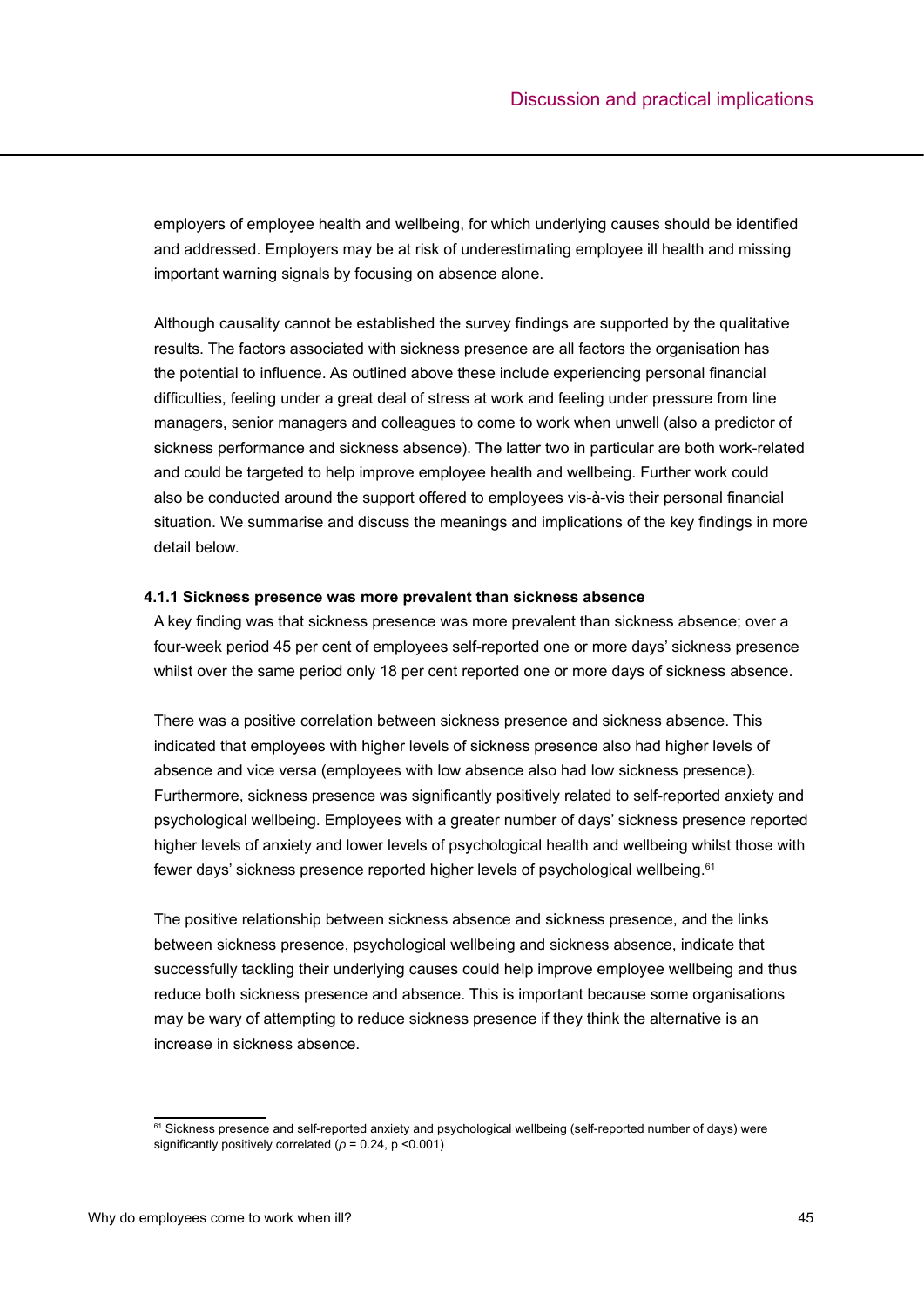In relation to organisations considering how to reduce sickness presence it is important to keep in mind that for some employees, especially those who are supported in the workplace to adjust their work around their health problem, working when unwell can play a positive role in facilitating recovery and need not necessarily impede performance. As discussed above, those who are able to make adjustments may not perceive themselves as sickness present if their condition does not substantially affect their ability to work.

It seems that what is crucial is for organisations to recognise underlying work-related causes of sickness presence. Caverley, Cunningham and MacGregor (2007) maintain that sickness presence and sickness absence play complementary roles in estimating or predicting total sickness or health.<sup>62</sup> Their research indicates that when sickness presence is high relative to sickness absence, as was the case in our study, sickness presence becomes a stronger predictor of employee health and wellbeing. On the other hand, when absence is higher relative to presence, they argue the former will be a better gauge of employee wellbeing. Given that in the current economic climate with its heightened job insecurity and increased work demands employees may be more likely to come into work when unwell. It seems even more timely for employers to recognise sickness presence as an indicator of employee health and wellbeing.<sup>63</sup>

# **4.1.2 Unlike sickness absence, sickness presence was significantly related to performance**

An innovative part of this project was the ability to link self-report survey data to individuals' manager-assessed performance scores. We found that sickness presence (coming to work when unwell) had a greater impact on these performance scores than levels of sickness absence. Employees with higher sickness presence had significantly lower performance scores compared with those with fewer days of sickness presence. This relationship reinforces the business case for employers investing in employee health and wellbeing.

#### **4.2**

**Exploring the factors that could underlie sickness presence and sickness performance** The qualitative study allowed us to explore the reasons why the employees interviewed said they came into work when they judged their health as such they could have taken sick leave. A range of related reasons were given including:

- The type and severity of ill health;
- Feeling a responsibility not to let their team down;
- Having no one to cover their workload;

<sup>62</sup> Caverley, N., Cunningham, J. B. & MacGregor, J. N. (2007). Sickness presenteeism, sickness absenteeism and health following restructuring in a public service organisation. *Journal of Management Studies*, 44, 304-319 63 See Cooper, C. & Dewe, P. (2008). Editorial Wellbeing – absenteeism, presenteeism, costs and challenges. *Occupational Medicine*, 8, 522-24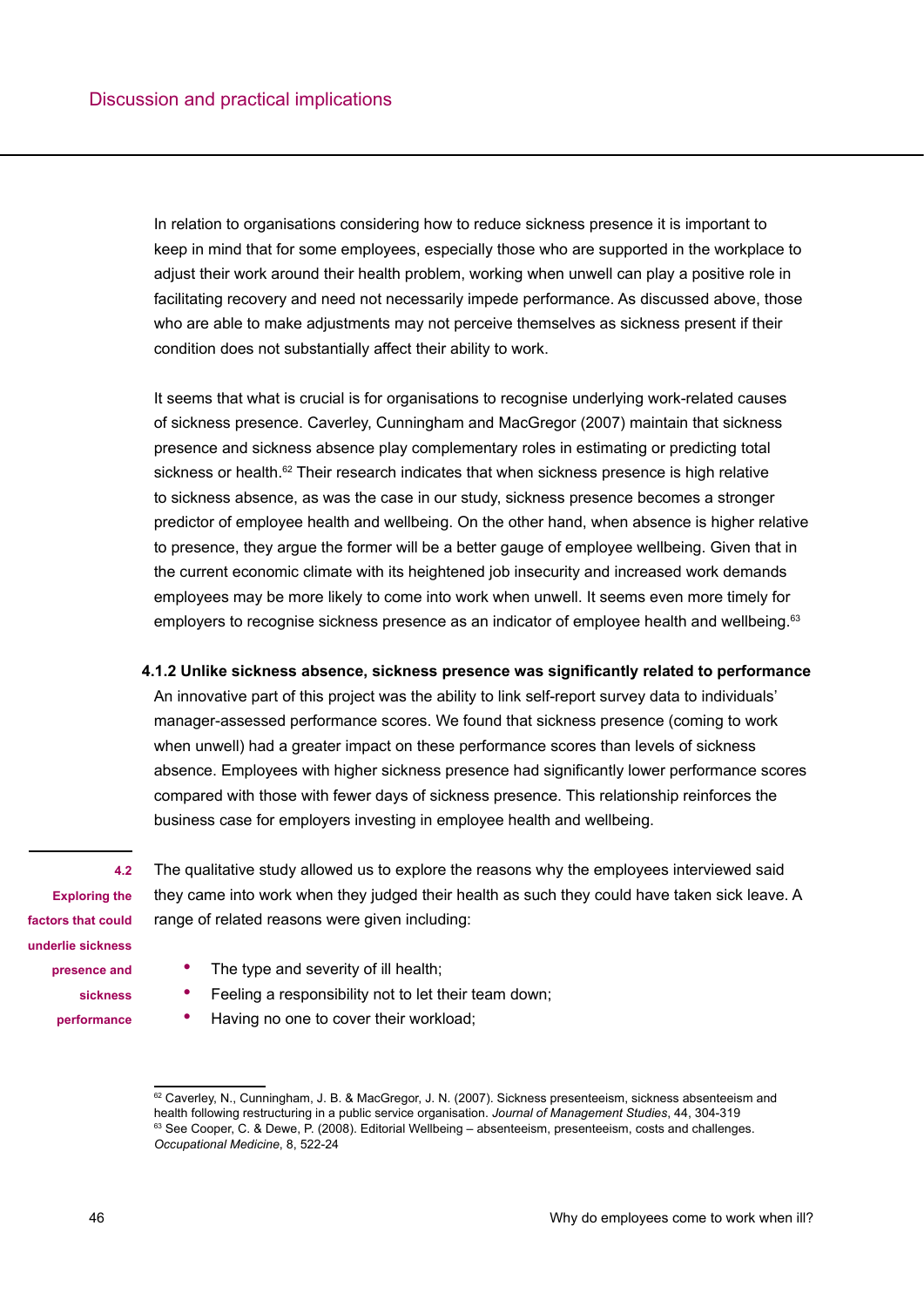- Feeling under stress at work:
- Feeling under pressure from senior managers, their line managers and/or colleagues to come to work when unwell;
- Putting pressure on themselves to come in.

These findings are in line with previous studies identifying factors that may influence sickness presence.

# **4.2.1 Experiencing personal financial difficulties, feeling under stress at work and perceived workplace pressure to come into work when unwell**

As outlined above we found that those employees experiencing personal financial difficulties, who felt under a great deal of stress at work and who felt under pressure from senior managers, their line manager and colleagues to come into work when unwell had a significantly higher number of days of sickness presence. This was when compared with those who were not experiencing difficulties with their finances, less work-related stress and less pressure to come to work when unwell from managers and colleagues.

At the time the survey data were collected in autumn 2009, AXA PPP, like many organisations, was facing challenging economic times and employees were engaged in making a number of difficult decisions around pay and hours worked. It is therefore important to keep in mind that this could have affected employees' perceptions of the amount of pressure they were under at work.

In the first part of Section 3 we saw that 75 per cent of employees reported positive perceptions of their line manager, which included feeling they were treated fairly and received support (see the appendices for further details of the measures used). Although perceptions of line manager support were not a predictor of sickness presence, they were significantly negatively related to work-related stress.<sup>64</sup> Thus, employees who felt under a great deal of pressure at work were more likely to report less positive views of their line manager and the support they received. Those with more positive views of their line manager were less likely to report high levels of work-related stress. This is very much in line with previous studies that indicate line managers can play a pivotal role in employees' experiences of work-related stress.<sup>65</sup>

<sup>64</sup> Work-related stress and perceptions of line manager support were significantly negatively correlated (*ρ* = -0.27, p <0.001)

<sup>65</sup> See Donaldson-Feilder, E., Yarker, J. & Lewis, R. (2008). Line management competence: The key to preventing and reducing stress at work. *Strategic HR Review,* 7, 11-16; and Yarker, J., Donaldson-Feilder, E. & Lewis, R. (2008). *Management competencies for preventing and reducing stress at work: Identifying and developing the management behaviours necessary to implement the HSE Management Standards: Phase 2*. Norwich: HSE Books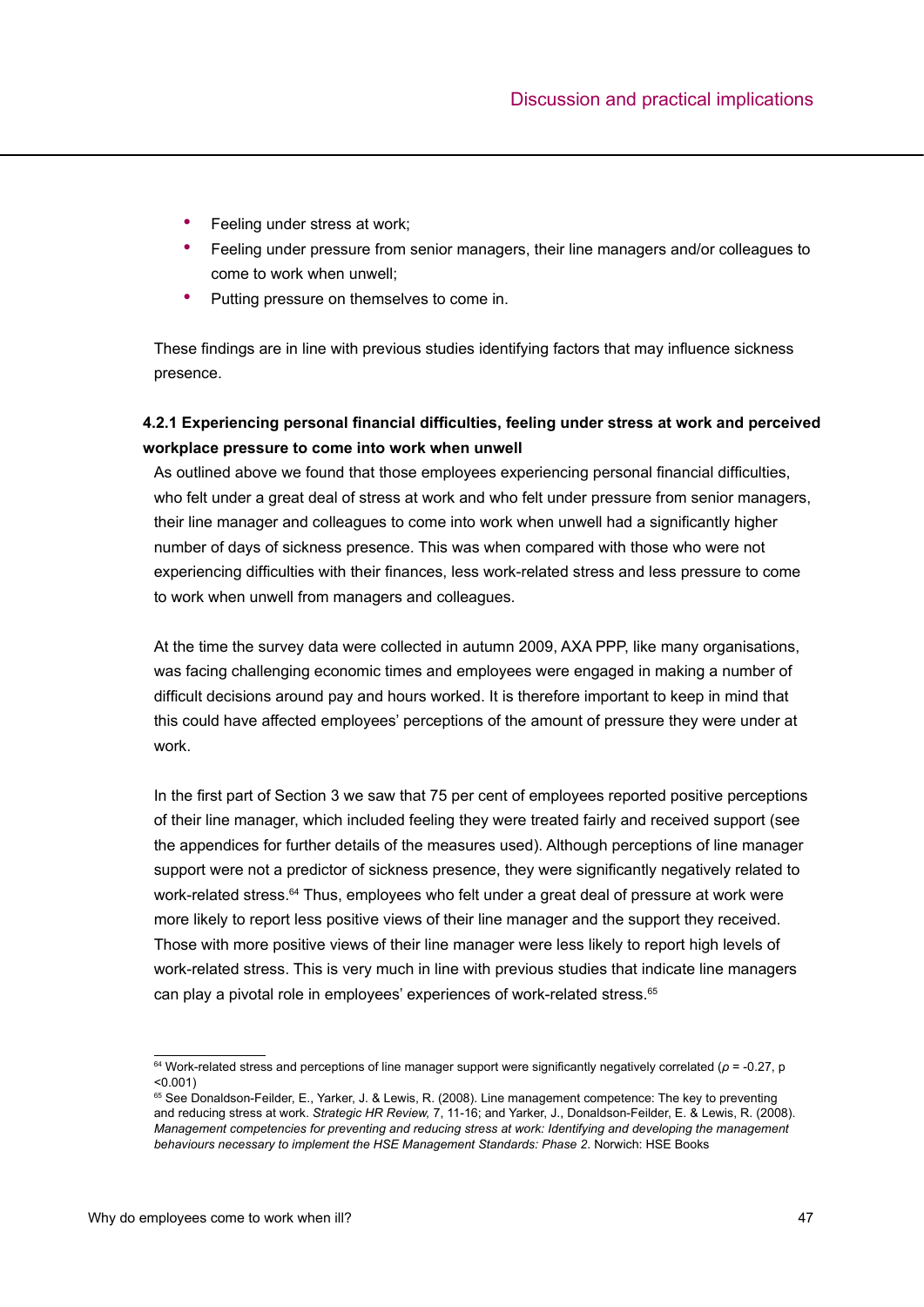Consistent with the qualitative findings suggesting workplace pressure to come to work when unwell affected sickness performance, those who felt under more pressure from managers and colleagues to attend work when unwell had higher levels of sickness presence. Although causality cannot be established, these results suggest that cultural issues around attendance management require attention.

#### **4.2.2 Sickness performance**

We explored the variables associated with sickness performance: that is, employees' perceptions of how (if at all) their performance was impaired by working whilst judging their health as such that sick leave could have been legitimately taken.

Female employees who were unable to adjust their work around their health problem and perceived themselves under pressure from managers and colleagues to attend work when unwell and who put themselves under pressure to come to work when unwell were more likely to report their performance was impaired by working when unwell. This was when compared with male employees, those who were able to make adjustments and those without perceived workplace or self-pressure to attend work when unwell. The finding that the ability to make adjustments to work is associated with performance is in line with Johansson and Lundberg's (2004) work on adjustment latitude (the ability to control and change work tasks). $66$ 

The qualitative results indicate that employees who felt under more workplace pressure to come to work when unwell would have higher levels of sickness presence. However, these findings also suggest that those who feel under pressure from senior managers, line managers and colleagues to attend work when unwell also believed they *performed less well* at work. The implications of these findings are discussed further below.

The finding that female employees (compared with male employees) reported higher levels of impairment to their performance when working when unwell could be explained in a number of ways and requires further exploration. It is also worth noting that we did not find gender differences in levels of sickness presence. As this measure is based on perceived impairment to performance rather than on manager-assessed performance it is possible that female employees were likely to rate their performance more severely than were male employees. This is in line with recent work suggesting that women judge the work performance standards they need to meet as higher than those of their male counterparts.<sup>67</sup>

<sup>66</sup> Johansson, G. & Lundberg, I. (2004). Adjustment latitude and attendance requirements as determinants of sickness absence or attendance. Empirical tests of the illness flexibility model. *Social Science and Medicine*, 58, 1857-1868 <sup>67</sup> Kmec, J. A. & Gorman, E. A. (2009). We (have to) try harder: Gender and required work effort in Britain and the United States. *Gender and Society*, 21, 828-856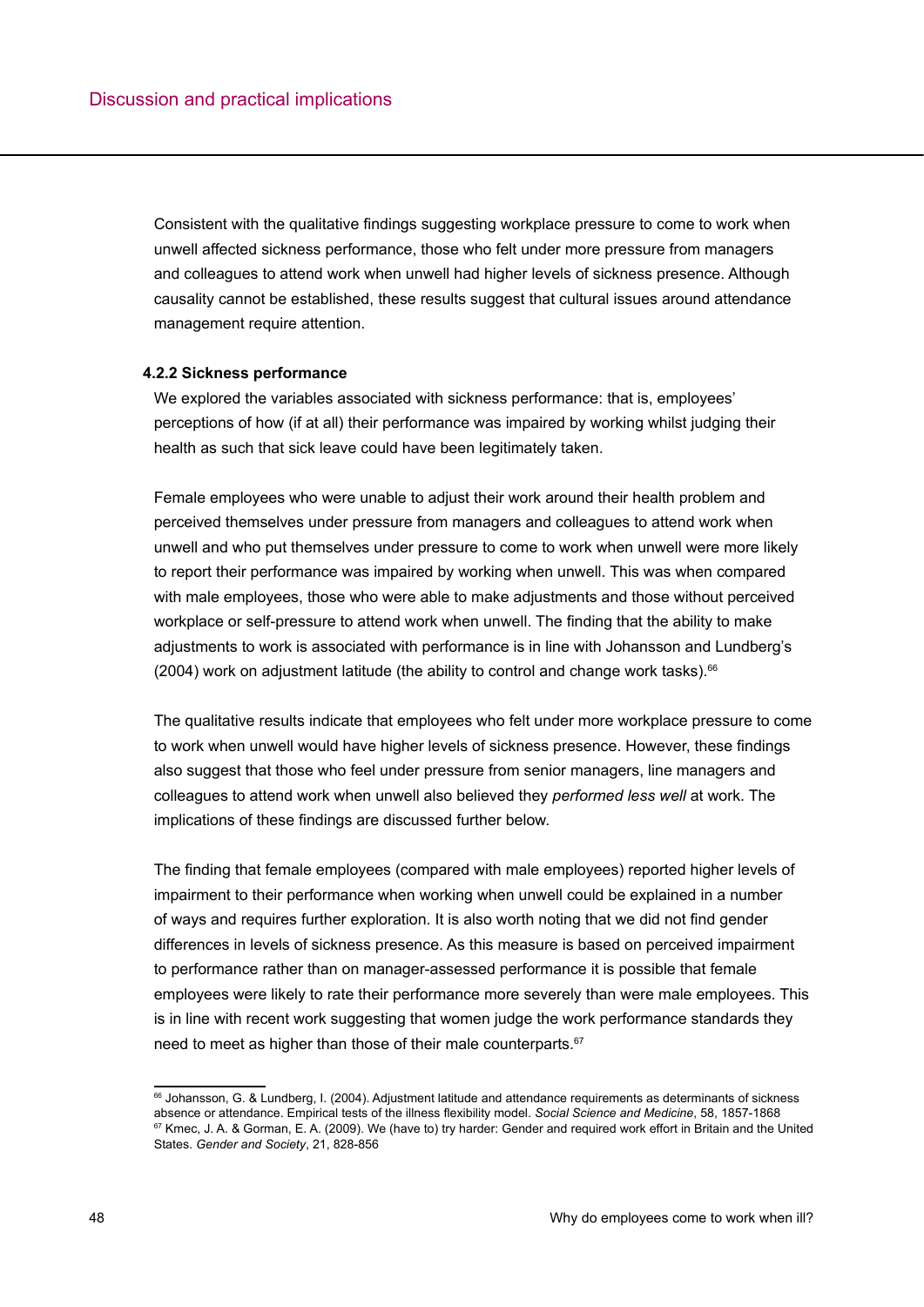**4.3 The implications of these findings** 

The implications of these findings and specific recommendations for AXA PPP are outlined below.

# **and 4.3.1 Workplace culture and the application of attendance management policies**

**recommendations for AXA PPP**

We recommend that AXA PPP reviews the way its current sickness absence policies are understood and applied by managers at all levels throughout the organisation. Although the findings revealed many positive aspects about job quality in the organisation, just over 40 per cent of employees we surveyed perceived pressure from senior managers, line managers and colleagues to come to work when unwell. As outlined above, this was linked to greater sickness presence, which was associated with poorer self-reported psychological health and wellbeing, higher absence and lower manager-assessed performance. In the qualitative findings this workplace pressure was also linked to feeling that the organisation did not prioritise the health and wellbeing of its employees.

We further suggest investigating how employees experience the current sickness absence policies and how managers implement them, including answering the following questions:

- Are policies consistently explained and applied throughout the organisation?
- Could the rationale for the current sickness absence management systems<sup>68</sup> (including the reasons for recording absence and conducting return-to-work interviews) be conveyed more effectively to employees to ensure they understand that their health and wellbeing *is* valued by managers and the organisation?
- Do employees and managers fully understand how the sickness absence management systems and process can benefit them? If not, could this be conveyed more clearly?

These considerations of sickness absence policies are also intrinsically linked to the training and support line managers receive in how to support and promote employees' health and wellbeing and manage ill health.

## **4.3.2 Line manager training on workplace stress and psychological wellbeing**

We recommend AXA PPP reviews the training and support offered to line managers and uses these findings as an opportunity to refresh training around work-related stress and psychological wellbeing, including attendance management. Considering how to address work-related causes of ill health should be an essential part of this. Although supporting employees to improve their health and wellbeing is important it cannot replace interventions to address underlying organisational factors contributing to poor employee wellbeing.

<sup>&</sup>lt;sup>68</sup> Please note that different parts of the company use slightly different systems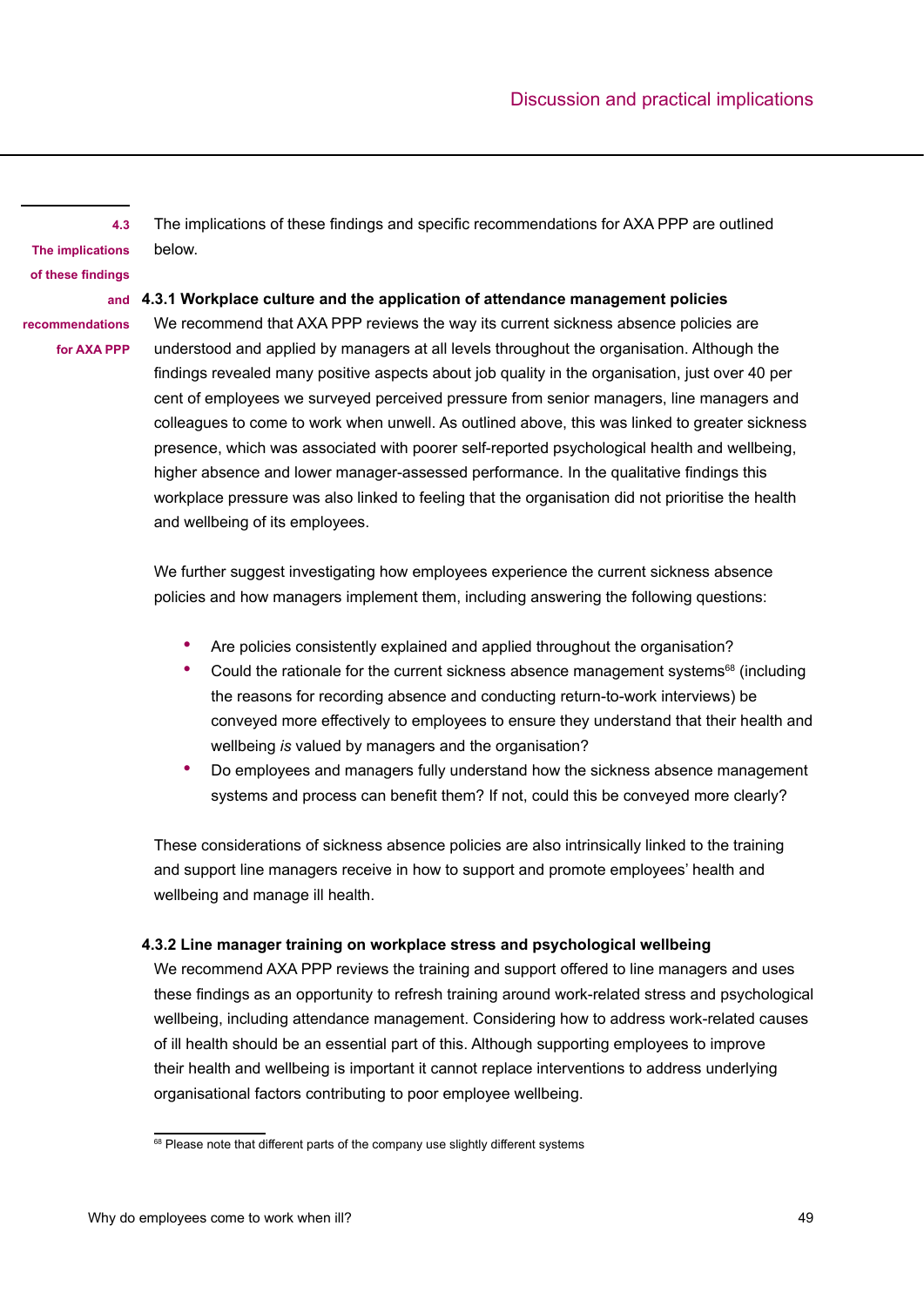Line managers have a fundamental influence on employees' perceptions of organisational culture and their day-to-day experiences at work. The way in which line managers oversee/ supervise the management of work content and workload, communicate with employees and provide support can play a big role in the amount of work-related stress employees experience.<sup>69</sup> Furthermore, the way in which absence is managed can also have an impact on employees' perceptions of organisational support (as discussed above in relation to workplace pressure), their ability to adjust work around health problems and their wellbeing and performance.

Work-related stress was a significant predictor of both sickness presence and sickness performance. A greater amount of work-related stress was associated with a higher number of days' sickness presence and impaired performance when at work unwell. Work-related stress combined with pressure from managers and colleagues to come into work when unwell is a combination our analysis revealed adversely affects performance.

Sickness presence often goes undetected within organisations because it is difficult to monitor formally and is not captured by conventional absence management systems. In order to help improve employee wellbeing it is crucial line managers are:

- Aware of the organisational and managerial causes of work-related stress and ill health and the role they as line managers can play in minimising these risks to health and wellbeing;
- Able to notice the signals associated with employees experiencing high levels of stress, reduced psychological wellbeing and/or mental health problems;
- Feel they are able to have open and supportive conversations with employees about their health (their psychological wellbeing and mental health in particular); this will include considering how they can help employees experiencing health problems to make adjustments to their work.

## **4.3.3 Focusing on capability: adjusting work around health problems**

The ability to adjust work around health problems was significantly associated with sickness performance. Employees who were unable to adjust their work around their health condition were more likely to report that their performance was adversely affected when working while unwell (compared with employees who were able to make adjustments). In the qualitative findings this was also raised as an issue with some employees reporting that they would

<sup>&</sup>lt;sup>69</sup> For further information see the work of the HSE: <http://www.hse.gov.uk/stress/roles/yourteam.htm>; and Donaldson-Feilder, E., Yarker, J. & Lewis, R. (2008). Line management competence: The key to preventing and reducing stress at work. *Strategic HR Review,* 7, 11-16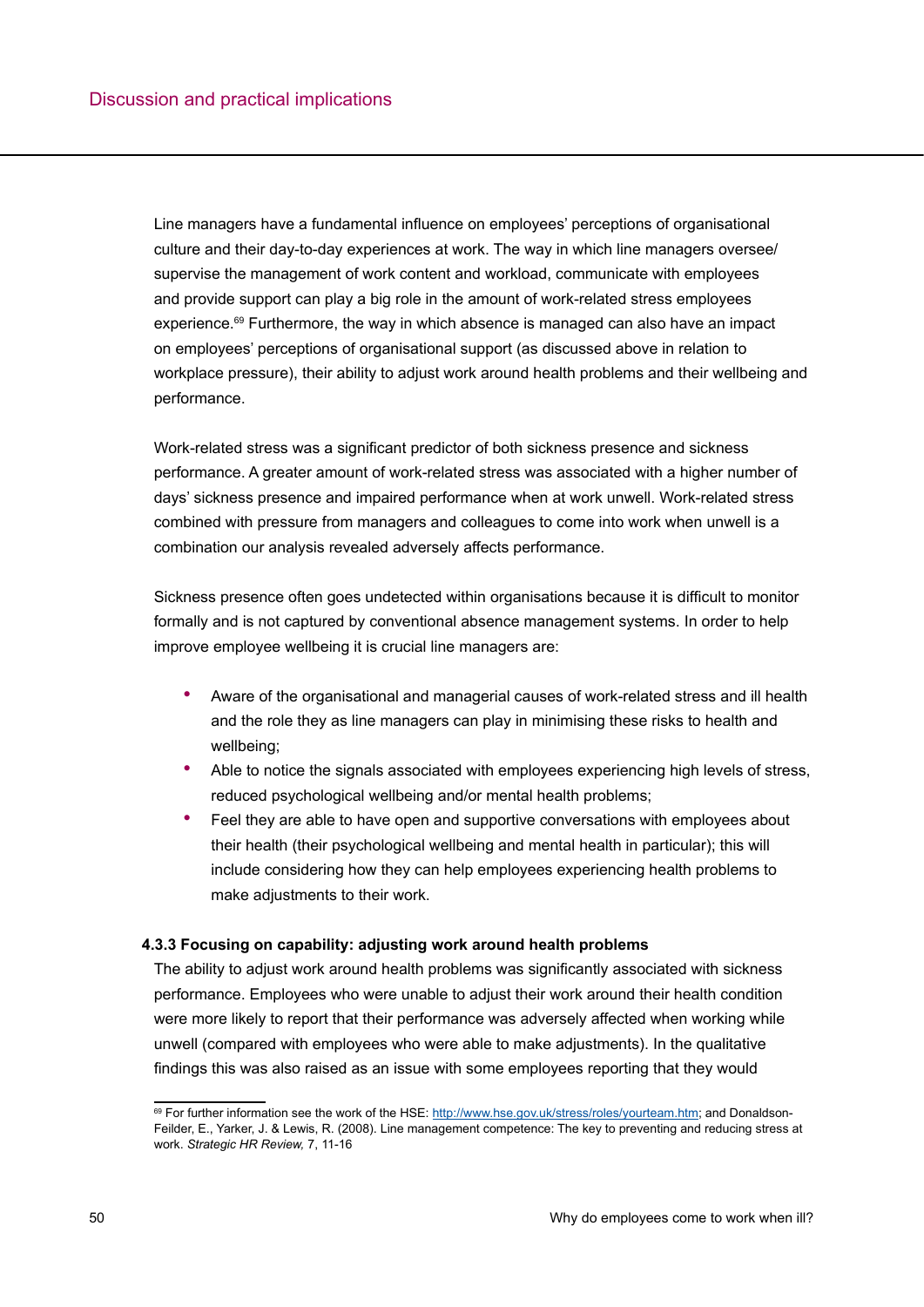be more likely to attend work when unwell if they were able to adapt the work they did. We recommend AXA PPP considers the amount of control employees in different roles have to adjust the nature and pace of their work if they are unwell or experiencing health problems. Where it is found employees have little control we recommend introducing more dialogue between line managers, employees and potentially occupational health of other types of work they could carry out when they are unwell but willing to work. The introduction of the fit note and its emphasis on capabilities provides a timely opportunity to address some of the cultural changes around absence management discussed above and to look at the way teams currently work together to help adjust work for employees around health problems.

Furthermore, as outlined above, part of the line manager training around work-related stress and psychological wellbeing needs to be focused on how line managers can help employees to adjust their work around their health conditions and the organisation's and team's needs. It is worth noting that managers and colleagues learning how to make adjustments to personal capabilities is particularly relevant for employees struggling with psychological issues in light of the qualitative findings. These suggest that some employees are concerned that absence due to mental health issues would not be understood by colleagues who may be unaware that the individual had mental health problems and saw them as physically fit. Research shows that work can play a positive role in supporting recovery for mental health issues. As such, raising awareness and understanding of mental health issues within AXA PPP would be an important step to take.<sup>70</sup>

## **4.3.4 Raising awareness of mental health issues**

This could include running awareness workshops with employees on the different types of mild to moderate mental health conditions commonly experienced by employees in the UK and the types of support available. For employees with mental health conditions this could help to reduce the stigma and misconceptions that exist around these and alert them to the workplace and other types of support available. In addition, for those with no experience of mental health conditions these types of awareness campaigns could play a role in helping them to be more understanding of their colleagues who experience these difficulties; it can be difficult for those with no experience or knowledge to appreciate the impact they can have on people's lives

<sup>70</sup> For example, see Bevan, S., Passmore, E. & Mahdon, M. (2007) *Fit for work?* From: [http://www.theworkfoundation.](http://www.theworkfoundation.com/research/publications/publicationdetail.aspx?oItemId=44) [com/research/publications/publicationdetail.aspx?oItemId=44](http://www.theworkfoundation.com/research/publications/publicationdetail.aspx?oItemId=44)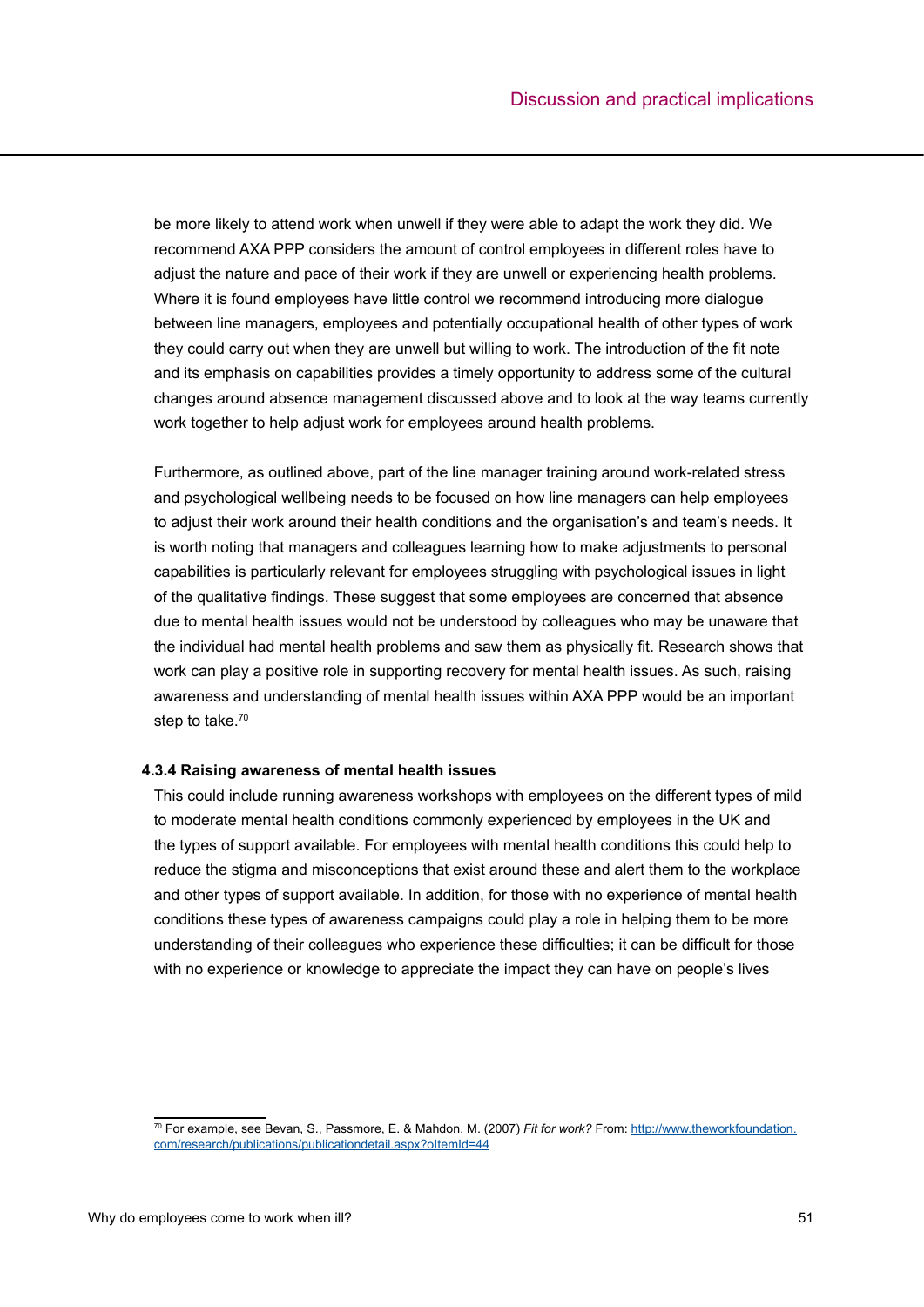# **4.3.5 Supporting employees experiencing financial difficulties: is the right type of support reaching the right type of employees?**

Experiencing personal financial difficulties was significantly associated with sickness presence. Those employees who were finding it difficult to make ends meet, who were unable to save and worried a great deal about debt had a significantly higher number of sickness presence days than those without these difficulties.

Existing research on financial education in the workplace concludes that more work is needed to assess the value of this type of support in addition to the content and delivery methods that are most effective for employees.71 However, there is evidence that providing workplace education can have positive benefits for both employers and employees and it is described in a recent study by CIPD as 'win-win.'72

We recommend AXA PPP further explore the use, content and uptake of this type of education within its organisation, in addition to other forms of support they could direct employees towards (such as that provided by charities or government bodies).

## **4.3.6 Need for measurement and continuous evaluation**

What seems crucial is for organisations to monitor sickness presence alongside absence as a measure of employee health and wellbeing to determine whether interventions to address its causes are making a difference. As mentioned above, if the symptoms of underlying issues are transferred from absence to sickness presence, then employers may miss out on warning signs of underlying causes of ill health that may result in poor performance. There are a variety of ways to measure sickness presence and sickness performance although Collins et al (2005) argue that the decision about what instrument should be used to assess sickness presence is less important than whether work impairment is assessed.73

**Concluding remarks**

**4.4** 

This study is important in revealing key relationships between sickness presence and performance and identifying new factors associated with sickness presence, including workplace pressure to attend work when unwell and personal financial difficulties. The

<sup>71</sup> See Cox, A., Hooker, H., Marwick, C. & Reilly, P. (2009). Financial wellbeing in the workplace. *Report 464*, Institute for Employment Studies. From: [www.employment-studies.co.uk](http://www.employment-studies.co.uk); and Financial Services Authority (2008). *Evidence of impact: An overview of financial education evaluations*. From:<http://www.fsa.gov.uk/pubs/consumer-research/crpr68.pdf> 72 CIPD (2009). *Workplace financial education: A win-win proposition*. From [http://www.cipd.co.uk/subjects/pay/general/\\_](http://www.cipd.co.uk/subjects/pay/general/_wrkplfined.htm) [wrkplfined.ht](http://www.cipd.co.uk/subjects/pay/general/_wrkplfined.htm)m

<sup>73</sup> Collins, J. P., Baase, C. M., Sharda, C. E., Ozminkowski, R. J., Nicholson, S., Billotti, G. M., Turpin, R. S., Olson, M. & Berger, M. L. (2005). The assessment of chronic health conditions on work performance, absence and total economic impact for employers. *Journal of Occupational and Environmental Medicine*, 47, 547-557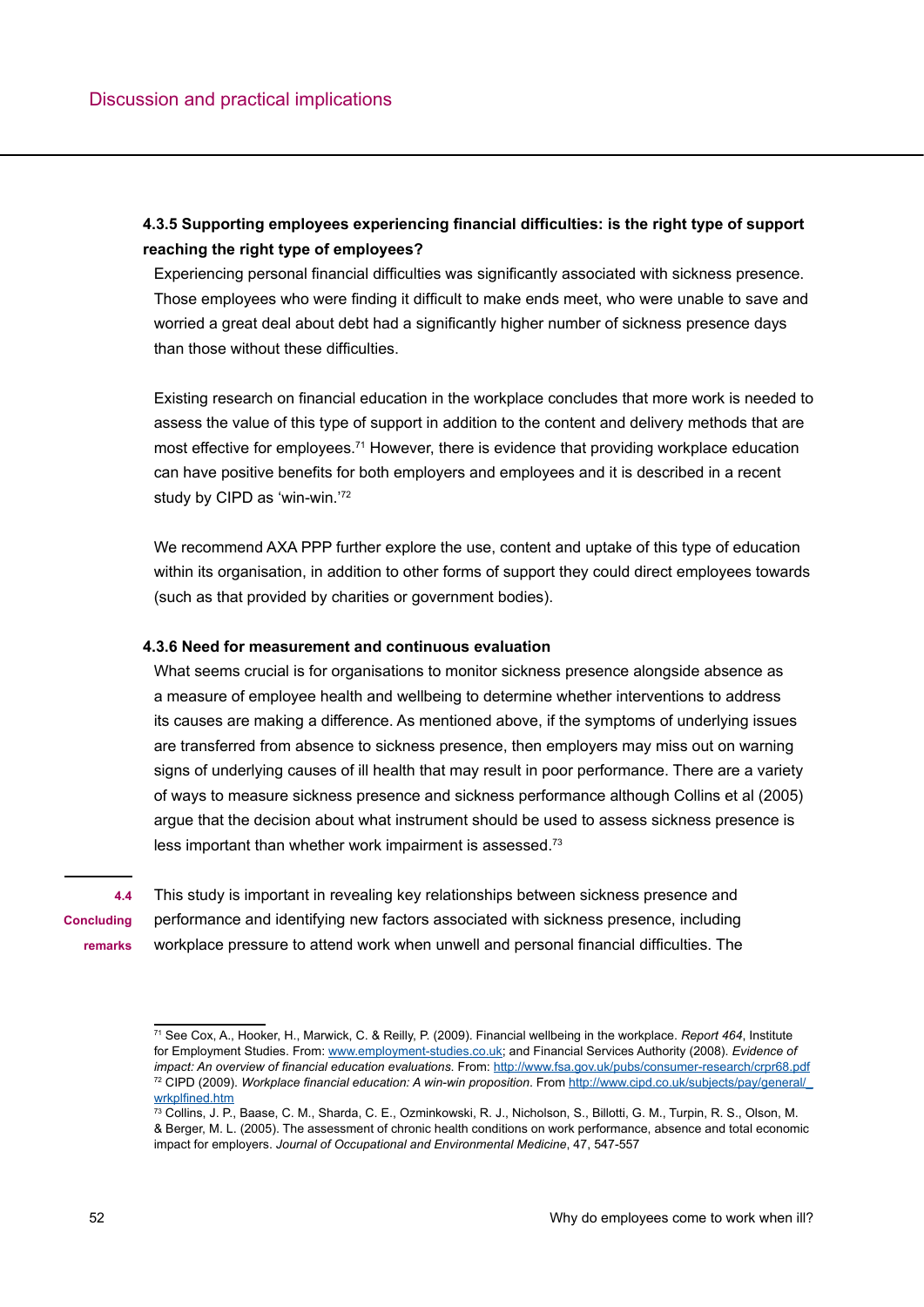implications and recommendations focus on targeting any potential underlying causes of poor employee health and wellbeing, especially those that are work related. We include recommendations for line manager training and addressing aspects of manager behaviour and workplace culture.

However, it is important to keep in mind that research into sickness presence is still in its infancy, especially when compared with the body of work on absence. Causality cannot be established from these findings and, as other researchers have highlighted, there are still many unknowns in this field.<sup>74</sup> Further monitoring of sickness presence and the factors associated with it is needed in the UK. Longitudinal studies tracking the effects of sickness presence over time on wellbeing and performance are also required. We hope this research can raise the profile of sickness presence as an indicator of health and wellbeing and act as a point of departure for future exploration of these important issues.

<sup>&</sup>lt;sup>74</sup> See Hansen, C. D. & Andersen, J. H. (2008). Going ill to work – What personal circumstances, attitudes and workrelated factors are associated with sickness presenteeism? *Social Science & Medicine*, 27, 956-964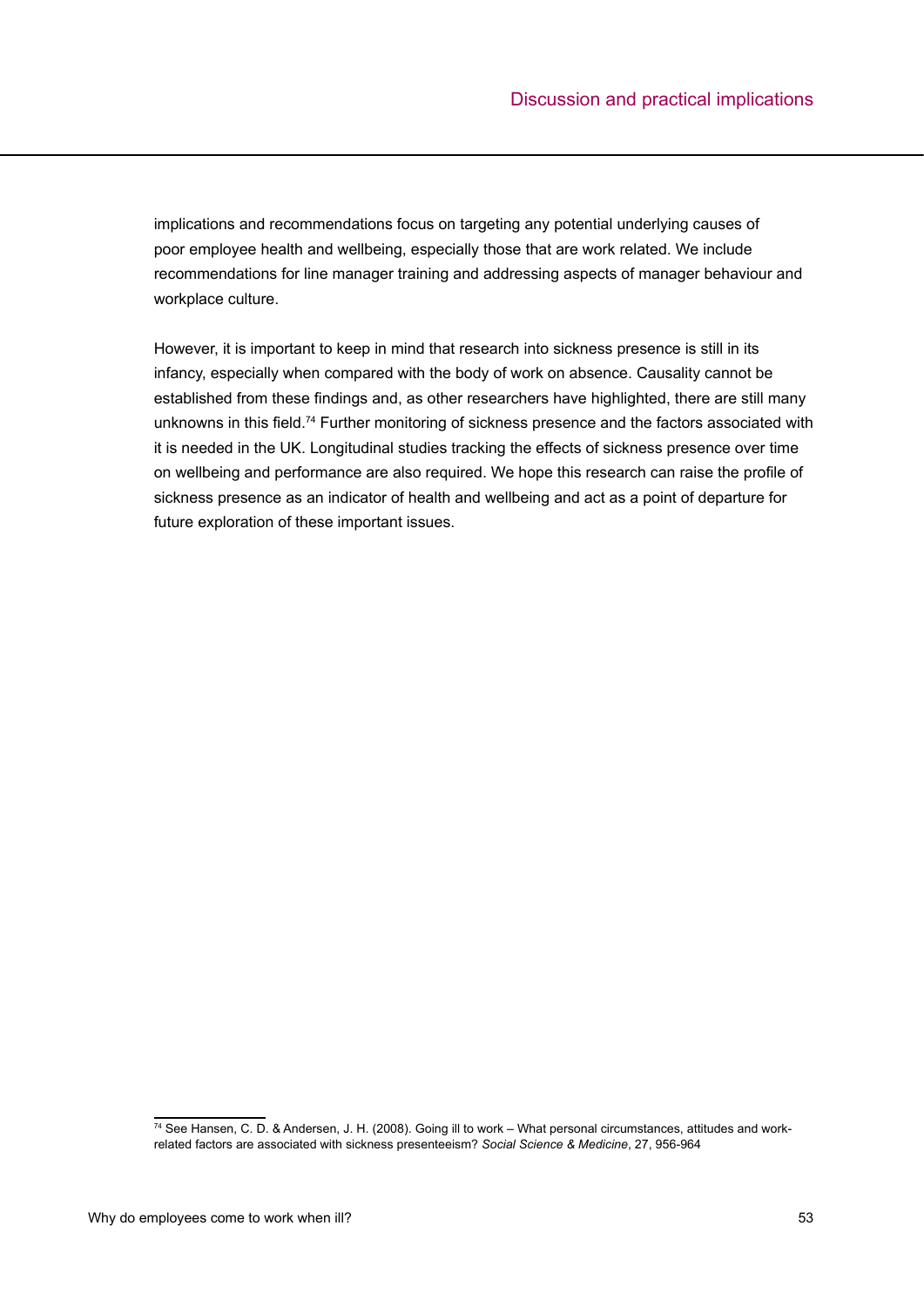This appendix outlines the items used to create a number of key variables, including the reliability of scales.

#### **Perceived workplace pressure to attend work when unwell**

Three items were averaged to create the perceived pressure to attend work when unwell measure ( $\propto$  = 0.83) where a low score (1) indicated that participants strongly disagreed they felt under pressure to attend work when unwell and a high score (7) indicated that they strongly agreed.

#### **Table A1: Perceived workplace pressure to attend work when unwell measure**

#### **Items**

I feel under pressure from members of my team to come into work when I am unwell I feel under pressure from senior managers to come into work when I am unwell I feel under pressure from my line manager to come into work when I am unwell

#### **Sickness performance: adapted 'Stanford 6' score**

Six items were used to create the sickness performance measure, which is based on the Stanford 6 items ( $\propto$  = 0.83).

#### **Table A2: Sickness performance measure based on the Stanford 6 items**

Despite having my health problem I was able to finish hard tasks in my work\* At work I was able to focus on achieving my goals despite my health problem\* Despite having my health problem I felt energetic enough to complete all my work\* Because of my health problem the stressors of my job were much harder to handle My health problem distracted me from taking pleasure in my work I felt hopeless about finishing certain tasks due to my health problem

\*These items are reversed so that a high score on each item indicates performance was adversely affected.

Before combining the items three were reversed (see Table A2 above) so that a high score (7) indicated participants strongly agreed that performance was adversely affected and a low score (1) indicated that they strongly disagreed.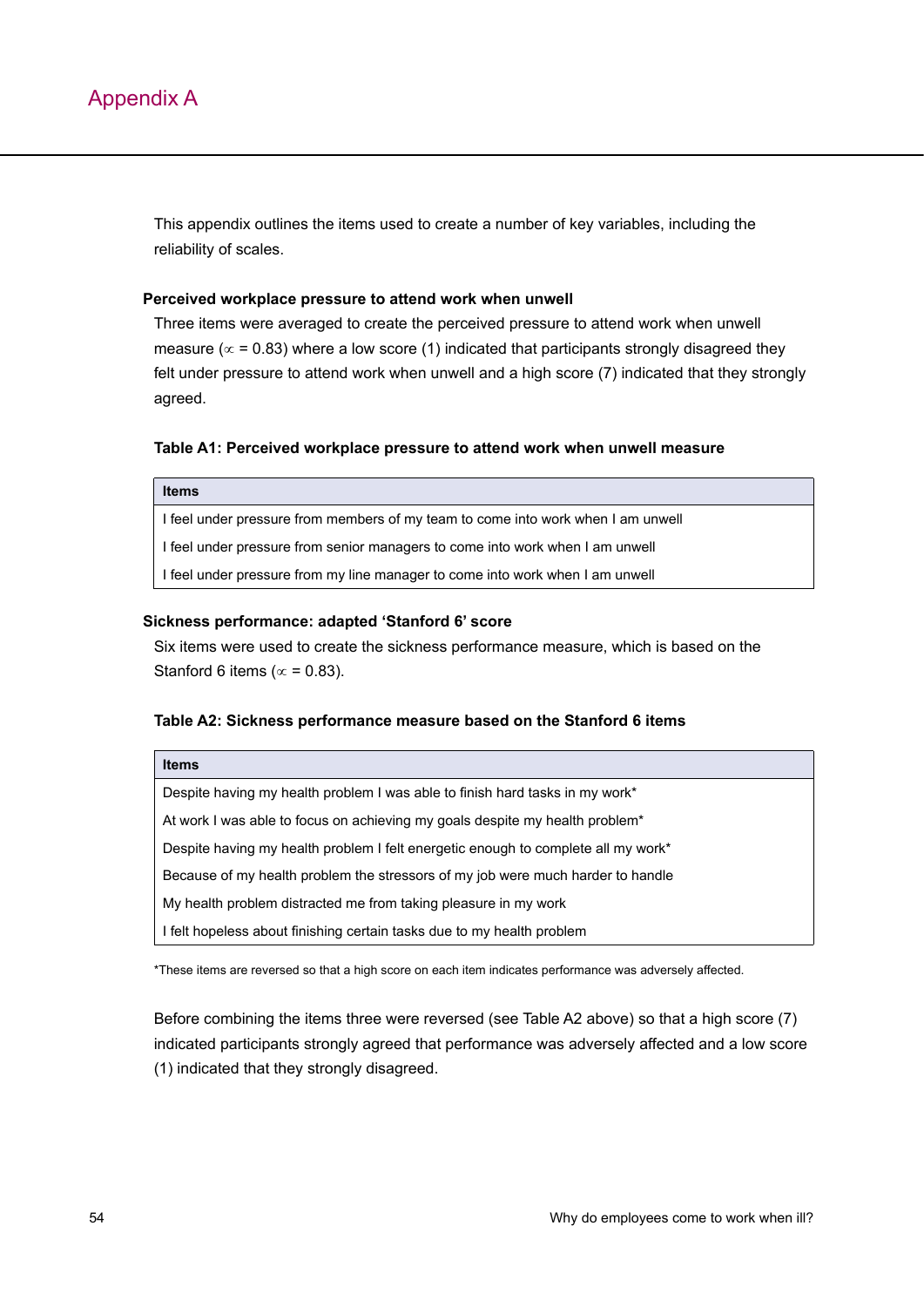#### **Line manager support measure**

Ten items were averaged to create the measure of line manager support ( $\propto$  = 0.95). A high score (7) indicated participants strongly agreed that they perceived their line manager positively and viewed their line manager as supportive. A low score (1) indicated that they strongly disagreed.

#### **Table A3: Line manager support measure**

| <b>Items</b>                                                               |
|----------------------------------------------------------------------------|
| My line manager treats me with respect                                     |
| Overall, my line manager is a good manager                                 |
| I get assistance from my line manager if I ask for it                      |
| My line manager supports my progression                                    |
| I feel that I am treated fairly by my line manager                         |
| My line manager understands my role and the job that I do                  |
| My line manager keeps me informed of what is happening in the organisation |
| My line manager follows up any problems on my behalf                       |
| I feel that my line manager cares about my health and wellbeing            |
| I would describe my line manager as a friend as well as a colleague        |
|                                                                            |

# **Team and colleague support measure**

Four items were averaged to create the measure of team and colleague support ( $\alpha$  = 0.73) where a high score (7) indicated participants strongly agreed that team members were supportive of one another and a low score (1) indicated that they strongly disagreed.

## **Table A4: Team and colleague support measure**

## **Items**

I am able to get assistance from my colleagues or team members if I ask for it

In our team if one person has a high workload then we help each other out

I feel I could talk to members of my team about any problems I was having at work

I have very good friends at work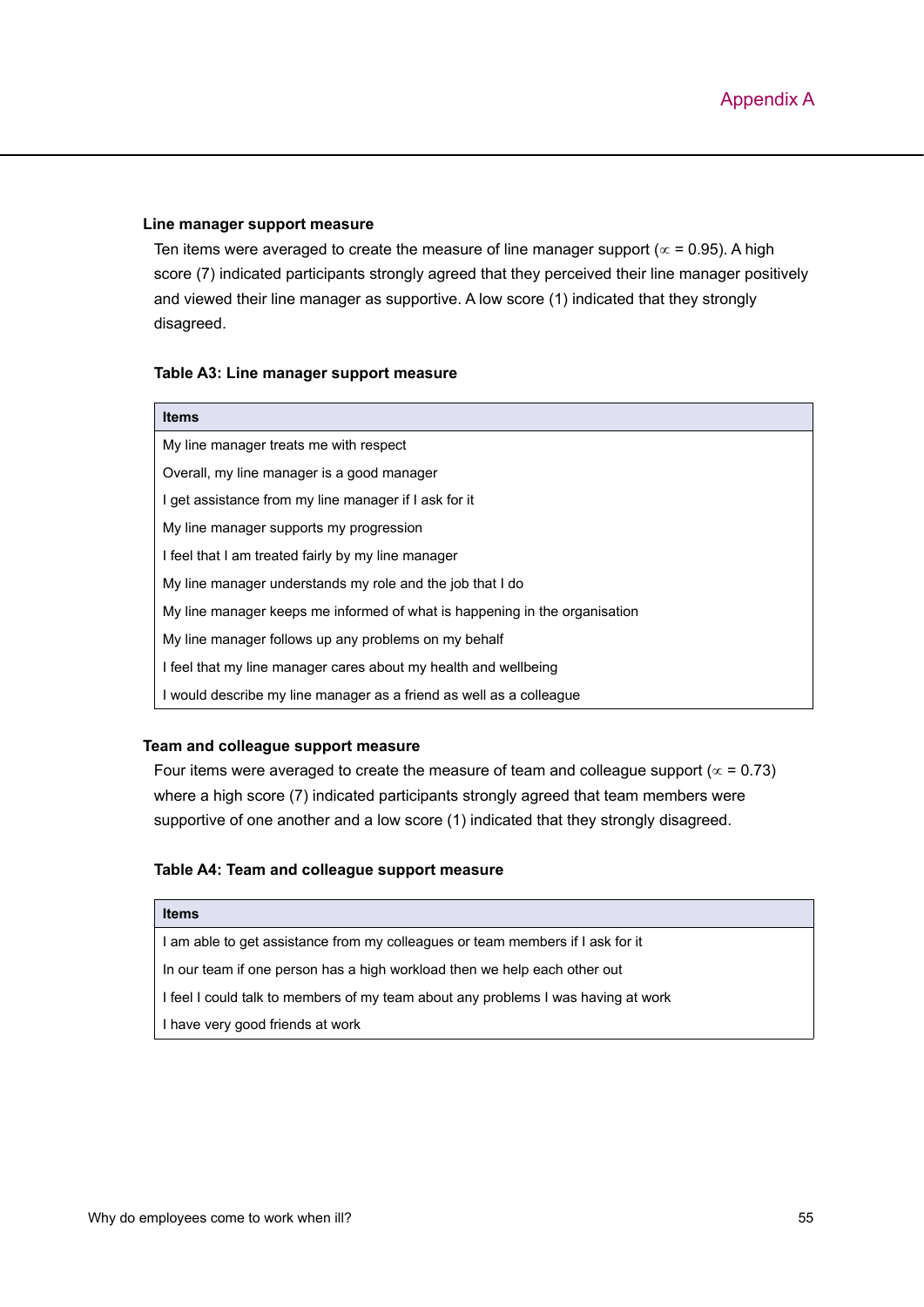#### **Good work factor: complexity and intellectual demands**

Three items were averaged to create this measure of complexity of work ( $\alpha$  = 0.81) where a high score (7) indicated participants strongly agreed that their job involved complex and intellectually demanding tasks and learning new things. A low score (1) indicated that they strongly disagreed with these statements.

#### **Table A5: Good work measures: complexity and intellectual demands**

| <b>Items</b>                                  |
|-----------------------------------------------|
| Generally my job involves complex tasks       |
| I find my job intellectually demanding        |
| Generally my job involves learning new things |

#### **Good work factor: skills use and development**

Four items were averaged to create this measure of skills use and development opportunities (∝ = 0.74). A high score (7) indicated participants strongly agreed that their job was well paid and provided opportunities for them to learn and grow and do what they do best. A low score (1) indicated that they strongly disagreed with these statements.

## **Table A6: Good work measures: skills use and development**

Thinking about my current job I have the opportunity to do what I do best

At work I have opportunities to learn and grow

My job offers good prospects for career development

I am well paid for the work that I do

#### **Good work factor: control and autonomy over work**

Five items were averaged to create this control and autonomy measure ( $\propto$  = 0.89). A high score (7) indicated participants strongly agreed that they had autonomy to make decisions and exert control over their work and a low score (1) indicated that they strongly disagreed with these statements.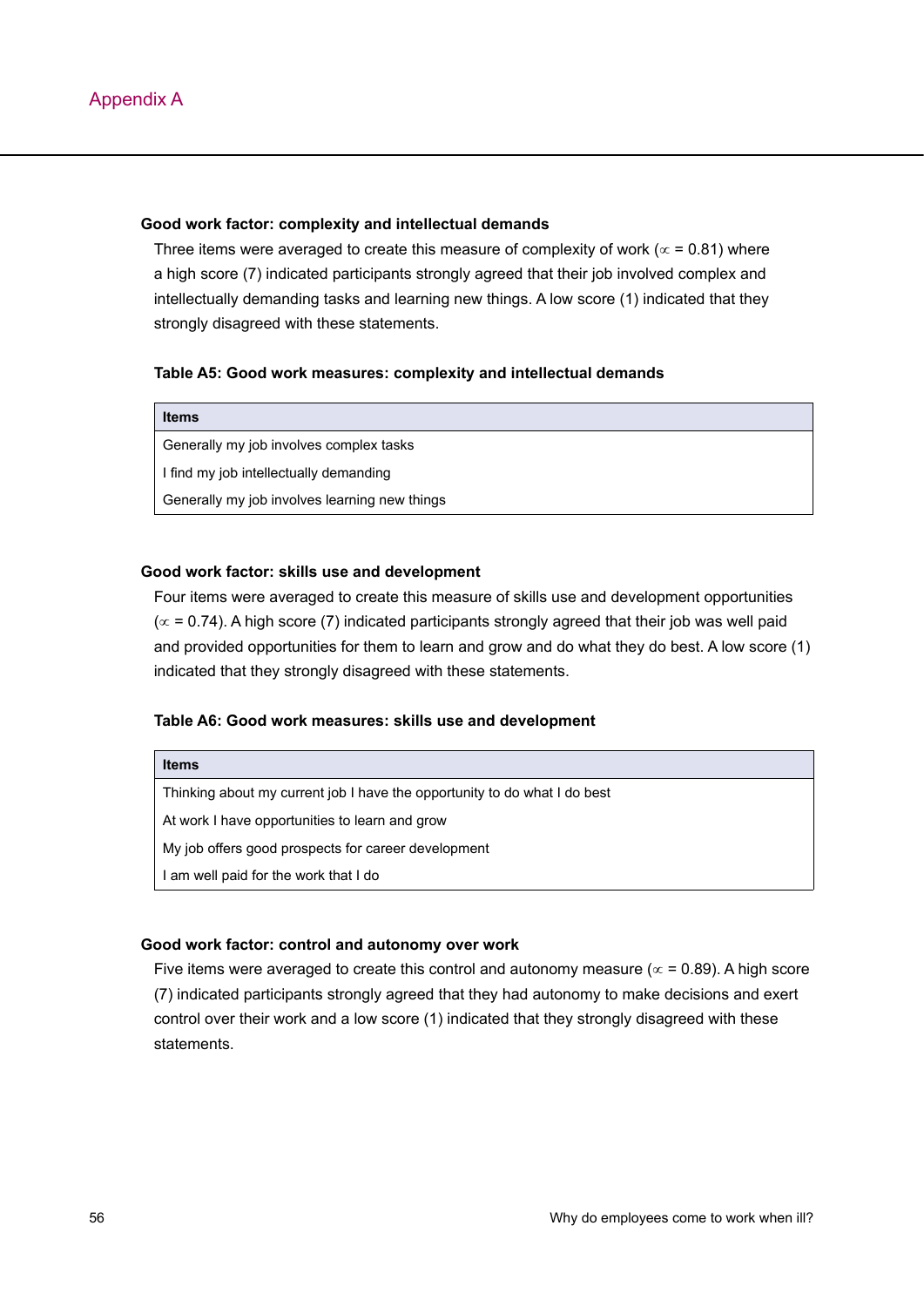#### **Table A7: Good work measures: control and autonomy over work**

| <b>Items</b>                                              |
|-----------------------------------------------------------|
| I am able to choose or change the order of tasks I do     |
| I am able to choose or change the methods I use           |
| I am able to choose or change the speed or rate of work   |
| I am allowed to make a lot of decisions on my own at work |
| I am able to apply my own ideas at work                   |

#### **Self-reported anxiety and psychological wellbeing**

As outlined below in Table A8 three items were averaged to create this measure ( $\alpha$  = 0.75).

#### **Table A8: Self-reported anxiety and psychological wellbeing**

| <b>Items</b>                                                                                                                                             |
|----------------------------------------------------------------------------------------------------------------------------------------------------------|
| Overall, how would you rate your general psychological health and wellbeing at the moment? (Very<br>poor; fairly poor; average; fairly good; very good)* |
| I feel under a great deal of stress in my personal life at present<br>(strongly disagree - strongly agree)                                               |
| I feel more anxious than usual at present<br>(strongly disagree – strongly agree)                                                                        |

\*This item was reversed so that a high score indicated lower self-reported psychological wellbeing in line with the direction of the other measures.

As Table A8 above shows the item on psychological wellbeing was reversed so that in line with the stress and anxiety items a higher score indicated lower psychological wellbeing and higher anxiety and personal stress. Additionally, as the items were on different scales (psychological wellbeing was on a scale ranging from 1–5 and the stress and anxiety items were on scales ranging from 1–7) the data for all three items were converted into Z scores and then averaged to create this measure. (Scores ranged from -1.01–4.35, where a higher score indicated a higher level of self-reported anxiety, personal stress and poorer psychological wellbeing.)

#### **Experiencing financial difficulties**

Four items were averaged to create this measure of the extent to which people were experiencing financial difficulties ( $\alpha$  = 0.85). Scores ranged from 1–7 where a high score indicated people were struggling financially and a low score indicated they were not experiencing these difficulties.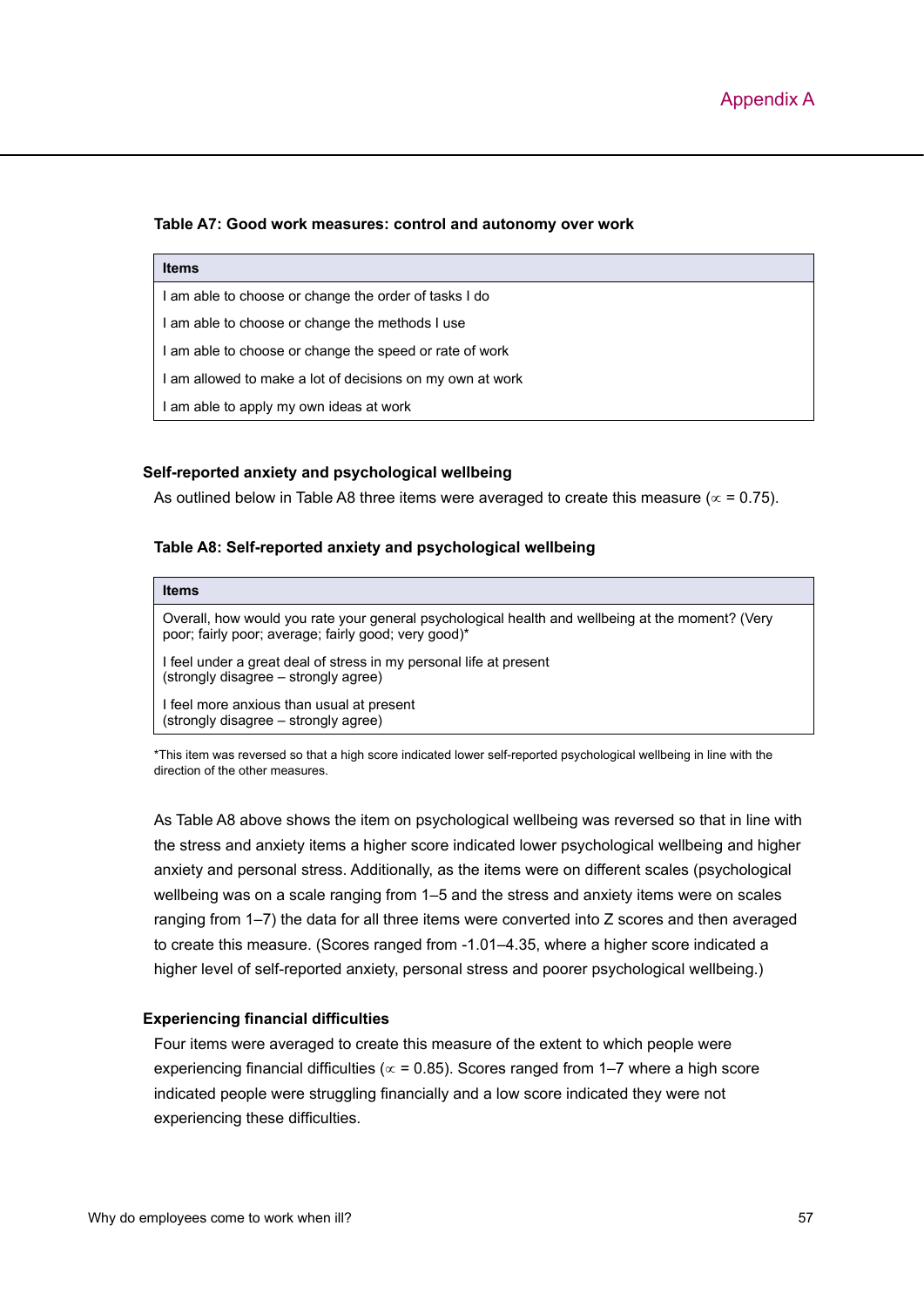## **Table A9: Experiencing financial difficulties measures**

| <b>Items</b>                                          |
|-------------------------------------------------------|
| I worry a great deal about the amount of debt I am in |
| I am struggling to make ends meet                     |
| I am in a position to save some money*                |
| I can only just about manage on my current income     |

\*This item was reversed so that in line with the other items a high score indicated people were finding it harder to cope financially.

# **Social support – social contact**

This was measured by combining two items exploring the extent to which people meet up with and/or spoke to their friends and family. Responses were coded as less than every month (0); once or twice a month (1); meet *or* speak once or twice a week (2); and meet *and* speak once or twice a week (3).

# **Perceptions of the extent to which the organisation cares for the health and wellbeing of its employees**

Three items were averaged to make this measure ( $\alpha$  = 0.94), where a score of 7 indicated participants strongly agreed that AXA PPP cared about the physical and psychological wellbeing of employees and a score of 1 indicated they strongly disagreed.

# **Table A10: Perceptions of organisation caring for employee health and wellbeing measure**

#### **Items**

As a company AXA PPP looks after its employees

AXA PPP cares about the physical health and wellbeing of its employees

AXA PPP cares about the psychological health and wellbeing of its employees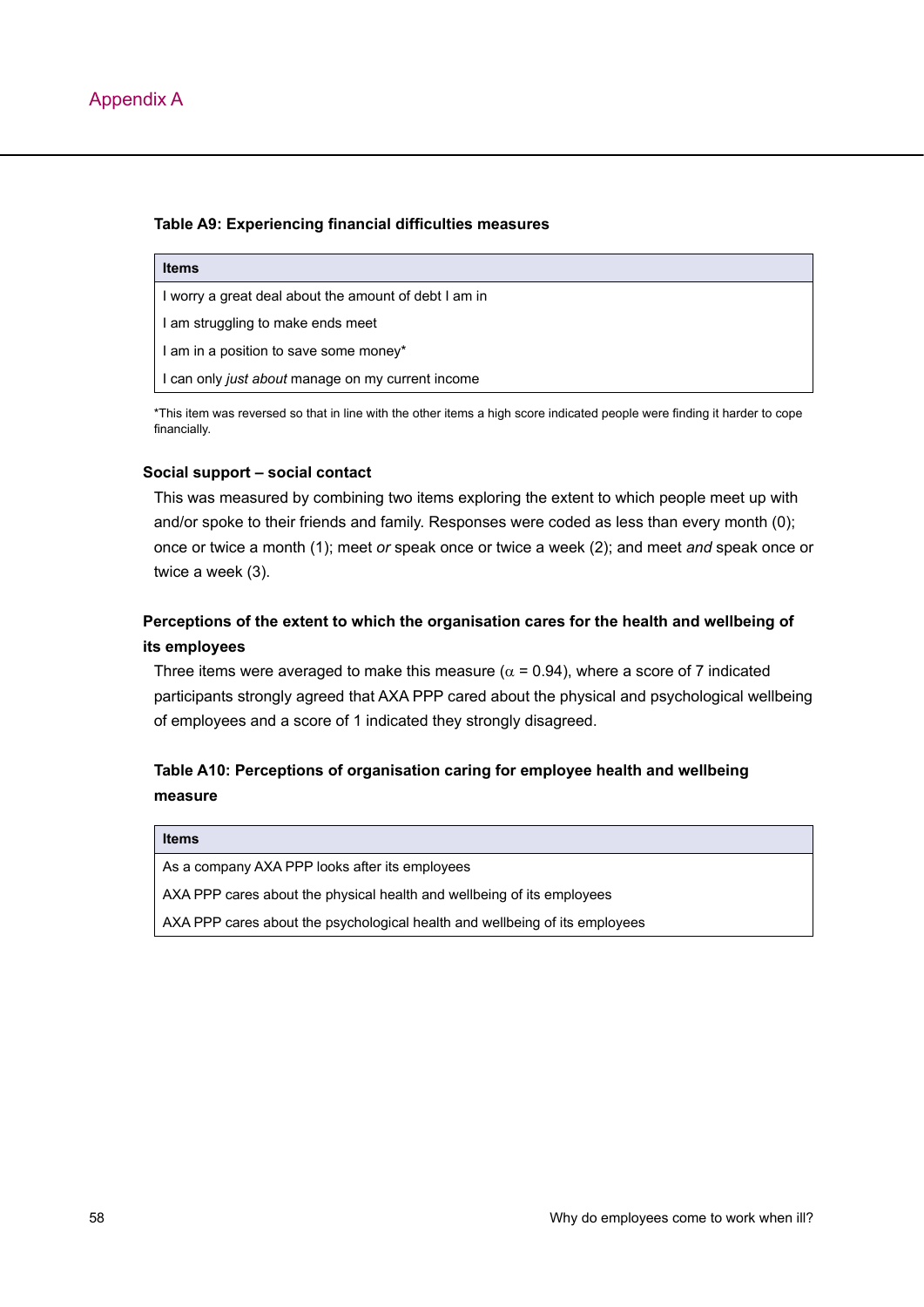This appendix provides further details of the statistical analyses that explored the relationship between sickness presence, sickness absence and manager-assessed performance. Individual linear regression was used to assess the impact of self-reported sickness presence and sickness absence (self-reported and recorded using SAM – AXA PPP's sickness absence management system) on performance.

The relationships between sickness and performance are shown in Table B1. Only sickness presence was significantly associated with manager-assessed performance although it explained only a small amount of the variance in performance. As Table B2 shows having a greater number of days at work unwell (higher sickness presence) was associated with a lower performance score.

Interestingly, however, sickness absence (self-reported and episodes recorded by AXA PPP's absence management system) was not significantly associated with manager-assessed performance.

| Variable                                | R   | R<br>adjusted | F<br>change | DF <sub>1</sub> | DF <sub>2</sub> | <b>Significant</b><br>F change |  |  |
|-----------------------------------------|-----|---------------|-------------|-----------------|-----------------|--------------------------------|--|--|
| <b>Manager- assessed performance</b>    |     |               |             |                 |                 |                                |  |  |
| Sickness presence                       | 2.3 | 1.7           | 3.7         |                 | 160             | 0.056                          |  |  |
| Sickness absence (self-<br>reported)    | 0   | 0.6           | 0.028       |                 | 161             | ΝS                             |  |  |
| Sickness absence<br>(objective measure) | 0.3 | 0.5           | 0.403       |                 | 124             | ΝS                             |  |  |

# **Table B1: The influence of sickness presence, sickness absence and sickness performance on manager-assessed performance scores**

# **Table B2**: **Key factors identified by employees that increase the likelihood of coming to work when unwell**

| <b>Predictor</b>                   |        | SE    |         | <b>Significance</b> |
|------------------------------------|--------|-------|---------|---------------------|
| Sickness presence (number of days) | -0.056 | 0.029 | $-1.92$ | 0.056               |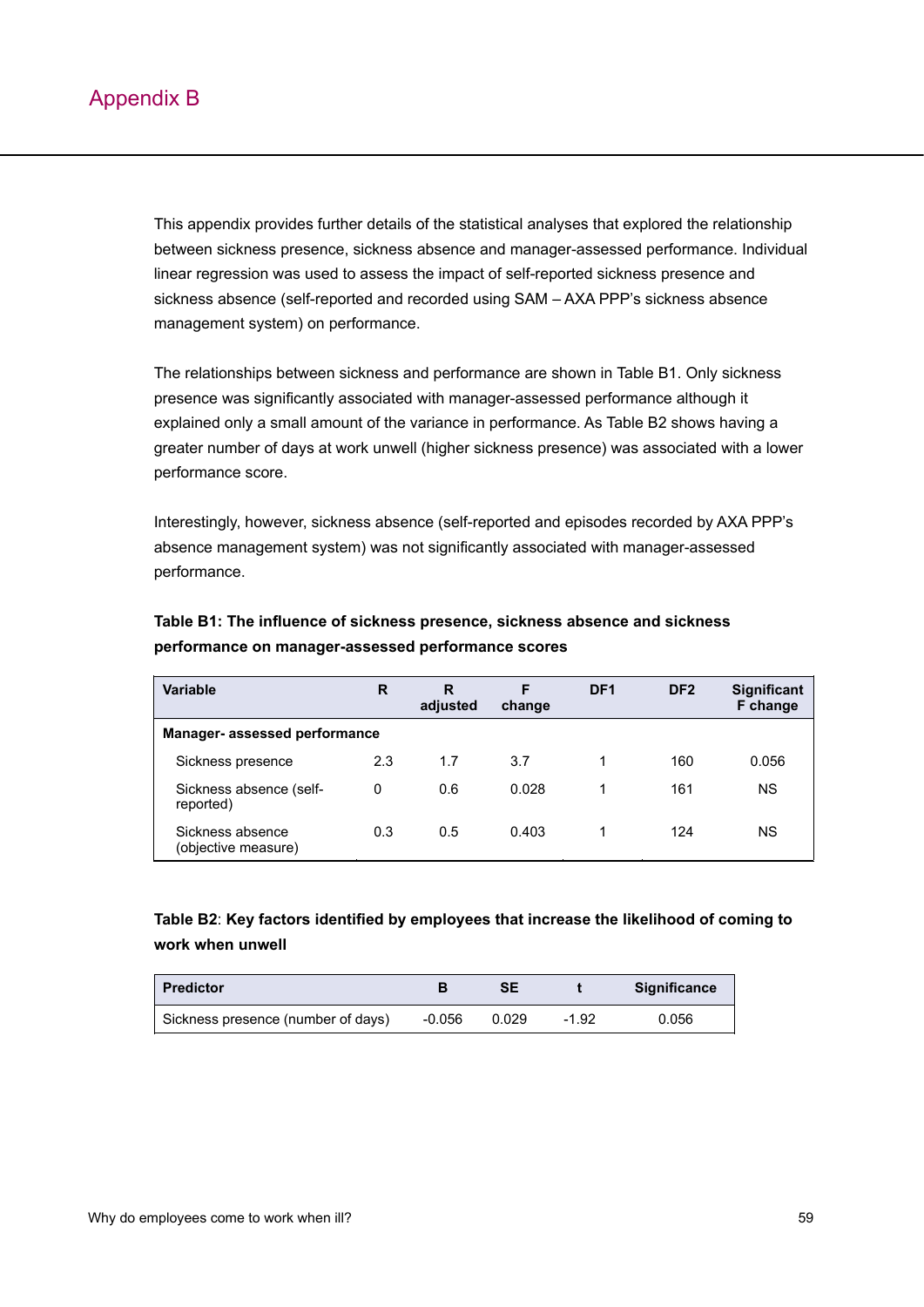This appendix provides further details of the statistical analyses that explored the impact of health (including mental and physical conditions and self-reported psychological health) on sickness presence, sickness performance and sickness absence.

As discussed in Section 3.9 of this report we used individual linear regression to assess the relative impact of the health variables on sickness presence, sickness performance and sickness absence. The table below provides more detailed findings on the amount of variance explained.

Please note the variables mental health condition and physical health condition were based on self-reported information from participants. Participants were asked if they currently suffer from a range of health problems, which included a list of physical and mental health-related conditions. Mental health conditions included depression, anxiety-related disorders or any other psychological disorders. The full list of physical health conditions is included in Table 1 in the main report.

Self-reported psychological wellbeing and anxiety was a composite measure involving selfperceptions of anxiety and personal stress levels combined with ratings of overall psychological wellbeing.

| <b>Model</b>                                         | R<br>(%) | R<br>adjusted<br>$(\%)$ | F     | DF <sub>1</sub> | DF <sub>2</sub> | <b>Significance</b> |
|------------------------------------------------------|----------|-------------------------|-------|-----------------|-----------------|---------------------|
| <b>Sickness presence</b>                             |          |                         |       |                 |                 |                     |
| Physical health<br>condition                         | 1.2      | 0.9                     | 4.97  | 1               | 414             | 0.026               |
| Mental health<br>condition                           | 2.1      | 1.9                     | 10.18 | 1               | 469             | 0.002               |
| Self-reported<br>psychological health                | 5.6      | 5.4                     | 29.06 | 1               | 487             | < 0.001             |
| Perception of work<br>negatively impacting<br>health | 4.6      | 4.4                     | 22.97 | 1               | 478             | < 0.001             |

# **Table C1: The influence of different health variables on sickness presence, sickness performance and sickness absence**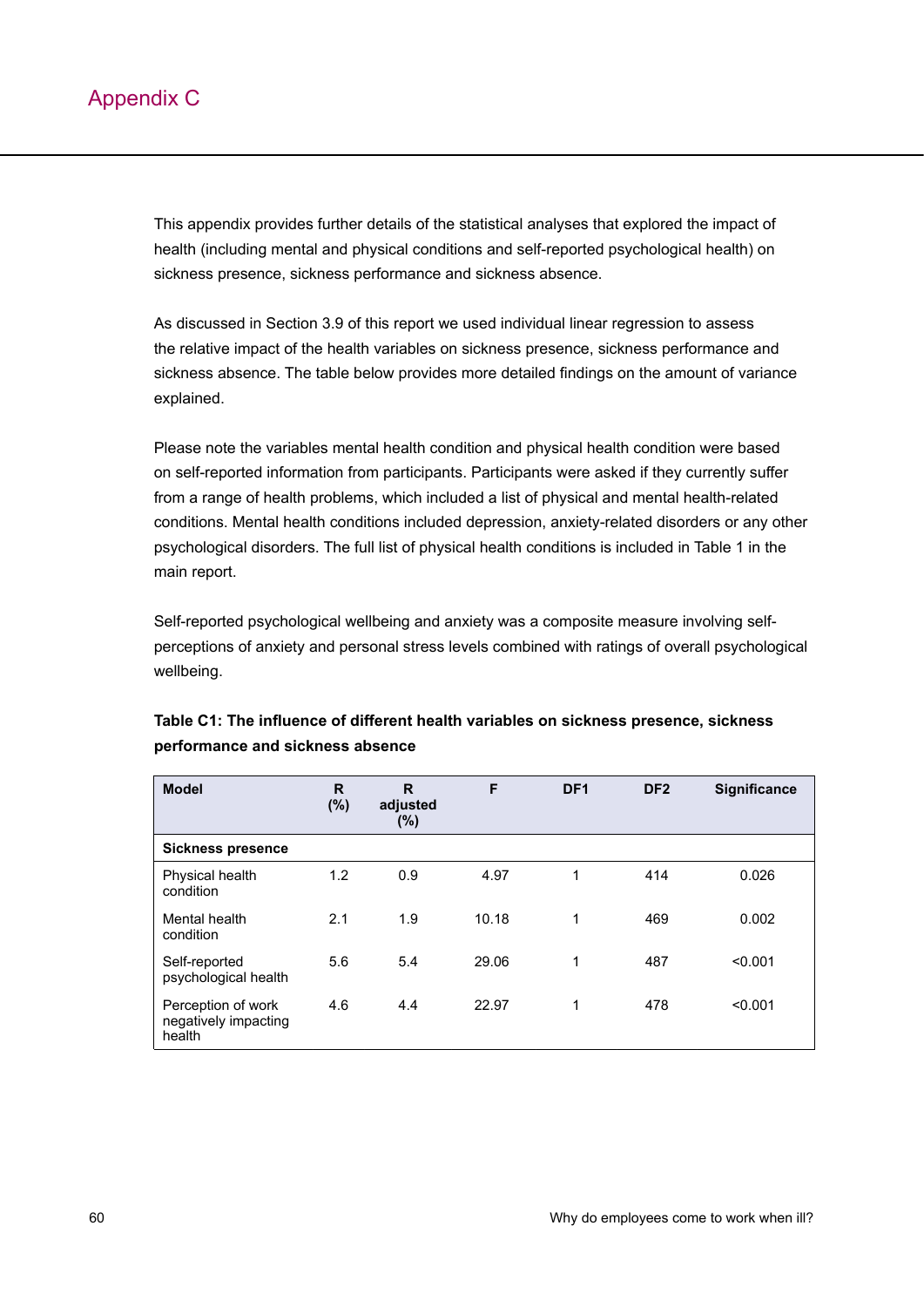| <b>Model</b>                                         | R.<br>$(\%)$ | $\mathsf{R}$<br>adjusted<br>$(\%)$ | F     | DF <sub>1</sub> | DF <sub>2</sub> | <b>Significance</b> |
|------------------------------------------------------|--------------|------------------------------------|-------|-----------------|-----------------|---------------------|
| <b>Sickness performance</b>                          |              |                                    |       |                 |                 |                     |
| Physical health<br>condition                         |              |                                    |       |                 |                 | <b>NS</b>           |
| Mental health<br>condition                           | 2.5          | 2.3                                | 11.02 | $\mathbf 1$     | 429             | 0.001               |
| Self-reported<br>psychological health                | 4.5          | 4.3                                | 21.24 | 1               | 447             | < 0.001             |
| Perception of work<br>negatively impacting<br>health | 6.2          | 6                                  | 28.84 | 1               | 439             | < 0.001             |
| Sickness absence                                     |              |                                    |       |                 |                 |                     |
| Physical health<br>condition                         | 1.6          | 1.4                                | 6.7   | $\mathbf 1$     | 413             | 0.01                |
| Mental health<br>condition                           | 1.5          | 1.3                                | 7.19  | 1               | 471             | 0.008               |
| Self-reported<br>psychological health                | 0.9          | 0.7                                | 4.26  | 1               | 490             | <b>NS</b>           |
| Perception of work<br>negatively impacting<br>health | 1            | 0.8                                | 4.85  | 1               | 481             | 0.028               |

# **Table C1: The influence of different health variables on sickness presence, sickness performance and sickness absence (continued)**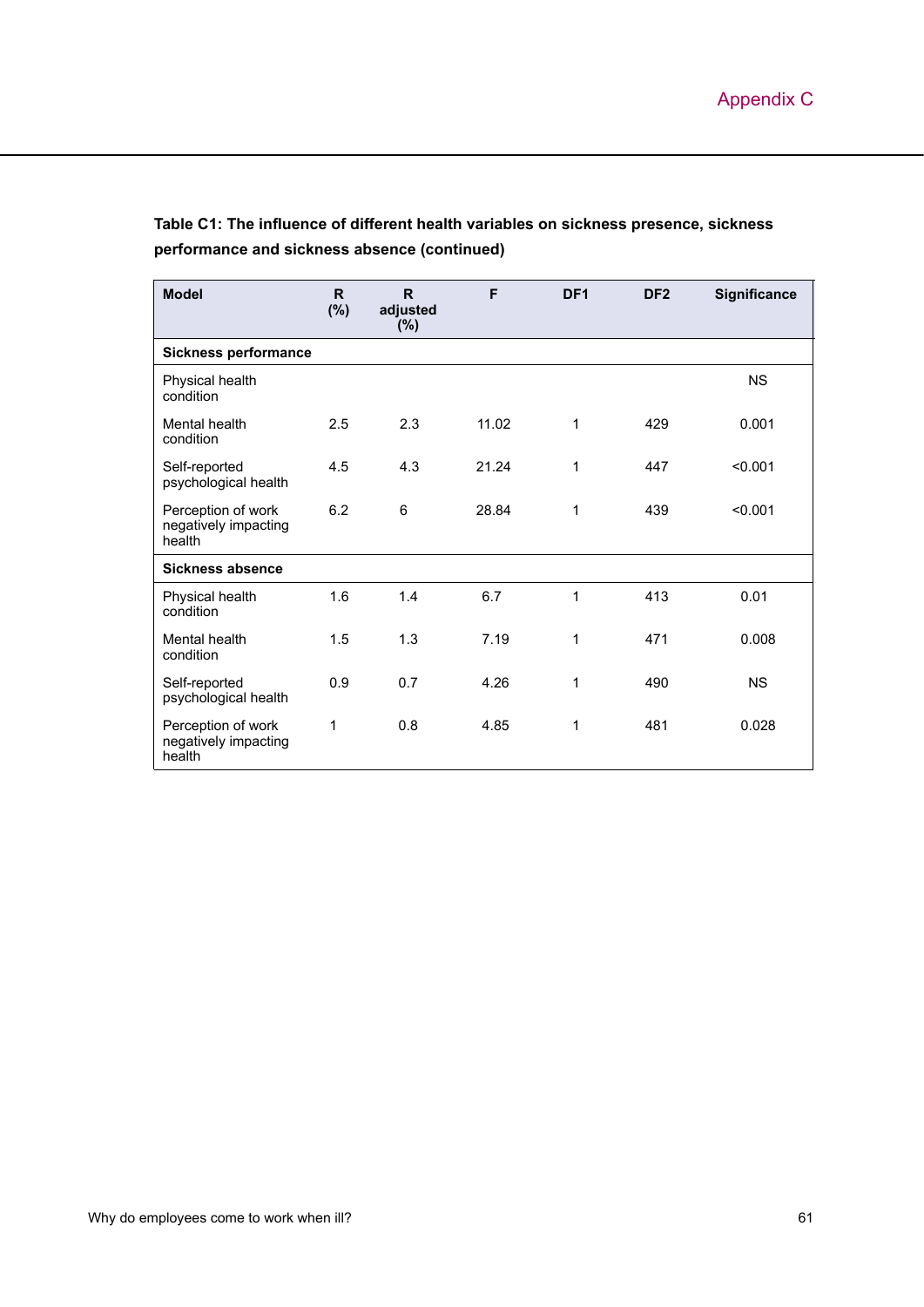This appendix provides further details of the linear regression analyses that we conducted exploring the predictors of sickness presence, sickness performance and sickness absence. Only data for the final models are shown.

As outlined in Section 3 of the main report, we conducted a series of linear regression analyses to explore the impact of different groups of variables including those relating to employee health, work characteristics, and those relating to the organisation, on sickness presence. Only those variables found to have a significant individual impact during these initial analyses were included in the final analyses, when stepwise analyses were conducted entering employee and health variables first, followed by work-related factors on later steps.

## **Sickness presence**

Following the initial analyses on the first step we entered employee variables including age and financial difficulties. On the second step we included self-reported psychological health. On the third step we included perceived work-related stress and perceived workplace pressure to attend work when unwell. On the final step we included autonomy and control. The third model explained the greatest percentage of variance in sickness presence.

| <b>Model</b>                                                                                                         | R(%) | R adjusted<br>$(\%)$ | F<br>change | DF <sub>1</sub> | DF <sub>2</sub> | <b>Significant F</b><br>change |
|----------------------------------------------------------------------------------------------------------------------|------|----------------------|-------------|-----------------|-----------------|--------------------------------|
| Model 1                                                                                                              | 6.3  | 5.7                  | 9.72        | 2               | 288             | < 0.001                        |
| Age<br><b>Financial difficulties</b>                                                                                 |      |                      |             |                 |                 |                                |
| Model 2                                                                                                              | 9    | 8                    | 8.39        | 1               | 287             | < 0.001                        |
| Age<br><b>Financial difficulties</b><br>Psychological wellbeing                                                      |      |                      |             |                 |                 |                                |
| Model 3                                                                                                              | 14.5 | 13                   | 9.2         | 2               | 285             | < 0.001                        |
| Age<br><b>Financial difficulties</b><br>Psychological wellbeing<br>Stress at work<br>Perceived workplace<br>pressure |      |                      |             |                 |                 |                                |
| Model 4                                                                                                              | 14.9 | 13.1                 | 1.35        | 1               | 284             | < 0.001                        |
| Age<br><b>Financial difficulties</b><br>Psychological wellbeing<br>Stress at work<br>Workplace pressure<br>Autonomy  |      |                      |             |                 |                 |                                |

## **Table D1: Predictors of sickness presence**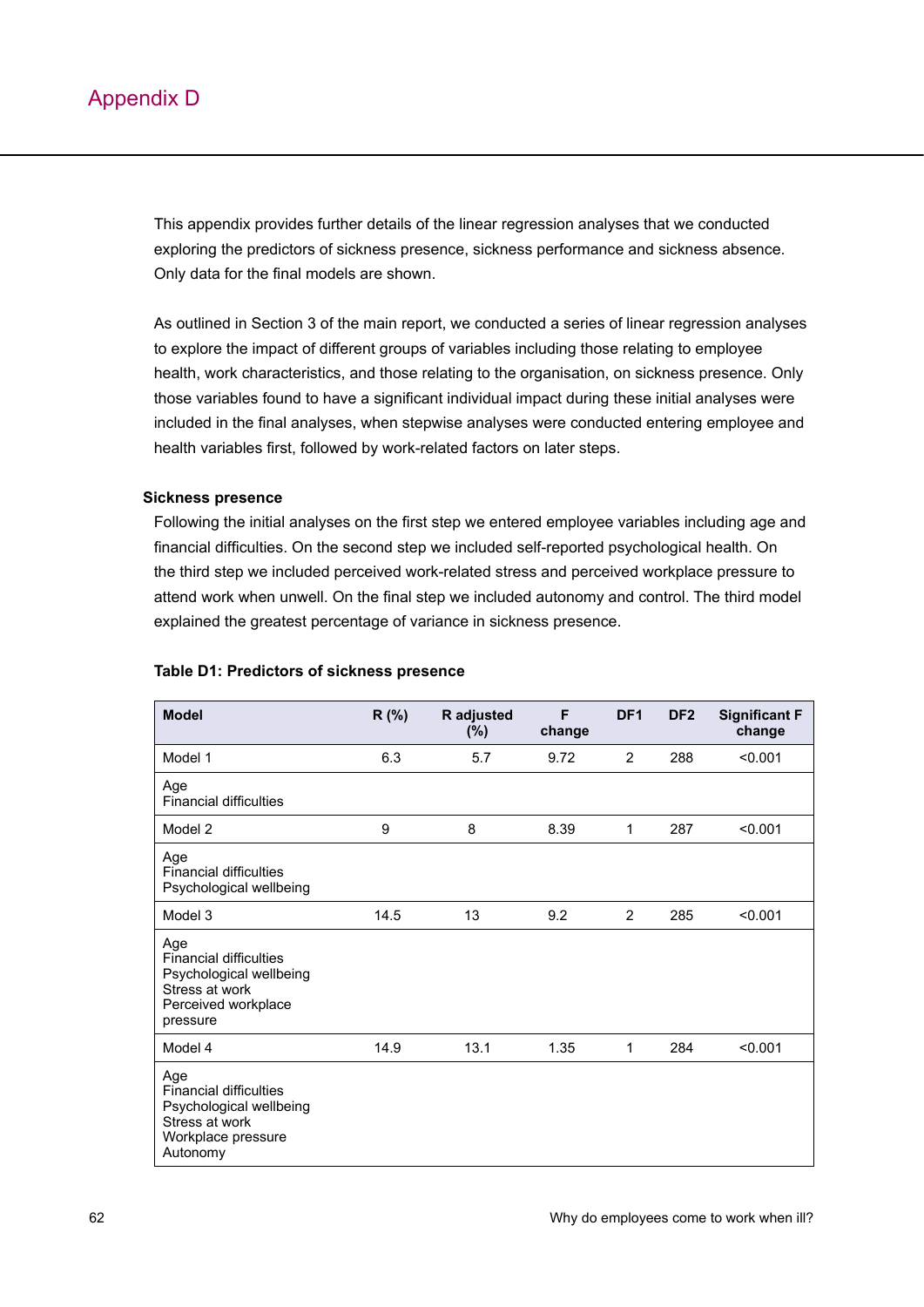## **Table D2: Predictors of sickness presence**

| <b>Predictor</b>                       | в        | <b>SE</b> |         | <b>Significance</b> |
|----------------------------------------|----------|-----------|---------|---------------------|
| Age                                    | $-0.017$ | 0.01      | $-1.61$ | ΝS                  |
| <b>Financial difficulties</b>          | 0.128    | 0.06      | 2.14    | 0.033               |
| Psychological wellbeing                | 0.126    | 0.15      | 0.84    | <b>NS</b>           |
| Work stress                            | 0.150    | 0.058     | 2.39    | 0.002               |
| Work pressure to come into work unwell | 0.187    | 0.066     | 2.82    | 0.005               |

# **Sickness performance**

Model 4 explained the greatest proportion of variance.

# **Table D3: Predictors of sickness performance (self-reported)**

| <b>Model</b>                                                                                                                                                                          | <b>R</b> Square<br>$(\%)$ | <b>R</b> Square<br>adjusted<br>(%) | F<br>change | DF <sub>1</sub> | DF <sub>2</sub> | <b>Significant</b><br>F change |
|---------------------------------------------------------------------------------------------------------------------------------------------------------------------------------------|---------------------------|------------------------------------|-------------|-----------------|-----------------|--------------------------------|
| Model 1                                                                                                                                                                               | 9.5                       | 8.4                                | 8.86        | 3               | 253             | < 0.001                        |
| <b>Financial difficulties</b><br>Gender<br>Age                                                                                                                                        |                           |                                    |             |                 |                 |                                |
| Model 2                                                                                                                                                                               | 12                        | 10.6                               | 7.01        | 1               | 252             | 0.008                          |
| <b>Financial difficulties</b><br>Gender<br>Age<br>Psychological wellbeing                                                                                                             |                           |                                    |             |                 |                 |                                |
| Model 3                                                                                                                                                                               | 13.1                      | 11                                 | 1.55        | $\overline{2}$  | 250             | 0.214                          |
| <b>Financial difficulties</b><br>Gender<br>Age<br>Psychological wellbeing<br>Autonomy<br>Job security                                                                                 |                           |                                    |             |                 |                 |                                |
| Model 4                                                                                                                                                                               | 36.6                      | 34                                 | 22.84       | 4               | 246             | < 0.001                        |
| <b>Financial difficulties</b><br>Gender<br>Age<br>Psychological wellbeing<br>Autonomy<br>Job security<br>Self-pressure<br>Workplace pressure<br>Work stress<br>Ability to adjust work |                           |                                    |             |                 |                 |                                |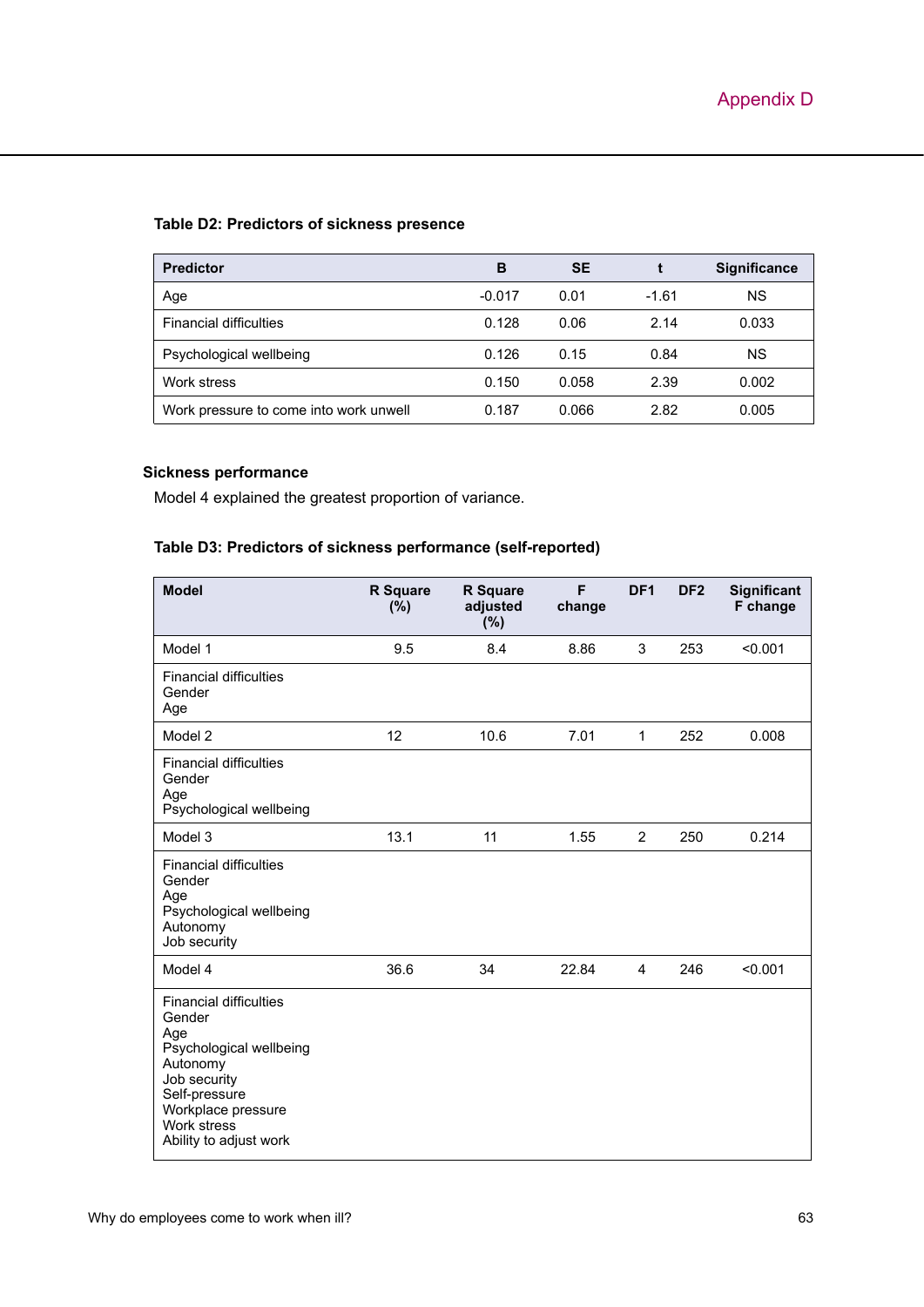| <b>Predictor</b>              | B       | <b>SE</b> | t       | <b>Significance</b> |
|-------------------------------|---------|-----------|---------|---------------------|
| Gender                        | 0.43    | 0.13      | 3.29    | 0.001               |
| Age                           |         |           |         | <b>NS</b>           |
| <b>Financial difficulties</b> |         |           |         | <b>NS</b>           |
| Psychological wellbeing       |         |           |         | <b>NS</b>           |
| Job security                  |         |           |         | <b>NS</b>           |
| Autonomy                      |         |           |         | <b>NS</b>           |
| Work stress                   |         |           |         | <b>NS</b>           |
| Ability to adjust work        | $-2.53$ | 0.04      | $-6.01$ | < 0.001             |
| Perceived workplace pressure  | 0.18    | 0.04      | 4.169   | < 0.001             |

# **Table D4: Predictors of sickness performance – Model 4**

# **Sickness absence (self-reported)**

The second model explained the greatest proportion of variance overall.

# **Table D5: Predictors of sickness absence (self-reported)**

| <b>Variable</b>                                                               | R<br><b>Square</b><br>$(\%)$ | <b>R</b> Square<br>adjusted<br>$(\%)$ | F<br>change | DF <sub>1</sub> | DF <sub>2</sub> | <b>Significant F</b><br>change |
|-------------------------------------------------------------------------------|------------------------------|---------------------------------------|-------------|-----------------|-----------------|--------------------------------|
| Model 1                                                                       | 3.1                          | 2.7                                   | 6.47        | 2               | 400             | 0.002                          |
| Psychological disorder<br>Physical disorder                                   |                              |                                       |             |                 |                 |                                |
| Model 2                                                                       | 6.1                          | 5.4                                   | 12.72       | 1               | 399             | < 0.001                        |
| Psychological disorder<br>Physical disorder<br>Workplace pressure             |                              |                                       |             |                 |                 |                                |
| Model 3                                                                       | 6.2                          | 5.2                                   | 0.11        | 1               | 398             | <b>NS</b>                      |
| Psychological disorder<br>Physical disorder<br>Workplace pressure<br>Autonomy |                              |                                       |             |                 |                 |                                |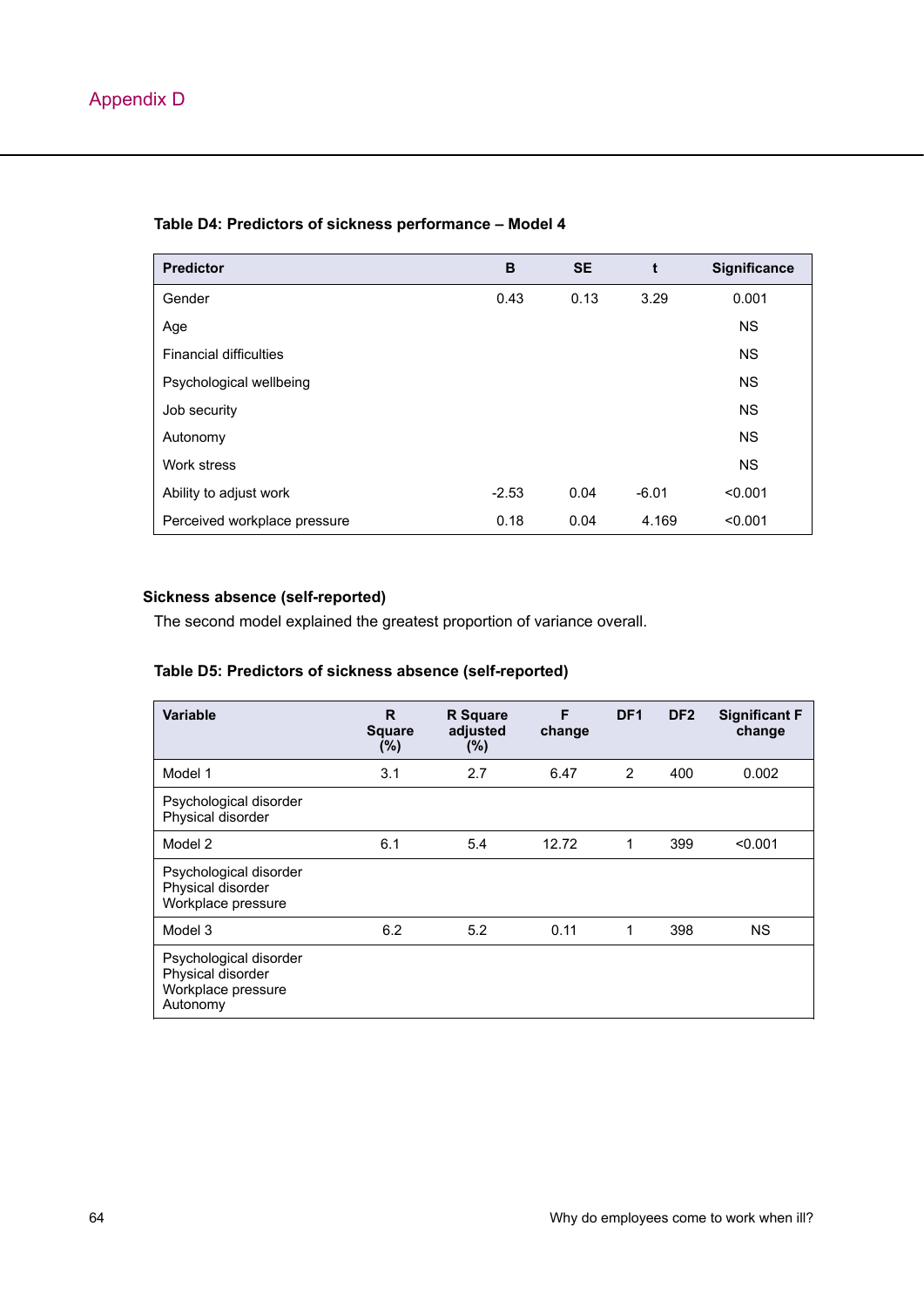## **Table D6: Predictors of sickness absence (self-reported) – Model 2**

| <b>Predictor</b>                                           | В    | SE   |      | <b>Significance</b> |
|------------------------------------------------------------|------|------|------|---------------------|
| Physical health condition                                  | 0.31 | 0.14 | 2.15 | 0.03                |
| Mental health condition                                    | 0.25 | 0.15 | 1.58 | ΝS                  |
| Perceived workplace pressure to attend work<br>when unwell | 0.12 | 0.03 | 3.57 | < 0.001             |

### **Sickness absence (SAM – episodes)**

The second model explained the greatest proportion of variance overall.

# **Table D7: Predictors of sickness absence (SAM episodes)**

| Variable                                                                | R<br><b>Square</b><br>$(\%)$ | <b>R</b> Square<br>adjusted<br>$(\% )$ | F<br>change | DF <sub>1</sub> | DF <sub>2</sub> | <b>Significant F</b><br>change |
|-------------------------------------------------------------------------|------------------------------|----------------------------------------|-------------|-----------------|-----------------|--------------------------------|
| Model 1                                                                 | 5                            | 4.5                                    | 11.46       | $\mathbf 1$     | 220             | 0.001                          |
| Psychological disorder                                                  |                              |                                        |             |                 |                 |                                |
| Model 2                                                                 | 11.3                         | 10.1                                   | 7.82        | 2               | 218             | 0.001                          |
| Psychological disorder<br>Workplace pressure<br>Work stress             |                              |                                        |             |                 |                 |                                |
| Model 3                                                                 | 11.5                         | 9.9                                    | 0.45        | 1               | 217             | ΝS                             |
| Psychological disorder<br>Workplace pressure<br>Work stress<br>Autonomy |                              |                                        |             |                 |                 |                                |

#### **Table D8: Predictors of sickness absence (SAM episodes) – Model 2**

| <b>Predictor</b>               | в    | <b>SE</b> |      | <b>Significance</b> |
|--------------------------------|------|-----------|------|---------------------|
| Psychological health condition | 1.3  | 0.52      | 2.49 | 0.01                |
| Workplace stress               | 0.17 | 0.12      | 1.39 | ΝS                  |
| Workplace pressure             | 0.48 | 0.14      | 3.19 | 0.002               |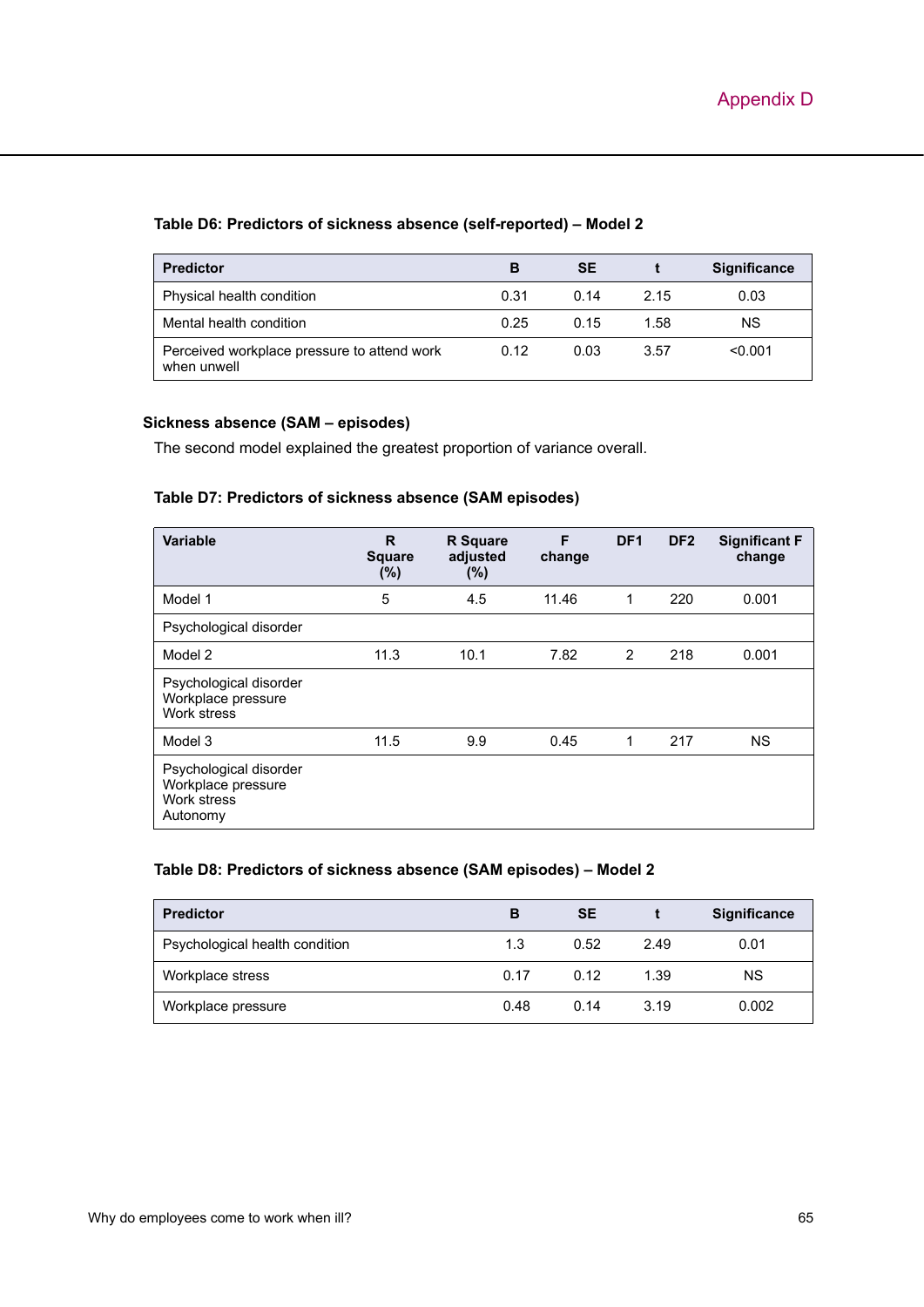- Aronsson, G. & Gustafsson, K. (2005). Sickness presenteeism: Prevalence, attendance pressure factors and an outline for a model for research. *Journal of Occupational and Environmental Medicine*, 47, 958-966
- Bevan, S., Passmore, E., Mahdon, M. (2007). *Fit for work?* London: The Work Foundation
- Bevan, S., Quadrello, T., McGee, R., Mahdon, M., Vavrovsky, A. & Barnham, L. (2009). *Fit for work? Musculoskeletal disorders in the European workforce*. Accessed 31 March 2010 from [http://www.theworkfoundation.com/research/publications/publicationdetail.aspx?](http://www.theworkfoundation.com/research/publications/publicationdetail.aspx?oItemId=224) oltemId=224
- Black, C. (2008). *Dame Carol Black's review of the health of Britain's working age population. Working for a healthier tomorrow.* Accessed 31 March 2010 from [http://www.](http://www.workingforhealth.gov.uk/documents/working-for-a-healthier-tomorrow-tagged.pdf)  [workingforhealth.gov.uk/documents/working-for-a-healthier-tomorrow-tagged.pdf](http://www.workingforhealth.gov.uk/documents/working-for-a-healthier-tomorrow-tagged.pdf)
- Boorman, S. (2009*). NHS health and wellbeing final report*. Accessed 31 March 2010 from [http://www.dh.gov.uk/dr\\_consum\\_dh/groups/dh\\_digitalassets/documents/](http://www.dh.gov.uk/dr_consum_dh/groups/dh_digitalassets/documents/digitalasset/dh_108907.pdf)  [digitalasset/dh\\_108907.pdf](http://www.dh.gov.uk/dr_consum_dh/groups/dh_digitalassets/documents/digitalasset/dh_108907.pdf)
- Burton, W. N., Chen, C., Schultz, A. B., Conti, D. J., Pramsky, G. & Edington, D. W. (2006). Worker productivity loss associated with arthritis. *Disease Management*, 9. Accessed 31 March 2010 from [http://deepblue.lib.umich.edu/bitstream/2027.42/63221/1/dis.2006.](http://deepblue.lib.umich.edu/bitstream/2027.42/63221/1/dis.2006.9.131.pdf) [9.131.pdf](http://deepblue.lib.umich.edu/bitstream/2027.42/63221/1/dis.2006.9.131.pdf)
- Caverley, N., Cunningham, J. B. & MacGregor, J. N. (2007). Sickness presenteeism, sickness absenteeism and health following restructuring in a public service organisation. *Journal of Management Studies*, 44, 304-319
- CIPD. (2009). *Workplace financial education: A win-win proposition*. Accessed 31 March 2010 from [http://www.cipd.co.uk/subjects/pay/general/\\_wrkplfined.ht](http://www.cipd.co.uk/subjects/pay/general/_wrkplfined.htm)m
- Coats, D. & Lekhi, R. (2008). *Good work: Job quality in a changing economy.* Accessed 31 March 2010 from [http://www.theworkfoundation.com/Assets/Docs/good\\_work\\_final3.pd](http://www.theworkfoundation.com/Assets/Docs/good_work_final3.pdf)f
- Collins, J. P., Baase, C. M., Sharda, C. E., Ozminkowski, R. J., Nicholson, S., Billotti, G. M., Turpin, R. S., Olson, M. & Berger, M. L. (2005). The assessment of chronic health conditions on work performance, absence and total economic impact for employers. *Journal of Occupational and Environmental Medicine*, 47, 547-557
- Cooper, C. & Dewe, P. (2008). Editorial wellbeing absenteeism, presenteeism, costs and challenges. *Occupational Medicine*, 8, 522-24
- Cox, A., Hooker, H., Marwick, C. & Reilly, P. (2009). Financial wellbeing in the workplace. *Report 464*, Institute for Employment Studies
- Donaldson-Feilder, E., Yarker, J. & Lewis, R. (2008). Line management competence: The key to preventing and reducing stress at work. *Strategic HR Review,* 7, 11-16
- Financial Services Authority (2008). *Evidence of impact: An overview of financial education evaluations*. Accessed 31 March 2010 from [http://www.fsa.gov.uk/pubs/consumer](http://www.fsa.gov.uk/pubs/consumer-research/crpr68.pdf)[research/crpr68.pdf](http://www.fsa.gov.uk/pubs/consumer-research/crpr68.pdf)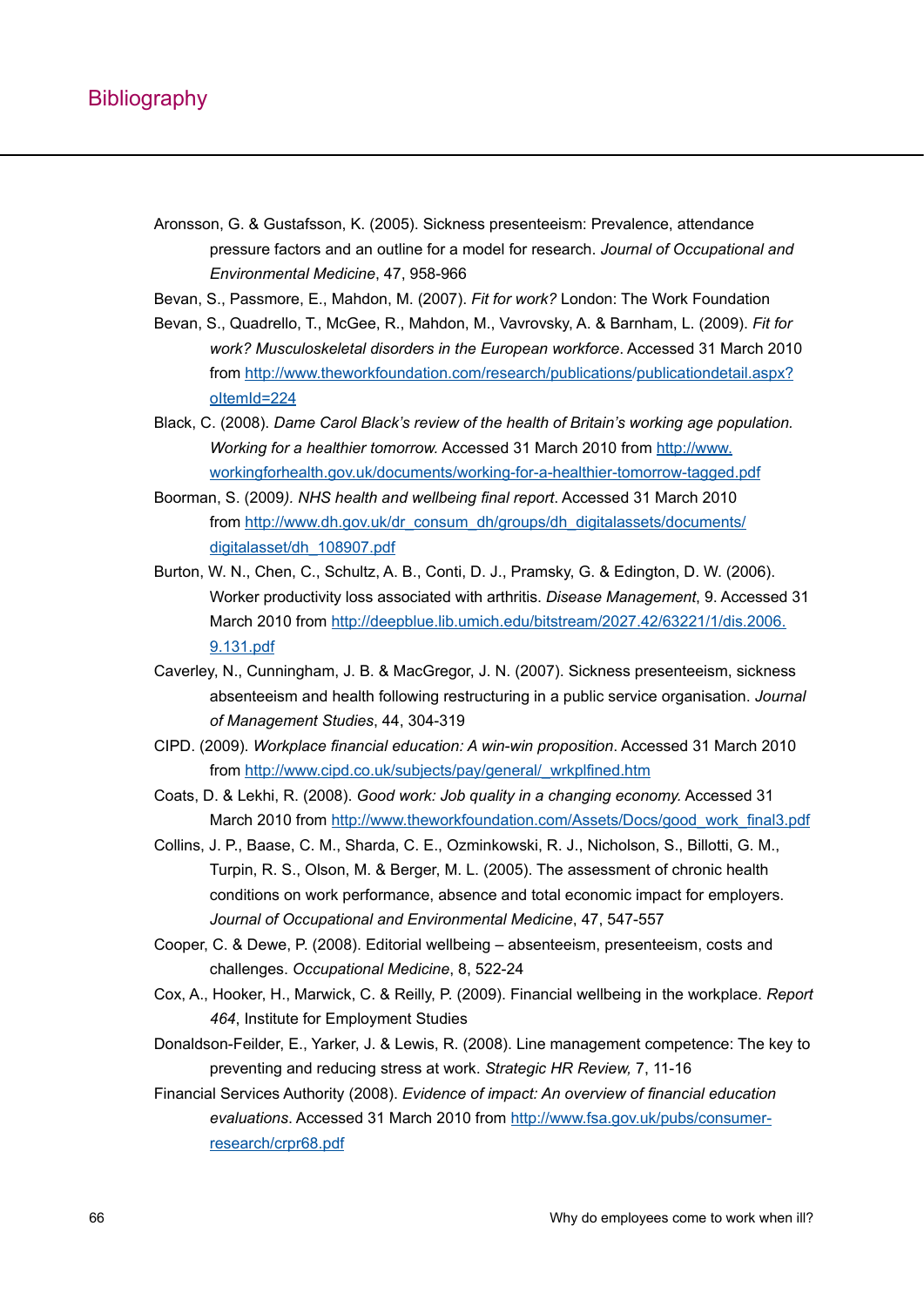- Hansen, C. D. & Andersen, J. H. (2008). Going ill to work What personal circumstances, attitudes and work-related factors are associated with sickness presenteeism? *Social Science & Medicine*, 27, 956-964
- Hansen, C. D. & Andersen, J. H. (2009). Sick at work a risk factor for long-term sickness absence at a later date. *Journal of Epidemiology & Community Health*, 63, 397-402

HSE. (2010)<http://www.hse.gov.uk/stress/roles/yourteam.htm> Accessed March 31 2010

- Johansson, G. & Lundberg, I. (2004). Adjustment latitude and attendance requirements as determinants of sickness absence or attendance. Empirical tests of the illness flexibility model. *Social Science and Medicine*, 58, 1857-1868
- Kessler, R. C. & Stang, P.E. (2006). *Health and work productivity: Making the business case for quality health care.* Chicago: University of Chicago Press
- Kmec, J. A. & Gorman, E.A. (2009). We (have to) try harder: Gender and required work effort in Britain and the United States. *Gender and Society*, 21, 828-856
- Koopman, C., Pelletier, K. R., Murray, J. F., Sharda, C. E., Turpin, R. S., Hackleman, P., Gibson, P., Holmes, D. M. & Bendel, T. (2002). Stanford presenteeism scale: Health status and employee productivity. *Journal of Occupational and Environmental Medicine*, 44*,* 14-20
- Marmot, M. (2004) *Status syndrome*. London: Bloomsbury
- Marmot, M., Friel, S., Bell, R., Houwelling, T., Taylor, S. (2008). *Closing the gap in a generation: Health equity through action on the social determinants of health.* Accessed 31 March 2010 from [http://whqlibdoc.who.int/publications/2008/9789241563703\\_eng.pd](http://whqlibdoc.who.int/publications/2008/9789241563703_eng.pdf)f
- NHS. (2010) *What are fit notes?* Accessed 31 March 2010 from [http://www.nhs.uk/chq/](http://www.nhs.uk/chq/Pages/2584.aspx)  [Pages/2584.aspx](http://www.nhs.uk/chq/Pages/2584.aspx)
- Parent-Thirion, A., Macias, E. F., Hurley, J. & Vermeylen, G. (2007). *European Foundation for the Improvement of Living and Working Conditions: Fourth European Working Conditions Survey*. Accessed 31 March 2010 from [http://www.eurofound.europa.eu/](http://www.eurofound.europa.eu/pubdocs/2006/98/en/2/ef0698en.pdf) [pubdocs/2006/98/en/2/ef0698en.pdf](http://www.eurofound.europa.eu/pubdocs/2006/98/en/2/ef0698en.pdf)
- Parsonage, M. (2007). *The impact of mental health on business and industry an economic analysis.* Presentation by The Sainsbury Centre for Mental Health. Accessed 31 March 2010 from [http://www.scmh.org.uk/pdfs/nehin\\_mental\\_health\\_at\\_work\\_business](http://www.scmh.org.uk/pdfs/nehin_mental_health_at_work_business_case_michael_parsonage.pdf) [\\_case\\_michael\\_parsonage.pdf](http://www.scmh.org.uk/pdfs/nehin_mental_health_at_work_business_case_michael_parsonage.pdf)
- Sainsbury Centre for Mental Health. (2007) *Mental health at work: Developing the business case.* Policy Paper 8: London
- Vingard, E., Alexanderson, K. & Norlund, A. (2004). Sickness presence. *Scandinavian Journal of Public Health*, 32, 216-221
- Waddell, G, & Burton, K. A. (2006). *Is work good for your health and wellbeing?* TSO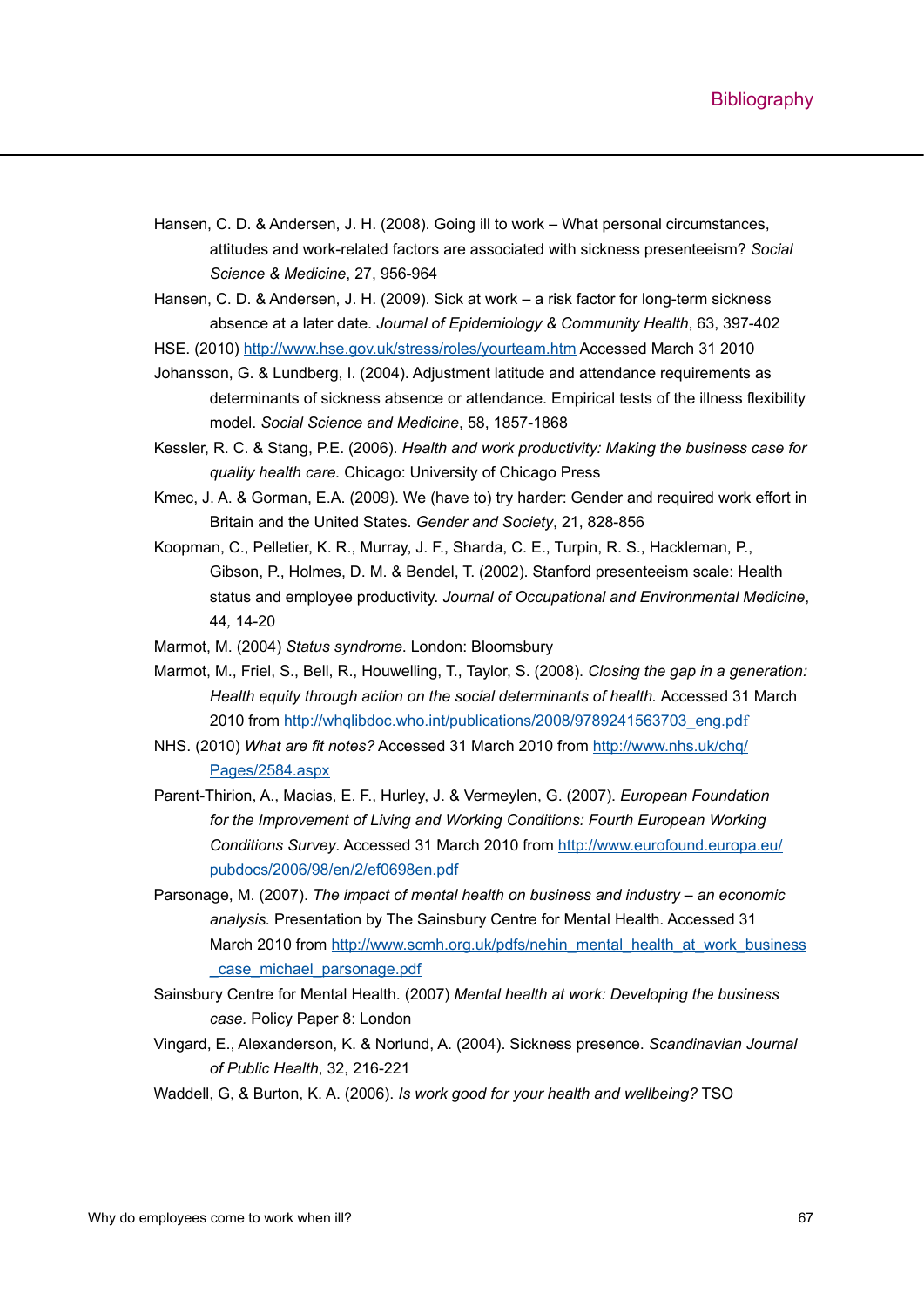Wynne-Jones, G., Buck, R., Varnava, A., Philips, C. & Main, C.J. (2009). Impacts on work absence and performance: What really matters? *Occupational Medicine, 59,* 556-562 Yarker, J., Donaldson-Feilder, E. & Lewis, R. (2008). *Management competencies for preventing and reducing stress at work: Identifying and developing the management behaviours necessary to implement the HSE Management Standards: Phase 2*. Norwich: HSE Books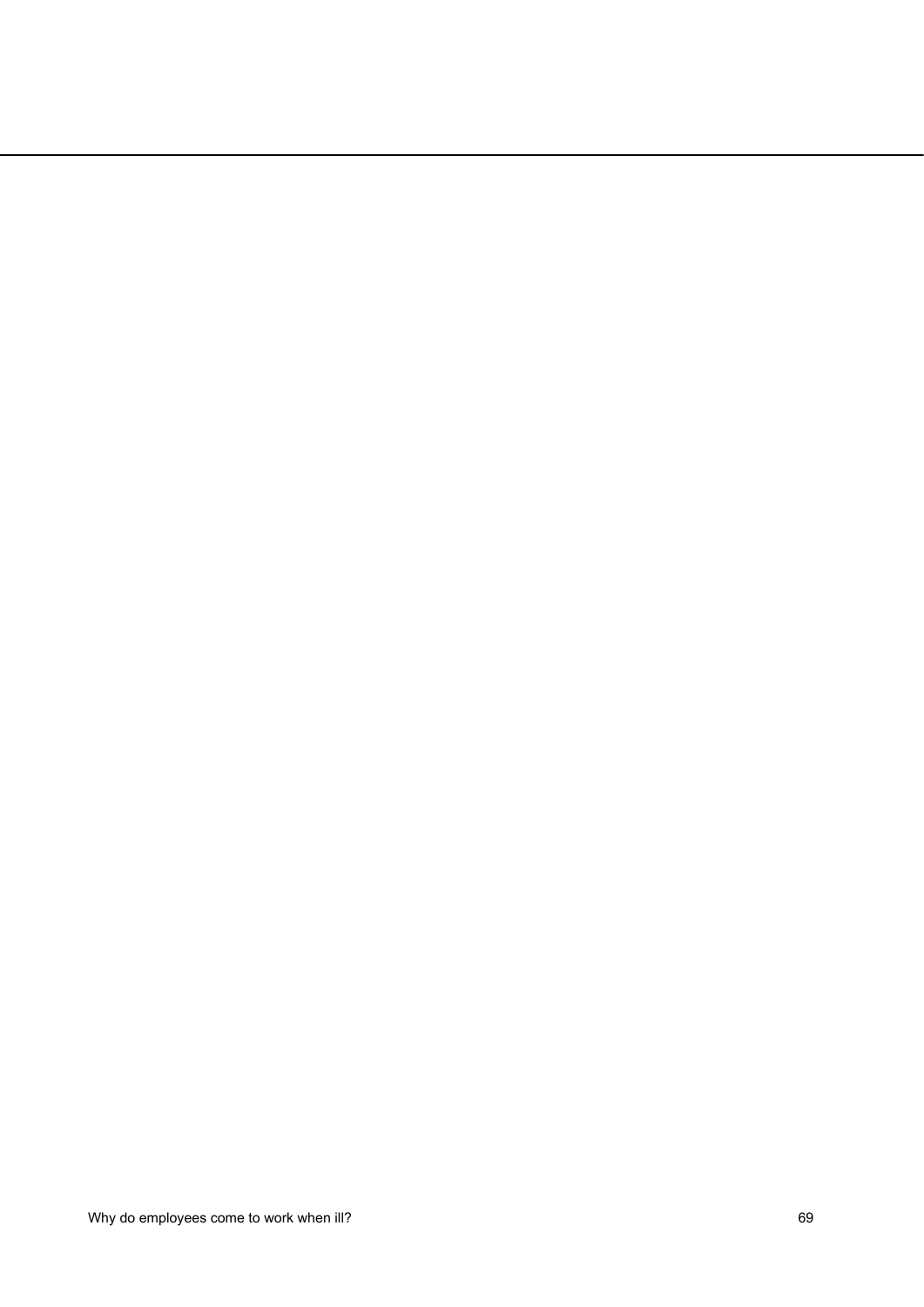All rights reserved. No part of this publication may be reproduced, stored in a retrieval system or transmitted, in any form or by any means, electronic, mechanical, photocopying, recording and/or otherwise without the prior written permission of the publishers. This publication may not be lent, resold, hired out or otherwise disposed of by way of trade in any form, binding or cover other than that in which it is published, without the prior consent of the publishers.